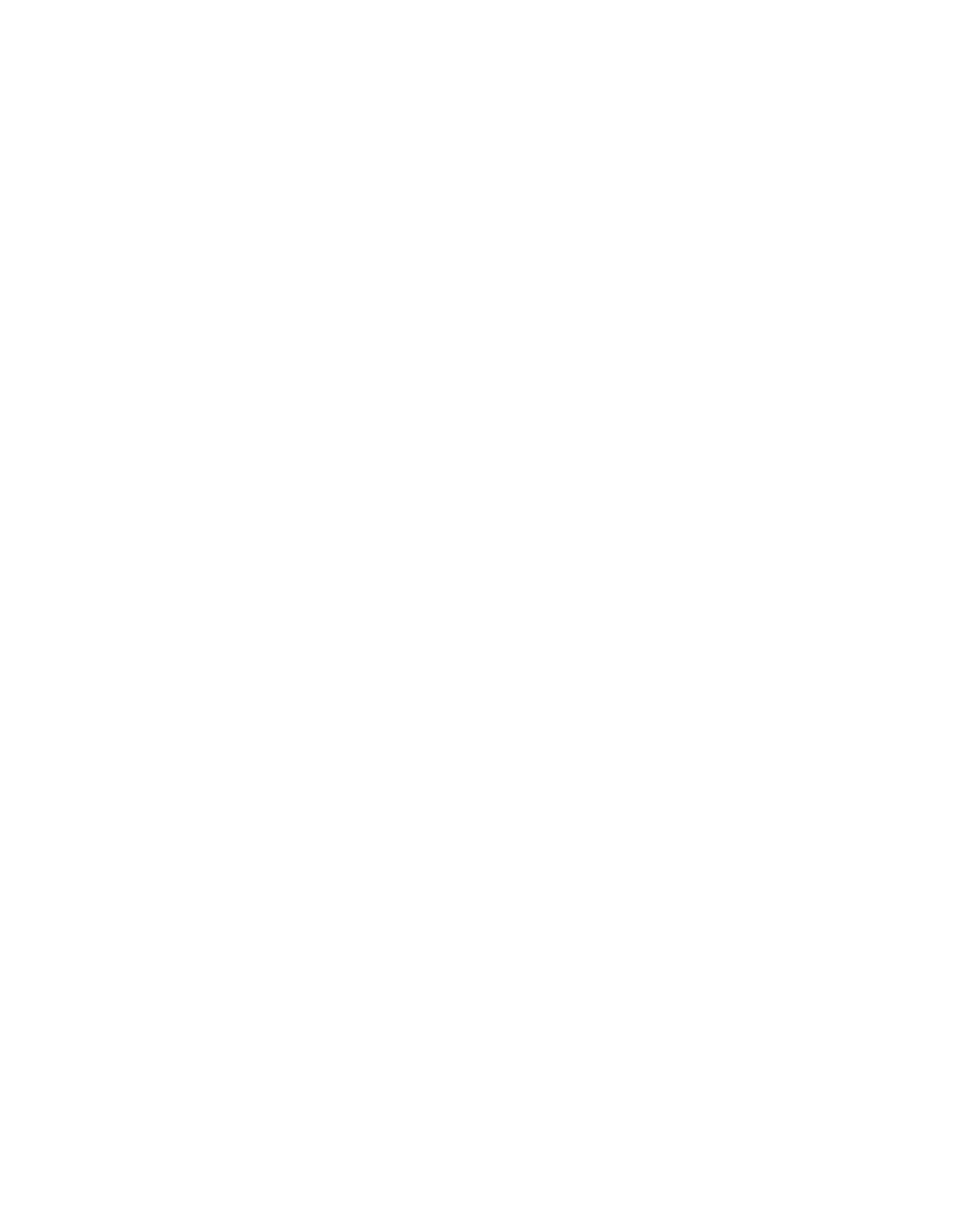# **Introduction** NOTES

## **General Information about TELPAS**

TELPAS fulfills federal requirements for assessing the English language proficiency of ELLs in kindergarten through grade 12 in four language domains: listening, speaking, reading, and writing. TELPAS reports student performance in terms of four English language proficiency levels: beginning, intermediate, advanced, and advanced high. TELPAS results are used in accountability and performance-based monitoring indicators. The assessment components for grades K–1 and 2–12 include the following:

- Grades K-1
	- holistically rated observational assessments of listening, speaking, reading, and writing
- Grades 2–12
	- multiple-choice online reading tests in six grade clusters:  $2, 3, 4-5, 6-7, 8-9,$ and 10–12
	- holistically rated student writing collections
	- holistically rated observational assessments of listening and speaking

Students' answers to reading tests, ratings from holistically rated assessments, and all other student data are submitted through the Assessment Management System.

For holistically rated assessments, teachers are trained to use rating rubrics to determine the English language proficiency levels of students based on ongoing classroom observations and written student work.

Each district establishes a local schedule to administer the online reading tests and complete the holistic ratings during the assessment window of March 17 through April 9, 2014.

This manual is set up to represent a chronological checklist. You will see both District Coordinator (DC) and Campus Coordinator (CC) checklists; the  $[DC]$  and  $[CC]$  icons indicate which checklist you are reading.

#### Eligibility Requirements

All K–12 ELLs are required to participate in TELPAS, including students classified as LEP in PEIMS whose parents have declined bilingual/ESL program services (PEIMS code C). ELLs are required to be assessed annually until they meet bilingual/ESL program exit criteria and are reclassified as non-LEP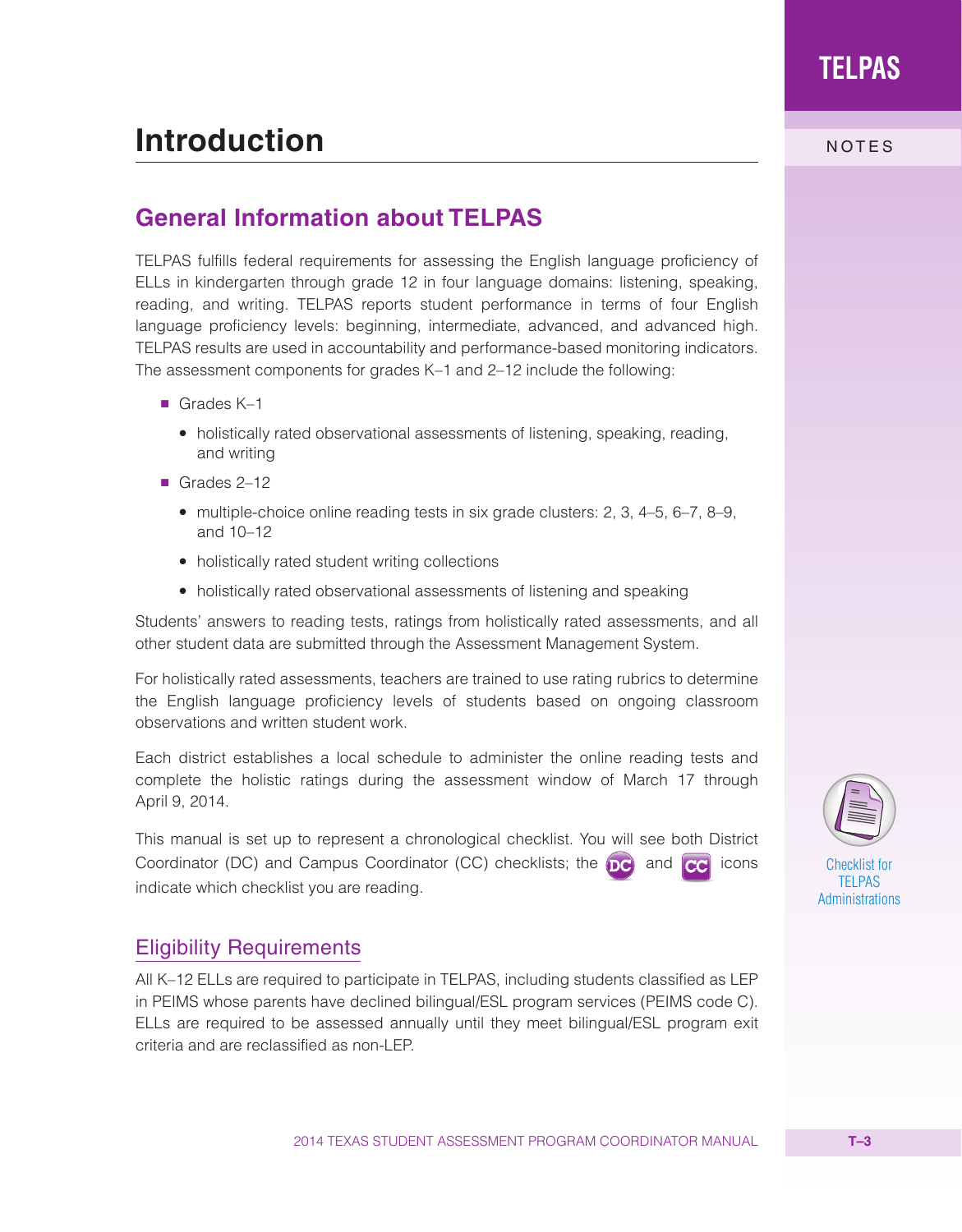

[ARD Committee](http://www.tea.state.tx.us/student.assessment/ard)  **Resources** 

[LPAC Resources](http://www.tea.state.tx.us/student.assessment/ell/lpac)

There are rare circumstances in which a student may not be required to participate in<br>
NOTES one or more TELPAS language domains.

- **ARD Decisions.** In rare cases, it may be necessary for the ARD committee, in conjunction with the LPAC, to determine that an ELL receiving special education services should not be assessed in reading, writing, listening, and/or speaking for reasons associated with the student's particular disability. Participation must be considered on a domain-by-domain basis. The reason for not assessing the student must be well supported and documented in the student's IEP by the ARD committee and in the student's permanent record file by the LPAC.
- **Newly Enrolled ELL—Holistically Rated Domains.** An ELL from another Texas school district, state, or country who enrolls on or after the first day of the TELPAS testing window will not be assessed by the receiving district in the holistically rated domains. However, a newly enrolled student in grade 2–12 is required to take the TELPAS reading test.

ELLs in grades 2–12 who enter U.S. schools in the second semester of the school year are required to take the reading test and will receive scores based on their test performance.

## **Holistically Rated Assessments**



## Online Holistic Rating Training

Online holistic rating training prepares teachers to rate English language proficiency consistent with the holistic rating rubrics—the PLDs from the English Language Proficiency Standards (ELPS). Raters are required to complete holistic rating training annually. The training is available through the Texas TrainingCenter website, which requires a username and password for access.

District and campus coordinators are responsible for ensuring that all individuals designated to serve as TELPAS raters fulfill their holistic rating training requirements. The training status of raters (completion and performance) is captured electronically and reported through the TrainingCenter's learning management system functionality. This functionality provides information to help coordinators arrange for and monitor rater training.

The following chart outlines the steps and components of the holistic rating training process.



**Texas [TrainingCenter](http://www.TexasAssessment.com/TexasTrainingCenter)** 



*TELPAS Coordinator's User Guide for [Online Holistic](http://www.tea.state.tx.us/student.assessment/manuals/dccm)  Rating Training*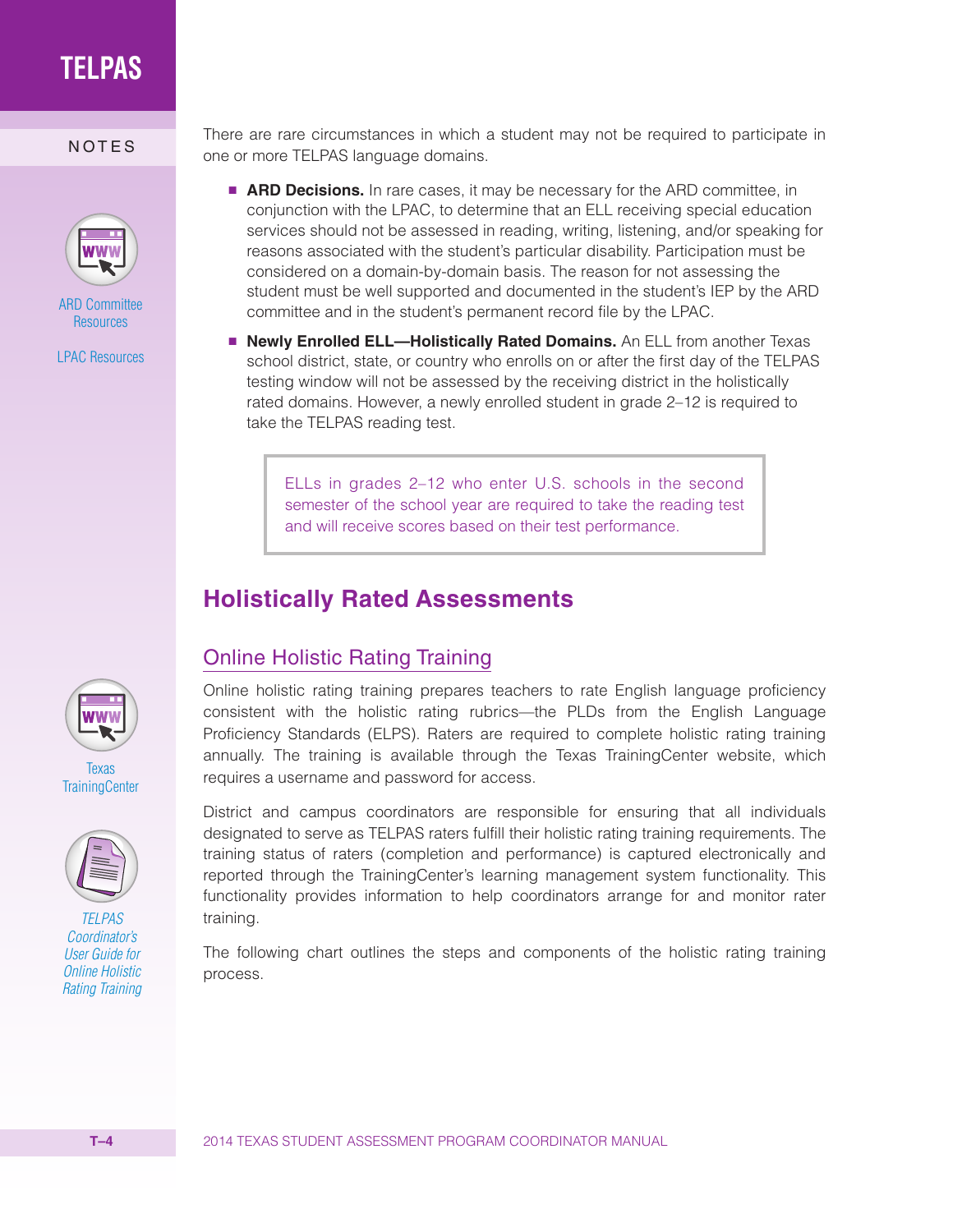## **Grades K–12 Holistic Rating Training Flowchart**



The online basic training courses and calibration activities are grade-cluster specific. K–1 training is separate from the other clusters both conceptually and within the TrainingCenter because of developmental differences between K–1 and older students.

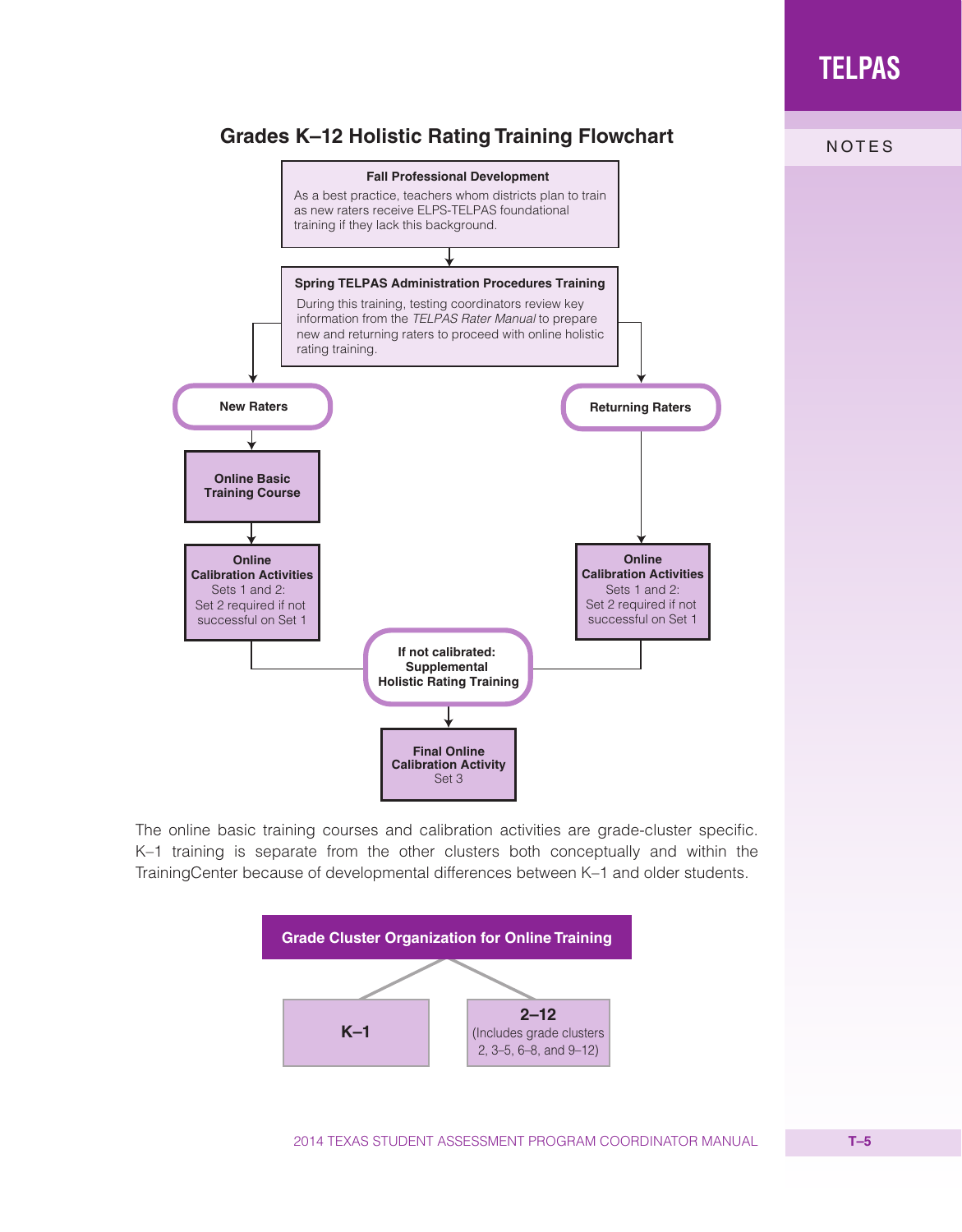

Teachers must be assigned to complete rater training in the grade cluster that corresponds<br>
NOTES to the grade levels of the students they will rate. Note the guidelines below for teachers who are assigned to rate students in more than one grade cluster (e.g., students in grades 5 and 6 or in grades 1 and 2).

- **Multiple clusters within grades 2–12.** These raters are required to train in the cluster in which they have the most ELLs. As a best practice, they should also review online basic training course practice activities in the additional cluster(s) to check their readiness to apply the PLD rubrics appropriately.
- **Multiple clusters that include K–1.** These raters must complete training for K–1 and at least one other cluster (within grades 2–12). Raters with more than one additional cluster should train in the cluster in which they have the most ELLs. As a best practice, they should review online basic training course practice activities in the other cluster(s) to check their readiness to apply the PLD rubrics appropriately.

Refer to the following online resources for more detailed information:

- TELPAS Holistic Rating Training Requirements and Procedures
- *Coordinator's User Guide for Online Holistic Rating Training* for the TELPAS section of the TrainingCenter

Individuals are not authorized by TEA to serve as TELPAS raters unless they complete the state-required training and calibration activities. Raters who complete all requirements but do not successfully calibrate by the end of set 3 may be authorized to serve as raters at the discretion of the district. However, districts are required to provide rating support for these teachers so that their assigned students are assessed consistent with the PLDs.

#### Rater Credentials

A teacher (including a substitute teacher) selected to rate an ELL must

- have the student in class at the time of the spring assessment window;
- be knowledgeable about the student's ability to use English in instructional and informal settings;
- hold valid Texas education credentials, such as a teacher certificate or permit;
- be appropriately trained in the holistic rating process; and
- rate the student in all eligible domains.

A rater must rate each student in all domains for which the student is eligible. A campus is not permitted to use different raters for different domains.



**Coordinator** [Manual Resources](http://www.tea.state.tx.us/student.assessment/manuals/dccm)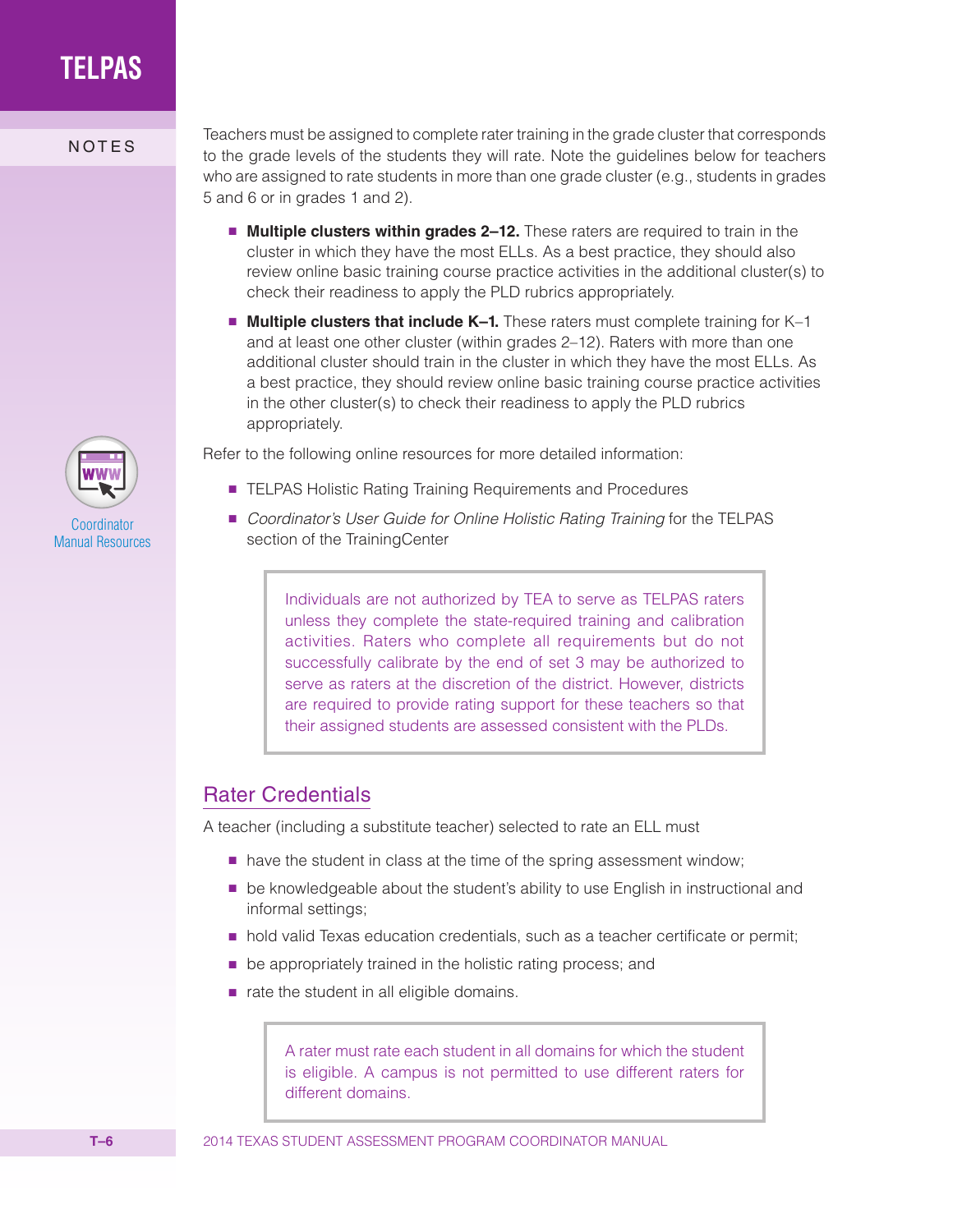Raters may include bilingual teachers, ESL teachers, general education teachers, special<br>NOTES education teachers, gifted and talented teachers, and teachers of enrichment subjects. Paraprofessionals may not serve as raters.

## Supplemental Support for Raters

TELPAS holistic rating training provides a system of supplemental support to assist raters who have not successfully calibrated by the end of set 2. This support helps prepare raters for the third and final calibration set.

Districts select individuals to serve as supplemental support providers. Districts are encouraged to train at least one supplemental support provider (more depending on the district's needs) for each of the following grade spans: K–1, 2–5, and 6–12. A district may request assistance from an ESC to meet supplemental support needs under rare circumstances; however, ESCs may not always be able to fulfill the need. Supplemental support providers access a recorded Web-based training presentation to receive their training.

A supplemental support provider must

- be a 2012–2013 fully trained rater in the applicable K–1 or 2–12 span,
- complete the recorded Web-based training, and
- calibrate on either set 1 or set 2.

Note the guidelines below for supplemental support providers with multiple cluster assignments. These guidelines are modeled after the rater guidelines for multiple gradecluster assignments.

- **Supplemental support providers for K–1 only.** These supplemental support providers are those individuals that were fully trained raters in K–1 in 2012–2013. They must also complete the Web-based supplemental support training and calibration activities for K–1 this year.
- **Supplemental support providers for 2–12 cluster(s) only.** These supplemental support providers are those individuals that were fully trained raters in a 2–12 grade cluster in 2012–2013. They must complete the Web-based supplemental support training (2–5 or 6–12 or both) for each 2–12 cluster they are assigned to support. Supplemental support providers who will serve as raters this year must calibrate in the 2–12 cluster that matches this year's rating assignment. If supplemental support providers will not serve as raters this year, they must calibrate in the cluster for which they will be providing supplemental support.
- **Supplemental support providers for K–1 and 2–12.** These supplemental support providers are those individuals who were fully trained raters in K–1 and a 2–12 grade cluster in 2012–2013. They must complete Web-based supplemental support training for K–1 and each 2–12 cluster (2–5 or 6–12 or both) they are assigned to support. They must also calibrate in K–1 and at least one cluster in grades 2–12 this year. The 2–12 cluster that supplemental support providers should calibrate in depends on whether they will serve as raters this year. Refer to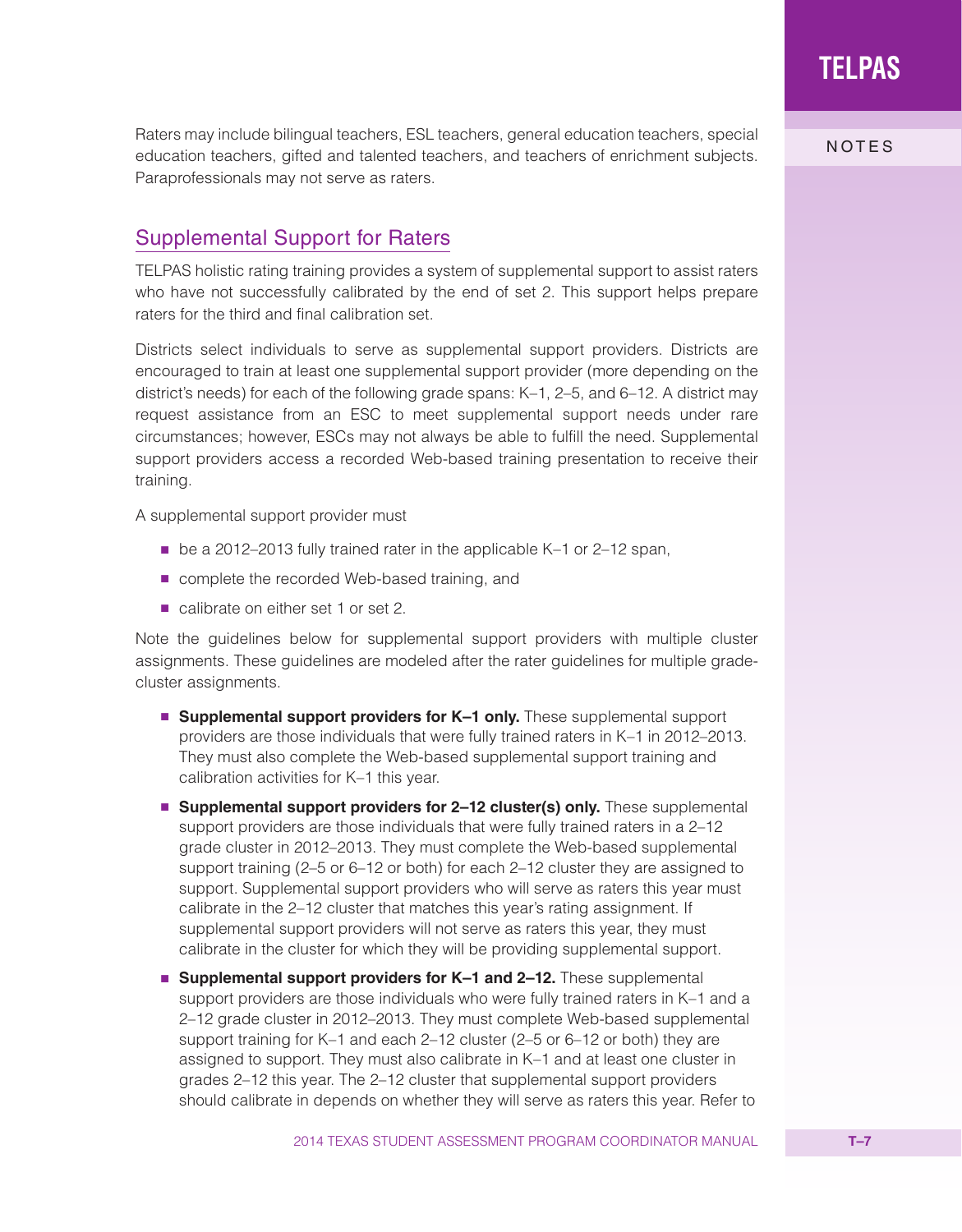the guidance for supplemental support providers for 2–12 cluster(s) only for more<br>NOTES information.

> There are two basic models for providing supplemental support to raters. The models are described in detail in the recorded Web-based training.

■ Individual or group session

Under this model, raters attend a one-on-one or group session with a supplemental support provider before completing their third and final calibration set.

■ Brief meeting followed by additional consultation at rater's request

Under this model, the rater meets with the supplemental support provider for instructions on resources to review.

In rare circumstances, if testing personnel determine that it is not possible for a rater to be assisted by a supplemental support provider, the individual may be directed to independently review key resources and proceed to the third calibration set.

To access the third calibration set, raters need a special access code that keeps them from inadvertently completing the third calibration set before receiving supplemental support. The access code is sent to district coordinators and provided to supplemental support providers during the Web-based training.

### Assembling and Verifying Writing Collections

The process for rating writing in grades 2–12 differs from the observational process for rating listening and speaking. Raters of students in grades 2–12 assemble student writing collections and base their ratings on the writing samples in the collections. The *TELPAS Rater Manual* outlines specific requirements for assembling and verifying the contents of the collections. The requirements support the validity and reliability of the writing assessment by ensuring that students are assessed on the types of writing that best depict their ability to write in English during content area instruction.

Testing coordinators establish and oversee processes to ensure that writing collections are assembled and verified as required. An optional TrainingCenter online course titled *Assembling and Verifying Grades 2–12 Writing Collections* may be used to supplement the test administration procedures training of testing coordinators, campus administrators, raters, and writing collection verifiers.



**Texas [TrainingCenter](http://www.TexasAssessment.com/TexasTrainingCenter)**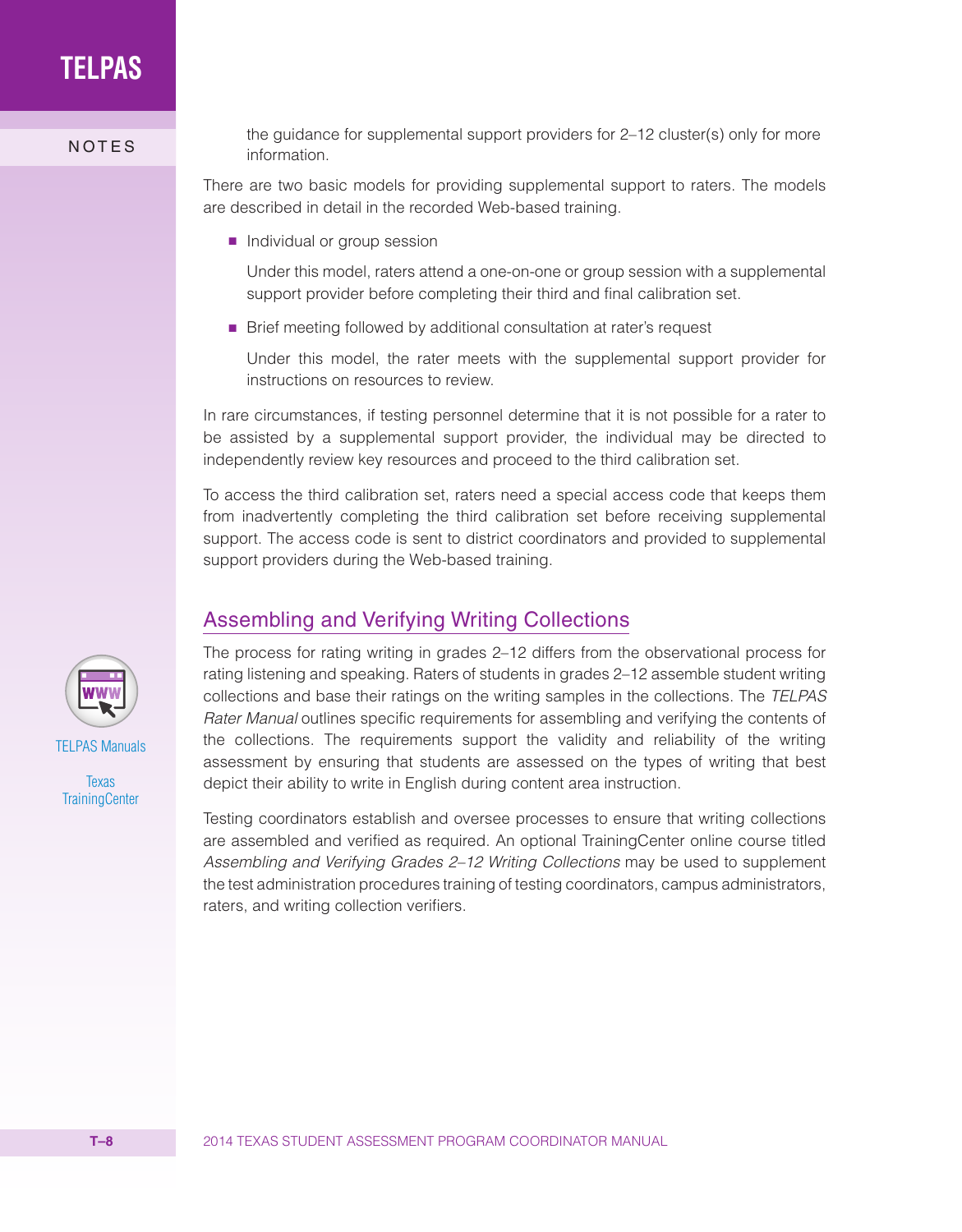# Key Holistic Rating Training Dates **Key Holistic Rating Training Dates NOTES**

| <b>Date</b>       | <b>Activity</b>                                                                                                     |
|-------------------|---------------------------------------------------------------------------------------------------------------------|
| January 13        | Assembling and Verifying Grades 2–12 Writing Collections course<br>available                                        |
| January 6-10      | TELPAS Rater Manual and TELPAS Reading Test Administrator<br>Manual due in districts (available online in December) |
| January 24        | End date for district coordinator training—all TELPAS components                                                    |
| January 27        | Online basic training courses for new K-1 and 2-12 raters available                                                 |
| January 27        | Supplemental support provider recorded Web-based training<br>available                                              |
| February 7        | End date for campus coordinator training—holistically assessed<br>components                                        |
| February 17       | End date for training raters and verifiers on administration<br>procedures                                          |
| February 17       | Earliest eligibility date for TELPAS writing samples                                                                |
| February 17       | Calibration window opens for new and returning raters—first 2 sets                                                  |
| February 26       | Third and final calibration set available                                                                           |
| March 17-April 11 | TELPAS assessment window (includes April 10-11 for data<br>verification)                                            |

**TELPAS**

The online courses and calibration activities remain available until the end of the TELPAS assessment window. However, it is recommended that districts require raters to complete their training requirements by the first day of the TELPAS assessment window. If there are extenuating circumstances and a district determines that an additional rater needs to be trained after the assessment window has begun, the rater must complete all training requirements before rating students for the live assessment.

### Assessment Validity and Reliability

Districts are required to implement procedures to support the validity and reliability of the TELPAS rating process. The procedures may be districtwide or vary by campus. The requirements are described later in this section of the *Coordinator Manual*.

TEA conducts periodic validity and reliability audits of the TELPAS holistic assessment process to examine the extent to which test administration procedures are followed and the holistic ratings are valid and reliable.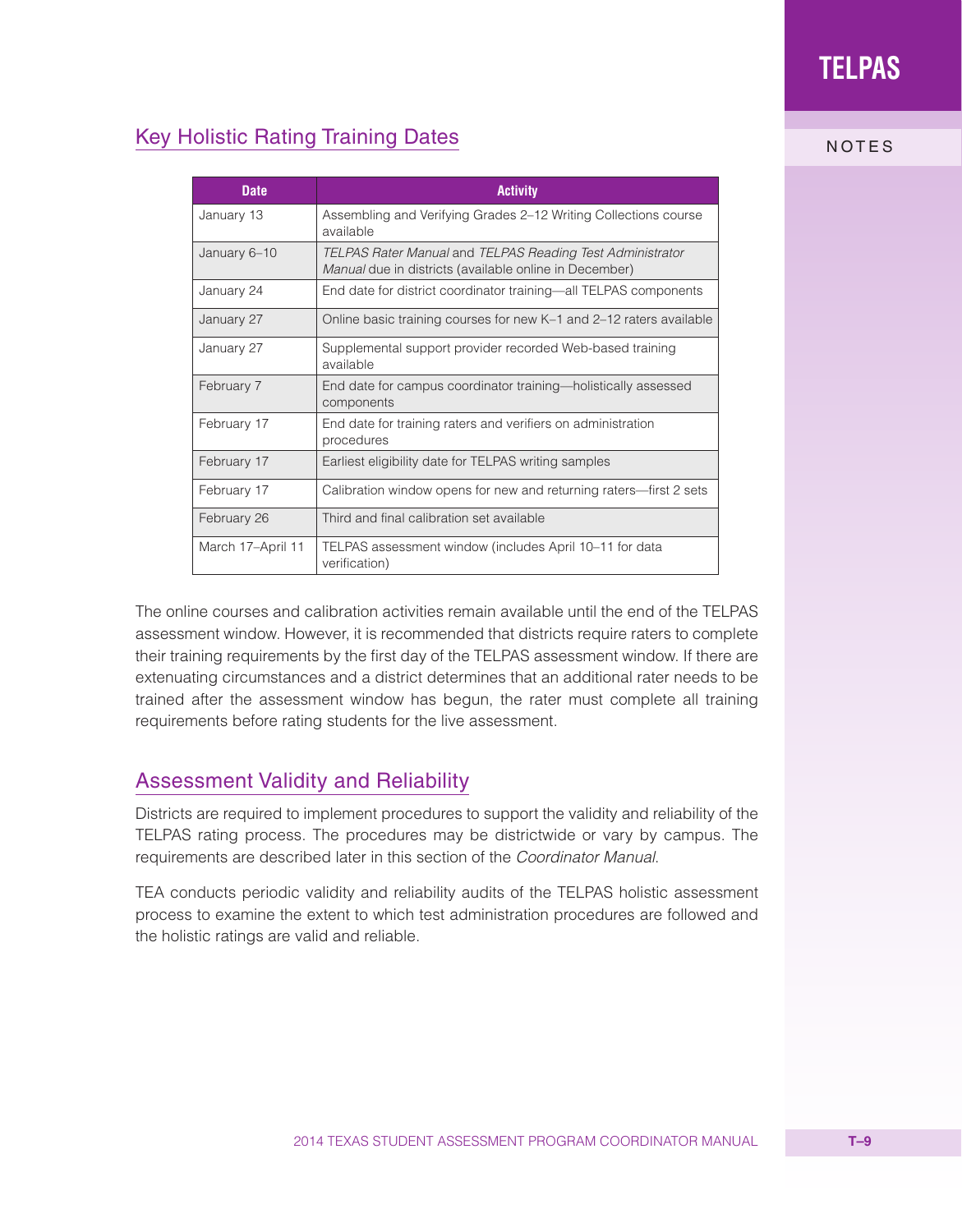

[Accommodation](http://www.tea.state.tx.us/student.assessment/accommodations)  **Resources** 

**[TELPAS Manuals](http://www.tea.state.tx.us/student.assessment/ell/telpas/manuals)** 



**Coordinator** [Manual Resources](http://www.tea.state.tx.us/student.assessment/manuals/dccm)

## NOTES **Accommodations Information**

With the exception of braille tests, the majority of testing accommodations available for STAAR reading, English I, and English II assessments are available for students taking the TELPAS reading tests.

Information regarding accommodations allowable during the TELPAS holistically rated assessments can be found in the *TELPAS Rater Manual.* Accommodation information regarding reading tests can be found on the Accommodation Resources webpage.

## **Paper Administrations of Reading Tests for Grades 2–12**

In rare circumstances, a paper administration of a reading test for grade 2 or above may be authorized by TEA. If a student is affected by unusual circumstances such as those listed below, a paper administration may be necessary. The rare circumstances that might require a student to test on paper are

- accommodations that are unavailable in the online testing mode,
- unavoidable technological problems that make administering the online test impossible, or
- other special situations in which computers or technology are lacking (such as homebound students, JJAEPs, jails, or detention centers).

Detailed instructions for submitting a formal request to TEA can be found on the Coordinator Manual Resources webpage. If the request is approved, TEA will notify the district coordinator and arrange for the shipping of paper materials. District coordinators should allow at least two weeks for processing the request and shipping materials.

> For paper administrations of TELPAS reading for grades 2–12, student responses to test questions, holistic ratings, and other student data will be submitted through the Assessment Management System. Refer to the *TELPAS Supplement for Paper Administrations* for specific information regarding paper TELPAS reading tests.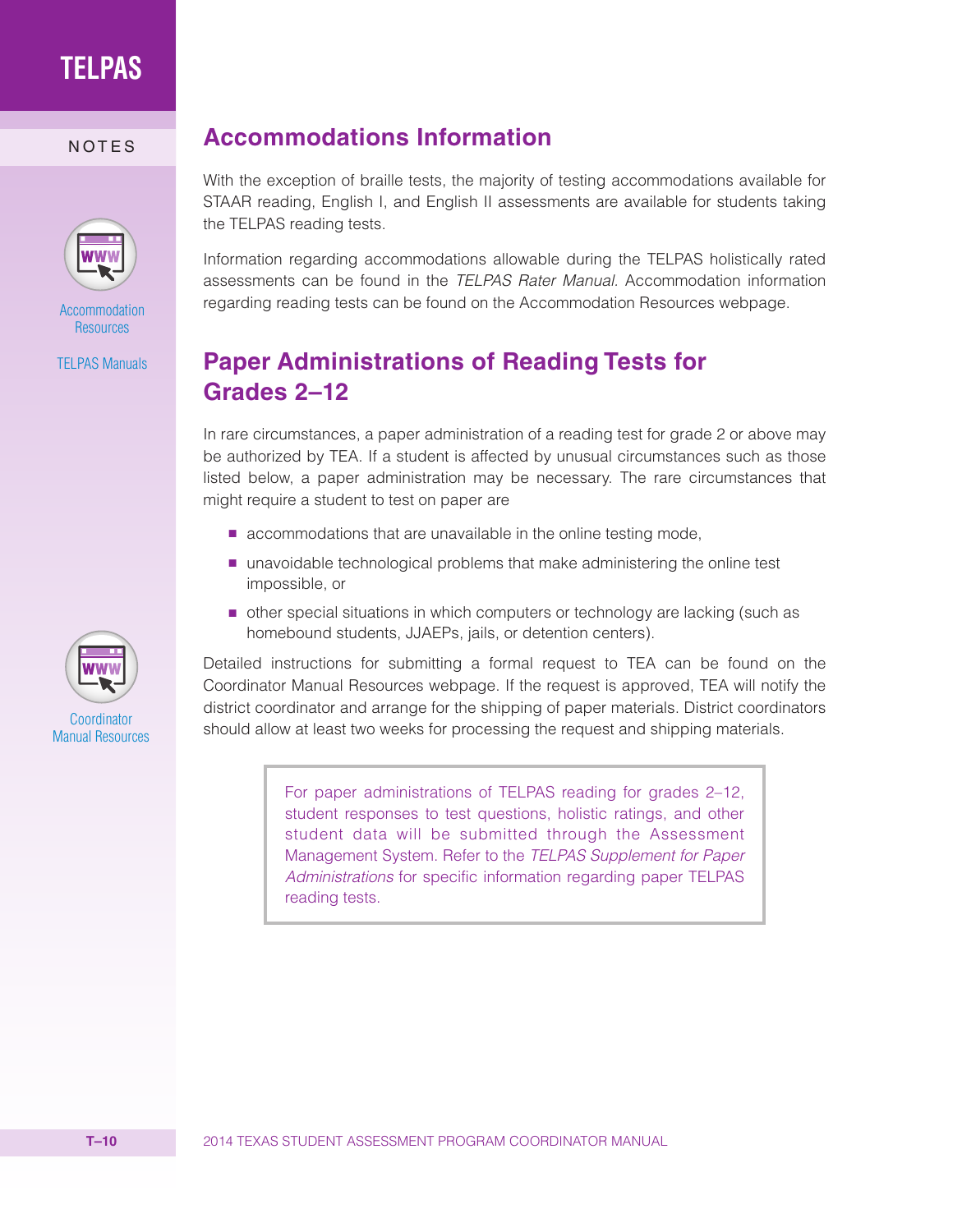# **Training** NOTES

| <b>Summary of TELPAS Training Requirements</b>                                                                                                          |                                                                                                                                                                                          |  |
|---------------------------------------------------------------------------------------------------------------------------------------------------------|------------------------------------------------------------------------------------------------------------------------------------------------------------------------------------------|--|
| Who must be trained                                                                                                                                     | <b>Type of training needed</b>                                                                                                                                                           |  |
| District coordinators                                                                                                                                   | Annual training in TELPAS administration<br>procedures                                                                                                                                   |  |
| Campus coordinators                                                                                                                                     | Annual training in TELPAS administration<br>procedures                                                                                                                                   |  |
| Principals                                                                                                                                              | Annual training in general TELPAS<br>administration procedures, including the<br>role of principals in ensuring rating<br>accuracy                                                       |  |
| Supplemental support providers                                                                                                                          | Annual online holistic rating training,<br>supplemental support provider training,<br>and training on administration procedures<br>for the holistically rated assessments                |  |
| Writing collection verifiers                                                                                                                            | Annual training on administration<br>procedures for the holistically rated<br>components of TELPAS, including training<br>on verifying the required components of<br>writing collections |  |
| Grades 2-12 reading test<br>administrators, monitors, or<br>assistants                                                                                  | Annual training in test security and TELPAS<br>reading test procedures for grades 2-12                                                                                                   |  |
| Raters                                                                                                                                                  | Annual online holistic rating training and<br>training on administration procedures for<br>the holistically rated assessments                                                            |  |
| Technology staff and others<br>assigned to Assessment<br>Management System roles (e.g.,<br>rating entry assistants, district<br>coordinator assistants) | Annual training in test security and<br>applicable TELPAS administration<br>procedures                                                                                                   |  |

# **Prepare for and attend district coordinator training.**

## ❏ Prepare for Training

- Establish procedures to identify and assess all eligible ELLs.
- Implement processes to ensure that enough raters are designated and appropriately trained and that enough individuals are trained to provide supplemental support to raters.
- Implement procedures to support the validity and reliability of the holistically rated assessments.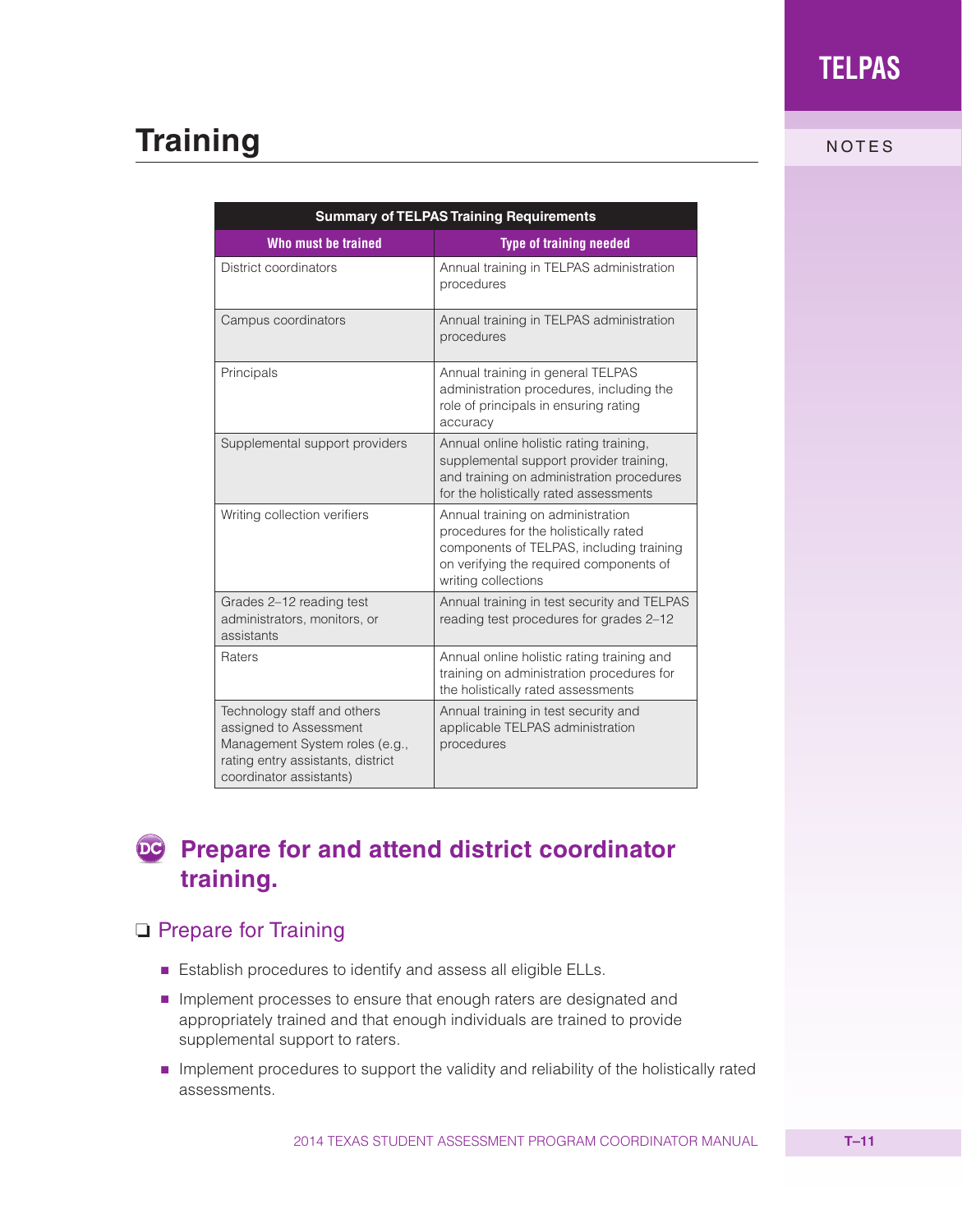#### NOTES



*Assessment Management [System User's](http://www.TexasAssessment.com/guide)  Guide* 

*TestNav 7 [Technical Guide](http://www.TexasAssessment.com/techinfo)*



Texas **[TrainingCenter](http://www.TexasAssessment.com/TexasTrainingCenter)** 

> TELPAS **[Resources](http://www.tea.state.tx.us/student.assessment/ell/telpas)**



**Calendar** of Events



- Ensure proper coordination with technology staff so that campuses are set up for the online reading tests.
- Train campus personnel on online administration and submission processes.
- Maintain security and confidentiality throughout the assessment period.

### **□ Review TELPAS Administration Resources**

- Read this manual, the *TELPAS Rater Manual*, and the *TELPAS Reading Test Administrator Manual.*
- Become familiar with the online resources for setting up and administering the online reading tests and submitting data for all TELPAS components. The resources include the *Assessment Management System User's Guide*, the *TestNav 7 Technical Guide*, and other technology resources on the Texas Assessment Information webpage.
- Make sure you are familiar with the TELPAS holistic rating training Web-based courses and calibration components for raters and, as needed, the associated coordinator and rater user guides.
- Be familiar with how TEA PowerPoint presentations and other online resources about the holistically rated components can help with the training of new testing personnel.

#### **□** Attend Training

- All district coordinators must attend training annually.
- Training should be held by the date specified on the Calendar of Events.
- If you have not received notice of the date and location of the district coordinator session for your region, contact the regional ESC.
- Bring this manual to the session.

## **□ Review and Sign Oath**

- Understand your obligations concerning test security and confidentiality and your role in ensuring the validity and reliability of the TELPAS holistically rated components.
- Initial each item on the oath as it is completed.
- Sign your oath in the appropriate section after training and before handling secure test materials.
- Sign your oath in the appropriate section after testing has concluded for the school year.
- Before testing personnel can access secure administrative features to administer any online assessment, they must read and accept the Terms and Conditions of Use. This agreement is displayed on screen when logging in to the Assessment Management System for the first time.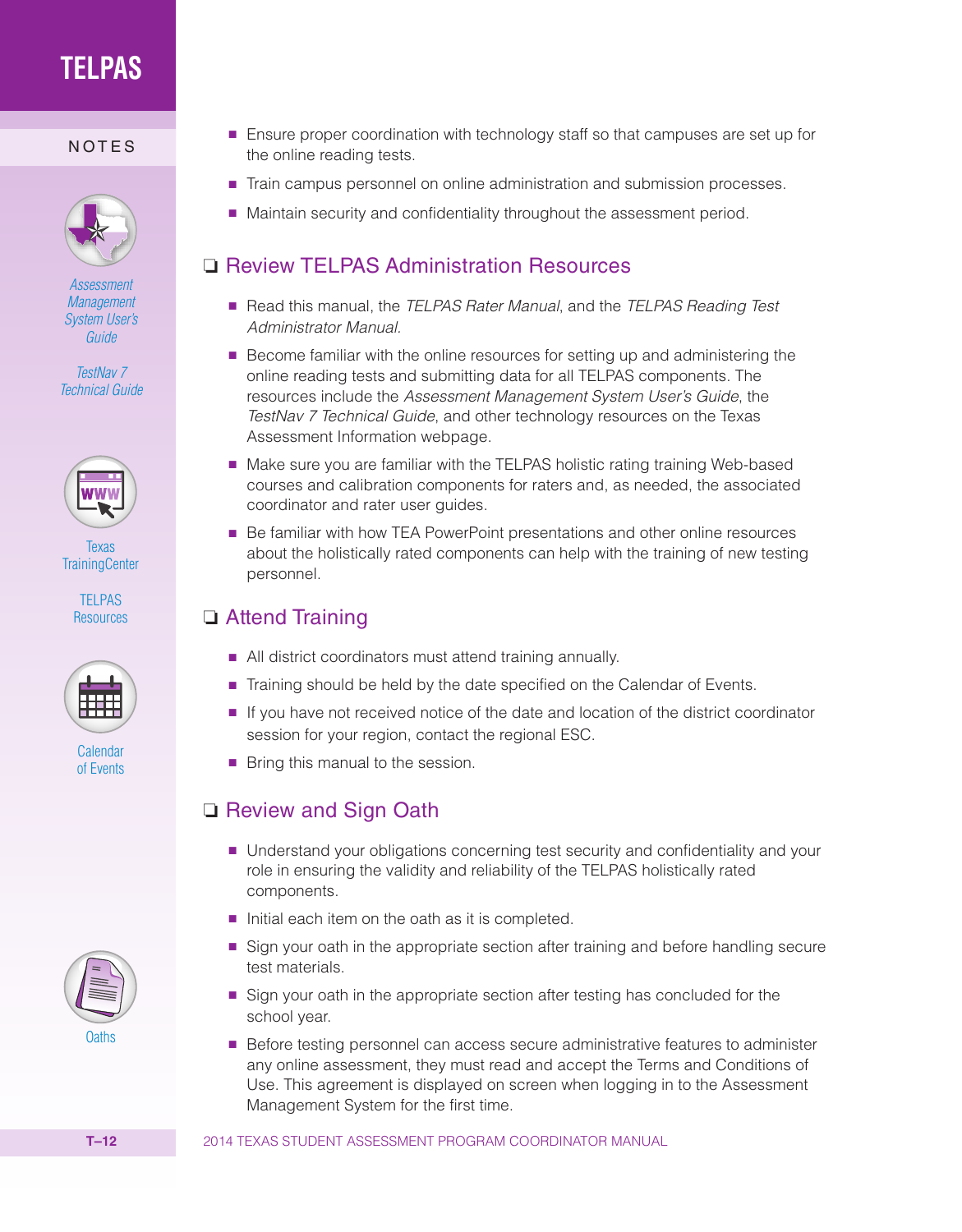# **DC** Prepare for and conduct campus coordinator **NOTES and principal training.**

## ❏ Designate Campus Coordinators for Each Campus With Enrolled ELLs

■ In conjunction with you, campus coordinators are responsible for supervising online reading test processes for grades 2–12 and the training and administration processes for the holistically rated assessments.

### ❏ Schedule Training Sessions

- Campus coordinators and principals are required to receive annual training in test security and general testing procedures, as well as procedures unique to TELPAS. Principal training sessions should be specific to their obligations and do not need to be as detailed as campus coordinator sessions.
- Schedule training sessions by the dates specified on the Calendar of Events.
- Training for the holistically rated components is completed earlier than training for the online grades 2–12 reading tests. Training associated with the online student data submission process is completed by the latter date.

The principal's role in the rating process is critical. The principal affirms his or her oversight of the TELPAS rating process by working in collaboration with district and campus coordinators to designate testing personnel and implement effective assessment procedures. The principal plays a key role in ensuring holistic rating accuracy by reviewing and signing each rater's TELPAS Student Rating Roster prior to the final verification of student data.

## ❏ Distribute Manuals to Campus Coordinators

- Instruct your campus coordinators to review the "TELPAS" section of this manual and the appropriate resources for both the holistically rated components and the online reading test.
- Campus coordinators must also be familiar with the contents of the *TELPAS Rater Manual* and the *TELPAS Reading Test Administrator Manual,* which they will use to train raters and reading test administrators.



[Calendar](http://www.tea.state.tx.us/student.assessment/manuals/dccm)  of Events

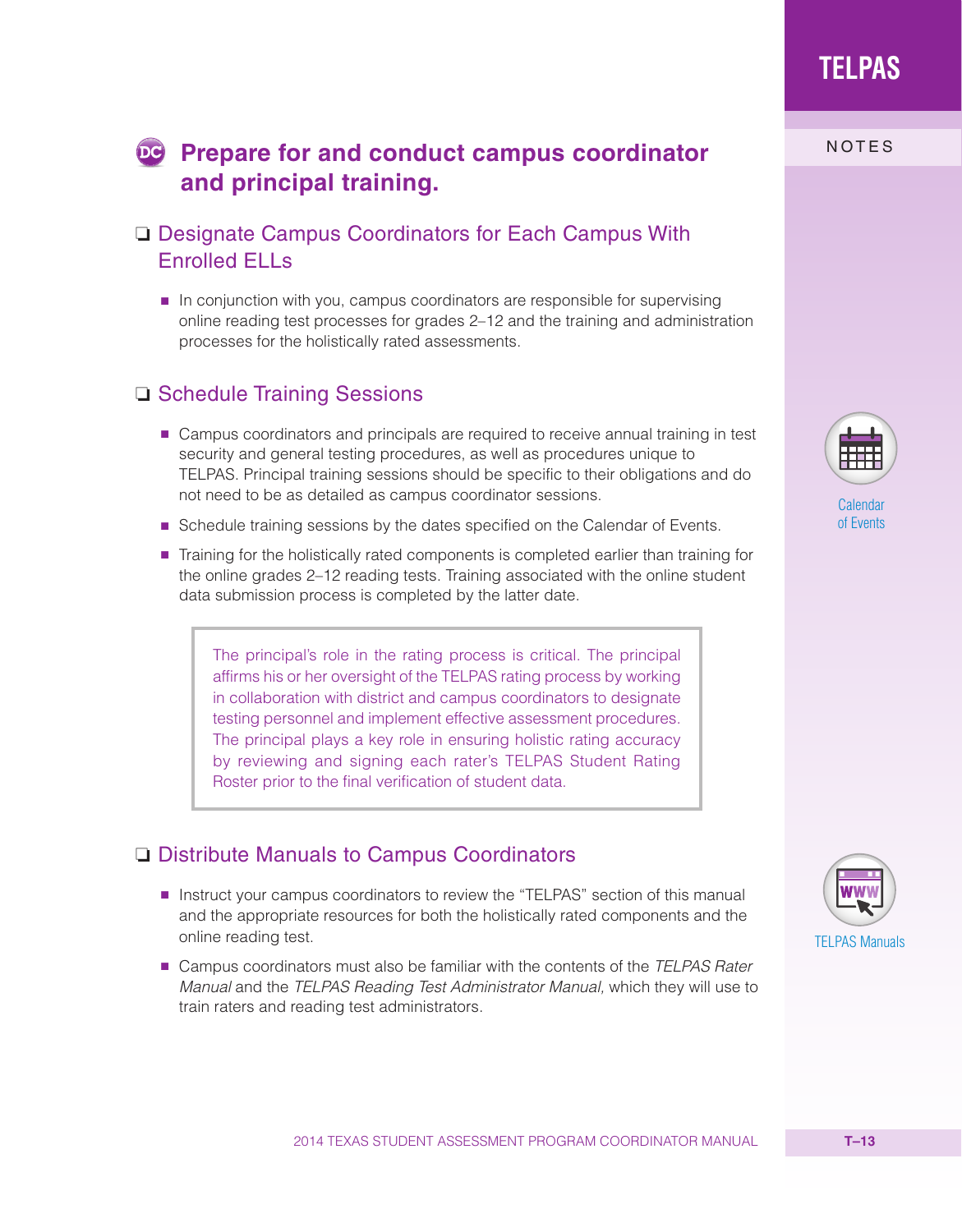## NOTES Q Prepare for and Conduct Training Sessions

Some key topics to cover at the training sessions include:

- Preparing for Testing
	- responsibilities of campus coordinator, principal, and other campus testing personnel
	- testing manuals and other testing resources
	- verifying that student records of all ELLs are in the Assessment Management System
	- assessing all eligible students
	- scheduling reading test administrations for grades  $2-12$
	- designating and training raters, test administrators, supplemental support providers, and other testing personnel
	- testing accommodations
	- monitoring holistic rating training, including supplemental training
	- setting up reading test sessions in the Assessment Management System
- Test Security
	- test security policies, procedures, and oaths
- Test Confidentiality Requirements
	- active monitoring
	- proper testing procedures
	- $\bullet$  seating charts for grades 2–12 reading tests
	- consequences of cheating for adults and students
- Holistic Rating Process
	- assembling and reviewing writing collections
	- implementing and documenting procedures for ensuring rating validity and reliability
	- entering and verifying holistic rating information
	- collecting and storing TELPAS Student Rating Rosters and student writing collections
	- setting up rating entry groups in the Assessment Management System
- Student Data Elements and Online Testing Score Codes
	- verifying student identification, demographic, and program information
	- entering score codes
	- supplying and verifying Years in U.S. Schools data
	- entering additional data as described in the "Verify extenuating circumstances" data" section of this manual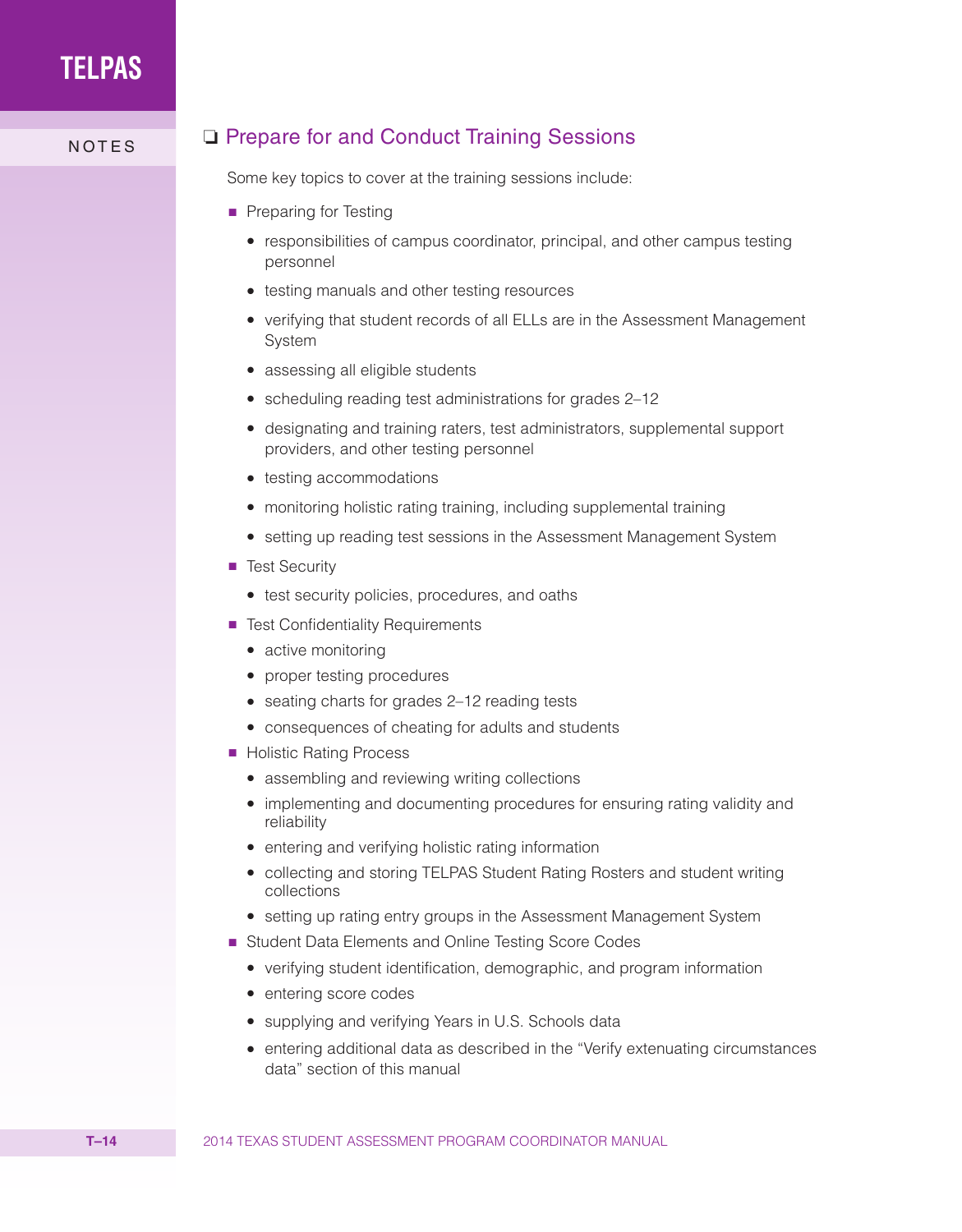## **CC** Prepare for and attend campus coordinator **NOTES training.**

#### ❏ Prepare for Training

As campus coordinator, you are the contact person for all TELPAS-related communications at your campus. Some key responsibilities include ensuring that

- all eligible ELLs are identified and assessed;
- the technology infrastructure is in place, computers have been tested, and technology issues have been resolved;
- a sufficient number of TELPAS test administrators and raters are identified and properly trained;
- appropriate personnel have been trained to enter/verify student information in the Assessment Management System;
- reading test sessions are scheduled and actively monitored, and students have the opportunity to use the online reading test tutorials for the browser-based version of TestNav;
- online test sessions and rating entry groups are created;
- personnel have been designated and trained to verify the contents of the grades 2–12 writing collections;
- procedures are in place during the administration to support the validity and reliability of the rating process;
- student records for all enrolled ELLs are in the Assessment Management System;
- student records are verified as complete; and
- materials are collected, verified, and filed as appropriate.

#### ❏ Review TELPAS Administration Resources

- Read this manual, the *TELPAS Rater Manual*, and the *TELPAS Reading Test Administrator Manual*, which you will use to train raters and test administrators.
- Become familiar with the online resources for setting up and administering the online reading tests and submitting data for all TELPAS components. The resources include the *Assessment Management System User's Guide*, the *TestNav 7 Technical Guide*, and other technology resources on the Texas Assessment Information webpage.
- Make sure you are familiar with the TELPAS holistic rating training Web-based courses and calibration components for raters and, as needed, the associated coordinator and rater user guides.
- Be familiar with how PowerPoint presentations by TEA and other online resources about the holistically rated components can help with the training of new testing personnel.



TELPAS **[Resources](http://www.tea.state.tx.us/student.assessment/ell/telpas)** 

**Texas [TrainingCenter](http://www.TexasAssessment.com/TexasTrainingCenter)** 



*Assessment Management [System User's](http://www.TexasAssessment.com/guide)  Guide* 

*TestNav 7 [Technical Guide](http://www.TexasAssessment.com/techinfo)*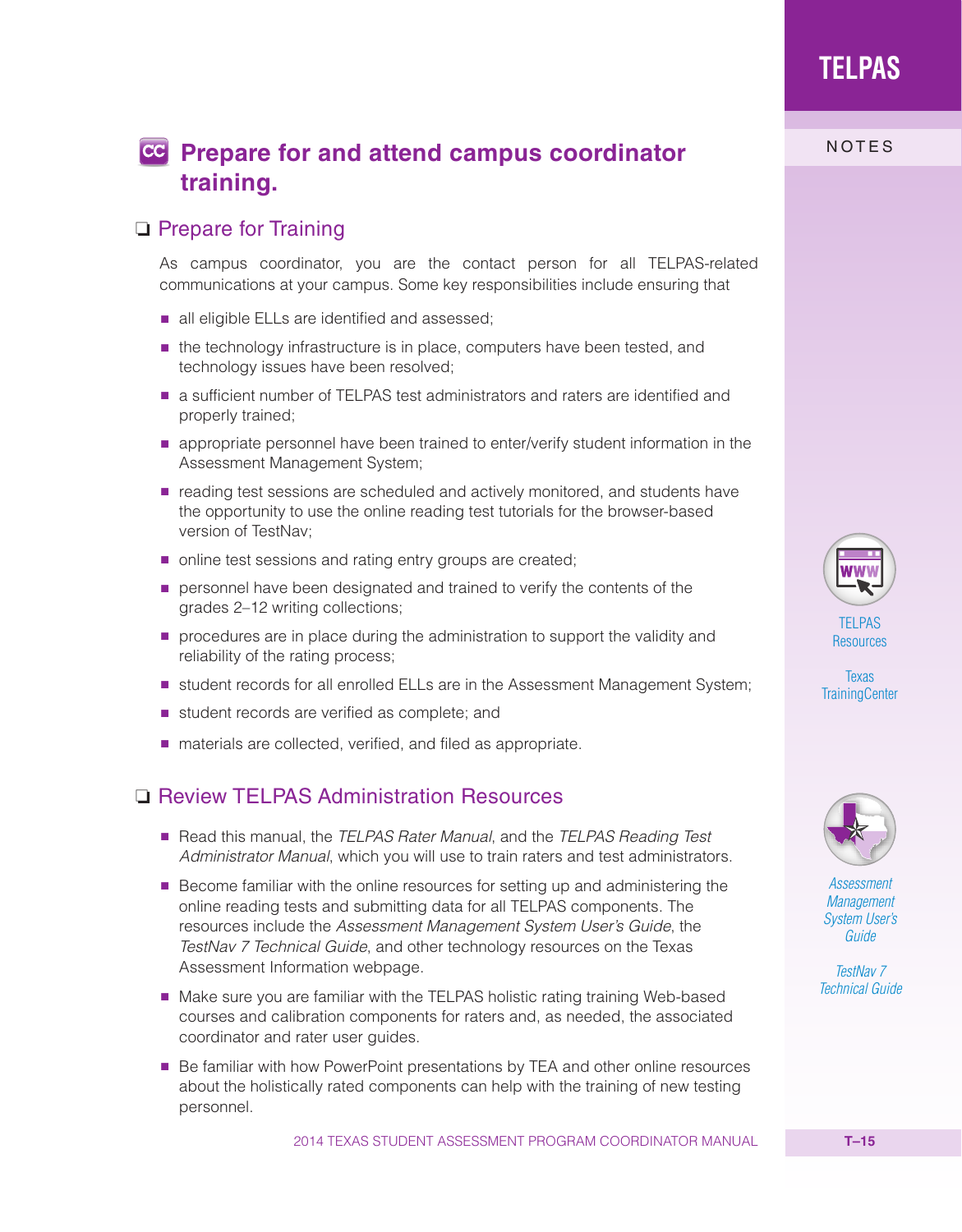

[Calendar](http://www.tea.state.tx.us/student.assessment/manuals/dccm)  of Events



NOTES <del>□</del> Attend Training

- Campus coordinators are required to attend training annually in test security and general testing procedures, as well as procedures unique to TELPAS.
- District coordinators will schedule training sessions by the dates specified on the Calendar of Events.
- Bring this manual, the *TELPAS Rater Manual*, and the *TELPAS Reading Test Administrator Manual* to the session.

### ❏ Review and Sign Oath

- Understand your obligations concerning test security and confidentiality and your role in ensuring the validity and reliability of the TELPAS holistically rated components. Become familiar with the "Test Security and Confidentiality Requirements" section in this manual.
- Initial each item on the oath as completed.
- Sign your oath in the appropriate section after training and before handling secure test materials.
- Sign your oath again in the appropriate section after testing has concluded for the school year.
- Before testing personnel can access secure administrative features to administer any online assessment, they must read and accept the Terms and Conditions of Use. This agreement is displayed on screen when logging in to the Assessment Management System for the first time.

Return your oath to your district coordinator after all test materials have been returned.

#### **Prepare for and conduct technology staff**  DC CC **training.**

#### ❏ Designate Technology Staff

- Technology staff should be available for assistance during test sessions to address technology problems that might occur during testing.
- Technology staff may include campus coordinators, principals, and test administrators, in addition to district-level technology personnel.
- Ensure technology staff sign the technology oath.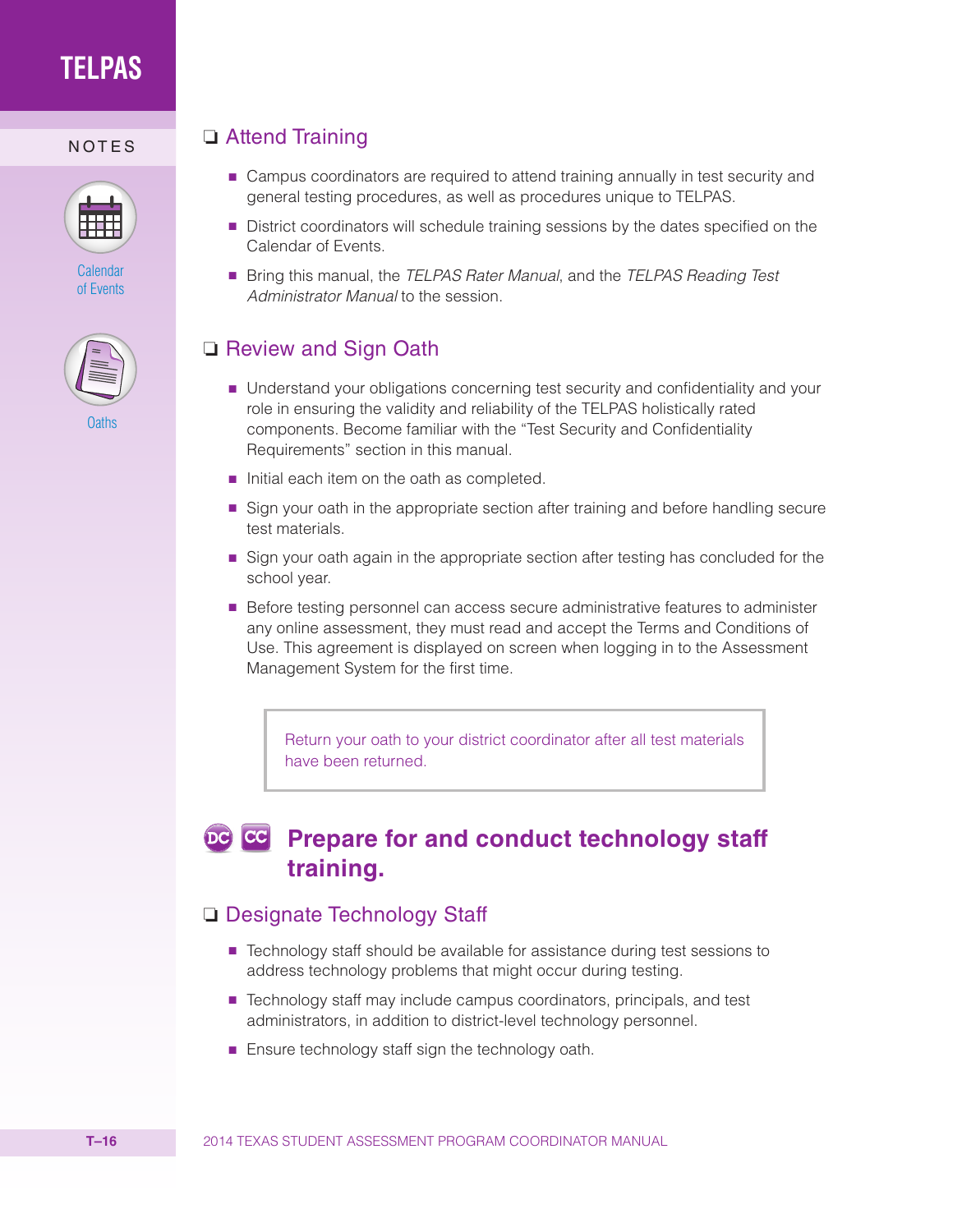## □ Schedule and Conduct Training Sessions NOTES

- Schedule sessions well in advance of test administrations to allow sufficient time to prepare your campus for online administrations.
- Technology staff are required to receive annual training in test security and applicable TELPAS testing procedures and sign the technology oath.
- During the course of test administrations, technology staff may need to
	- be in the testing room,
	- access secure testing materials, and/or
	- communicate to support staff the status of online testing and student answer files.
- Technology staff are responsible for becoming thoroughly familiar with the online testing processes, technical manuals, and documents, as well as ensuring that the following activities have been completed:
	- administrative rights necessary for installing software are obtained
	- network infrastructure and computers have been assessed and meet the minimum system requirements
	- all testing software is properly installed, configured, and tested

### ❏ Direct Technology Staff to Review Resources for Online **Activities**

- The *Assessment Management System User's Guide* provides details for navigating and using resources of the Assessment Management System.
- The *TestNav 7 Technical Guide* provides information about navigating TestNav and conducting online administrations.
- The *Quick Guide to Online Testing* outlines the key steps to online testing for district coordinators and their staff.

#### DC CC **Coordinate supplemental support provider training.**

## ❏ Designate Supplemental Support Providers

- District coordinators should designate enough supplemental support providers to cover the needs of your district. Reviewing the number of raters who were unable to calibrate by the end of calibration set 2 last year may help you anticipate this year's needs.
- Districts are encouraged to have at least one supplemental support provider for each of the following grade spans: K–1, 2–5, and 6–12. Districts with high numbers of ELLs may find it beneficial to have supplemental support providers on



Texas **[TrainingCenter](http://www.TexasAssessment.com/TexasTrainingCenter)** 



*Assessment Management [System User's](http://www.TexasAssessment.com/guide)  Guide*

*TestNav 7 [Technical Guide](http://www.TexasAssessment.com/techinfo)*



*[Quick Guide to](http://www.tea.state.tx.us/student.assessment/manuals/dccm)  Online Testing*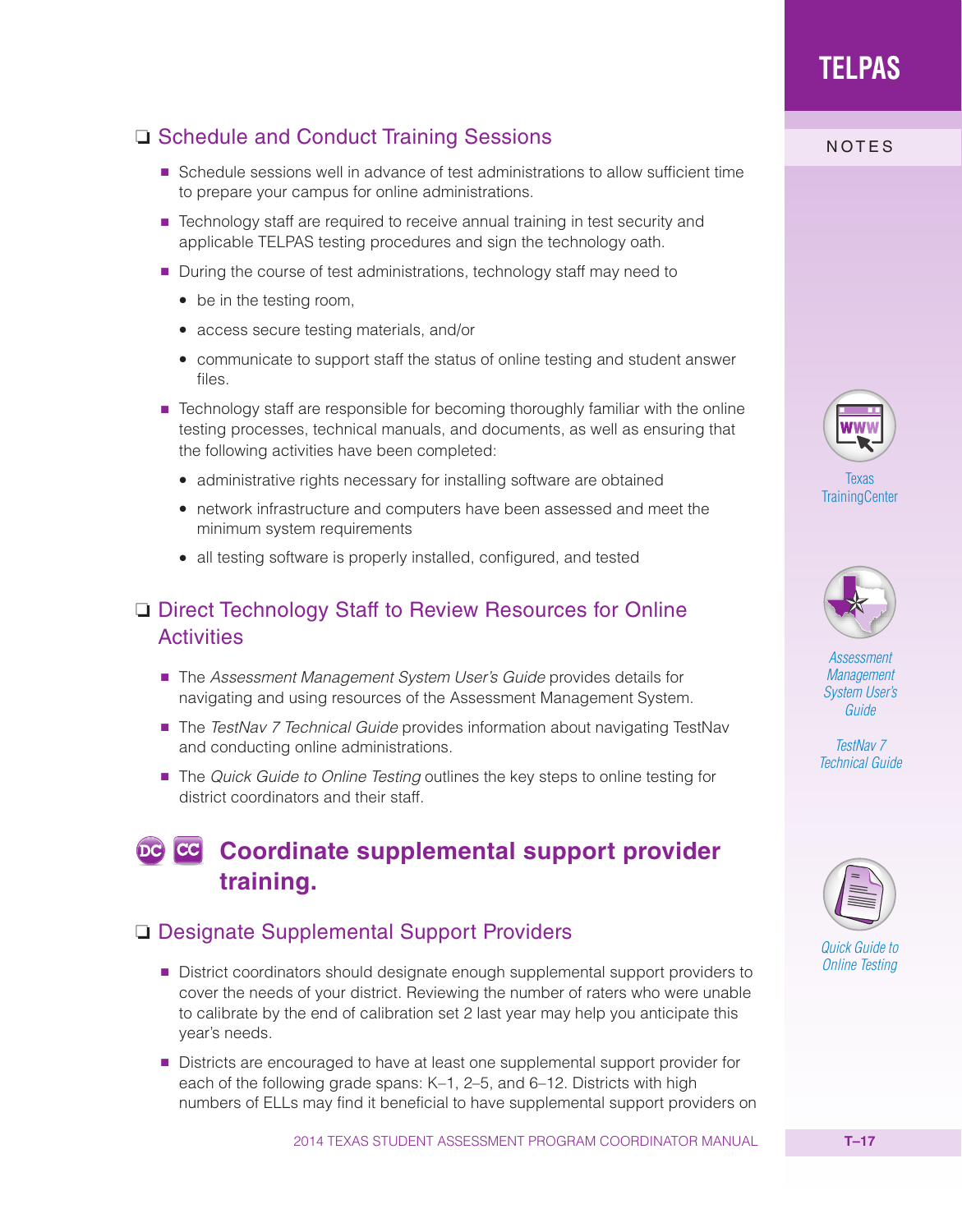

some or all campuses. In rare circumstances, a district may request assistance<br>
NOTES from an ESC to meet supplemental support needs; however, ESCs may not always be able to fulfill the need.

> Staff designated to serve as supplemental support providers must attend the annual administration procedures training for raters, complete Web-based holistic rating training for the current year, and sign the rater oath.

## ❏ Ensure That Supplemental Support Providers Complete **Training**

- In addition to completing rater training, all supplemental support providers are required to complete the current year's Web-based supplemental support provider training.
- The training is accessible from the supplemental support provider resources section of the TrainingCenter.
- Be sure to assign these individuals the TELPAS Supplemental Support Provider role in the TrainingCenter using the promotion tool. This role will allow supplemental support providers access to the supplemental support training materials and resources.
- There is separate training for each of the following grade spans: K-1, 2-5, and 6–12.
- The training will be available beginning January 27. The district coordinator, or campus coordinator if applicable, is responsible for monitoring that each supplemental support provider completes the training. A sample training sign-in sheet and certificate of completion will be available from the coordinator resources section of the TrainingCenter.

## **Plan for and conduct administration procedures training for raters and writing collection verifiers.**

#### ❏ Designate Raters and Verifiers

- Select raters and writing collection verifiers in cooperation with your district coordinator and other designated leadership staff. Districts are encouraged to train as many new teachers as possible each year because rater training provides teachers with professional development to improve instruction for ELLs.
- As a best practice, individuals who lack familiarity with the ELPS and TELPAS and who will be trained as new raters in the spring should be identified and provided with staff development in the fall.

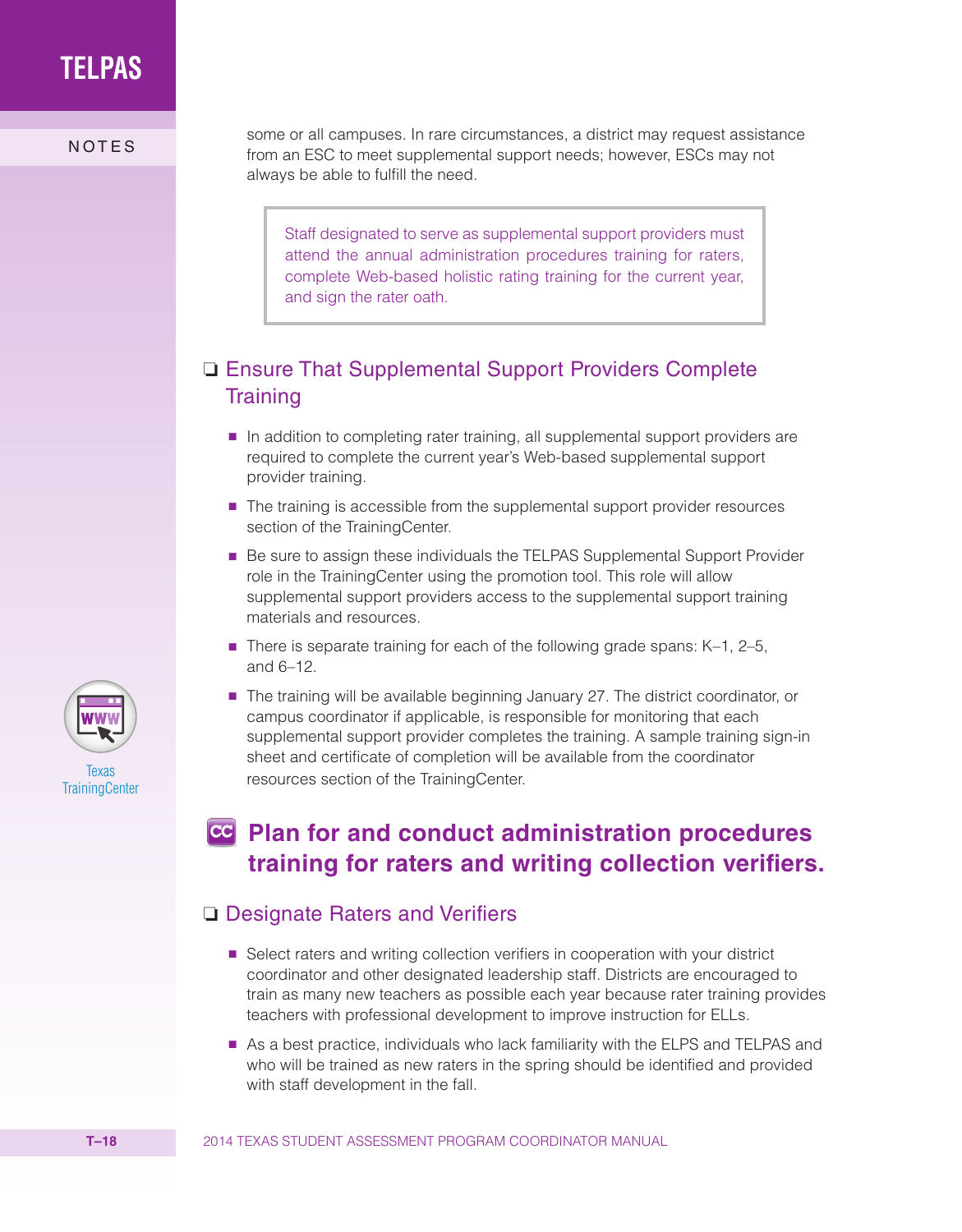2014 TEXAS STUDENT ASSESSMENT PROGRAM COORDINATOR MANUAL **T–19**

- Raters must be teachers of the ELLs they rate and have the students in class at the time of the spring assessment window.
- While ESL teachers who have ELLs in pull-out programs may be designated as raters if necessary, keep in mind the importance of training content-area teachers as raters because TELPAS ratings must reflect the ability of students to understand and use English during content area instruction.
- Writing collection verifiers may be LPAC administrators, school counselors, or other suitable staff but must not be paraprofessionals or teachers serving as TELPAS raters this year.

### ❏ Schedule Test Administration Procedures Training for Raters and Verifiers

- This training is required annually for staff assigned to these roles.
- The end date for conducting this training is February 17. If necessary, additional individuals may be trained after this date to address extenuating circumstances.

### ❏ Distribute *TELPAS Rater Manual* to Raters and Verifiers Before Training Session

■ Direct raters and verifiers to thoroughly read the manual.

## ❏ Conduct Administration Procedures Training for Raters and Verifiers

- Some key topics to cover during these sessions include the following:
	- TELPAS test administration procedures and timelines, including requirements and timelines for assembling and verifying grades 2–12 writing collections
	- the ways in which test security, confidentiality, and integrity apply to the holistically rated assessments
	- fundamentals of the holistic rating process for raters who do not yet have this background
	- a review of the Web-based holistic rating training requirements for raters, including grade cluster assignments, training deadlines, training components for new and returning raters, arrangements for supplemental training, rating support policy for any raters who do not successfully calibrate, and the process for logging into and updating user information in the TrainingCenter
- Make sure new raters understand which training to take and for which grade clusters.
- A planning roster of raters who have completed holistic rating training in the online system is provided in the TrainingCenter. This roster may assist testing coordinators in determining which raters need to complete new rater training.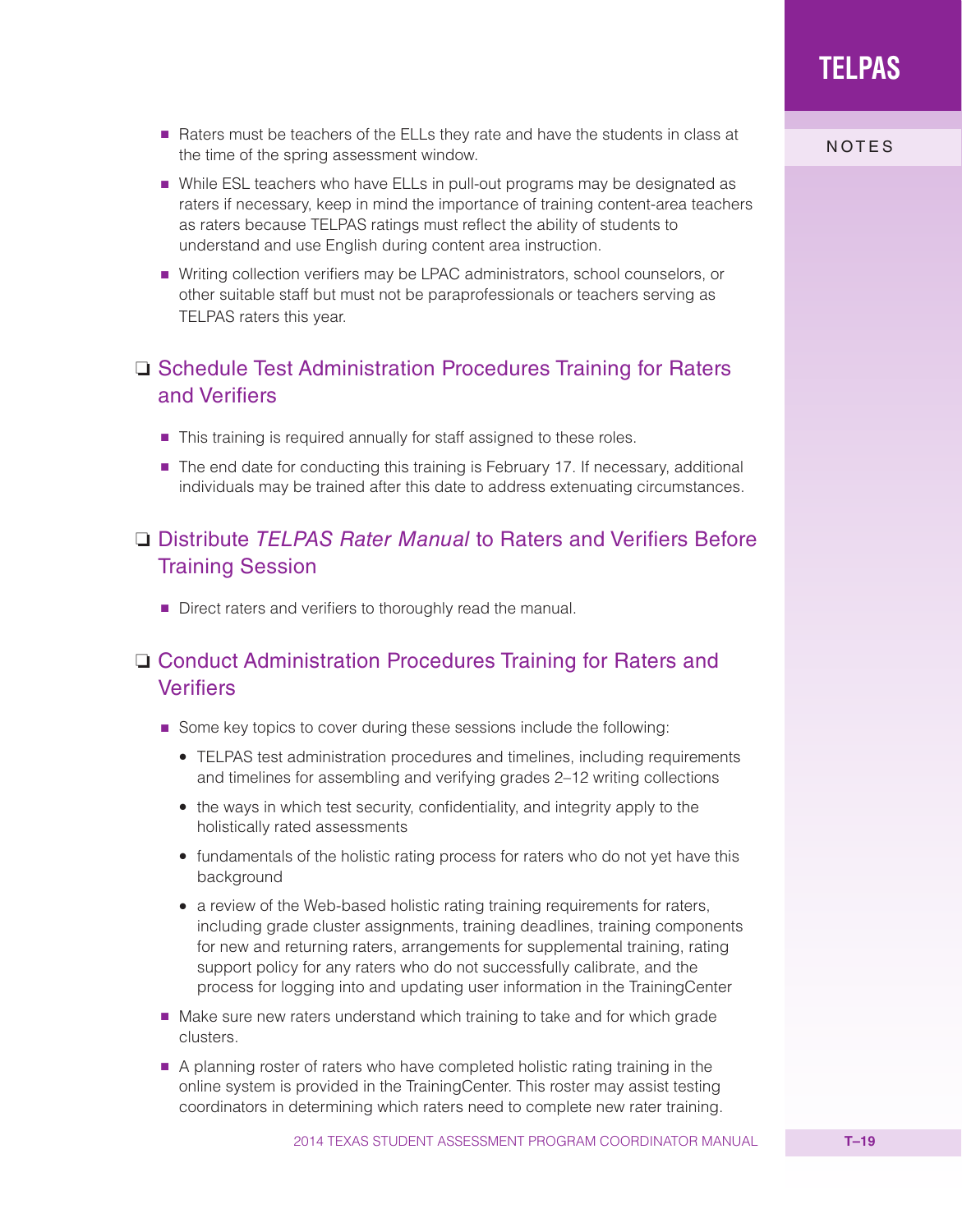

**Texas [TrainingCenter](http://www.TexasAssessment.com/TexasTrainingCenter)** 

> TELPAS [Resources](http://www.tea.state.tx.us/student.assessment/ell/telpas)

Returning raters who have not completed training within the last three school<br>NOTES years are required to repeat new rater training.

- Raters must be well trained to use the PLD rubrics by reviewing corresponding sections of the *TELPAS Rater Manual*.
- You may wish to assign raters and verifiers to complete or review the TrainingCenter online course titled *Assembling and Verifying Grades 2–12 Writing Collections*. A TEA-provided PowerPoint titled *Grades 2–12 Writing Collection Overview* is also available on the TELPAS Resources webpage.
- Raters and writing collection verifiers must initial and sign an oath after training and prior to handling secure materials.

## **Plan for and conduct training for reading test administrators.**

### ❏ Designate Reading Test Administrators

- In cooperation with the district coordinator and principal, select a sufficient number of test administrators to meet your campus needs.
- Designate at least one test administrator for every 30 students to be tested.
- Test administrator credentials, which are the same for STAAR and TELPAS, are found in the "STAAR" section of this manual.
- Select any personnel you plan to assign as online session administrators. These individuals are able to perform a broader range of technological functions in the Assessment Management System than test administrators.

## ❏ Schedule Reading Test Administrator Training Sessions

- All test administrators, online session administrators, and monitors are required to have annual training in general assessment and TELPAS-specific procedures.
- This training is required annually for staff assigned to these roles.
- The end date for this training is March 14. If necessary, additional training may be conducted after this date to address extenuating circumstances.

## ❏ Distribute *TELPAS Reading Test Administrator Manual*

- Direct trainees to prepare for their training by thoroughly reading the manual and applicable sections of the following online resources:
	- the *Assessment Management System User's Guide*, which provides details for navigating and using resources of the Assessment Management System
	- *TestNav 7 Technical Guide*, which provides information about navigating TestNav and conducting online sessions



*Assessment Management [System User's](http://www.TexasAssessment.com/guide)  Guide*

*TestNav 7 [Technical Guide](http://www.TexasAssessment.com/techinfo)*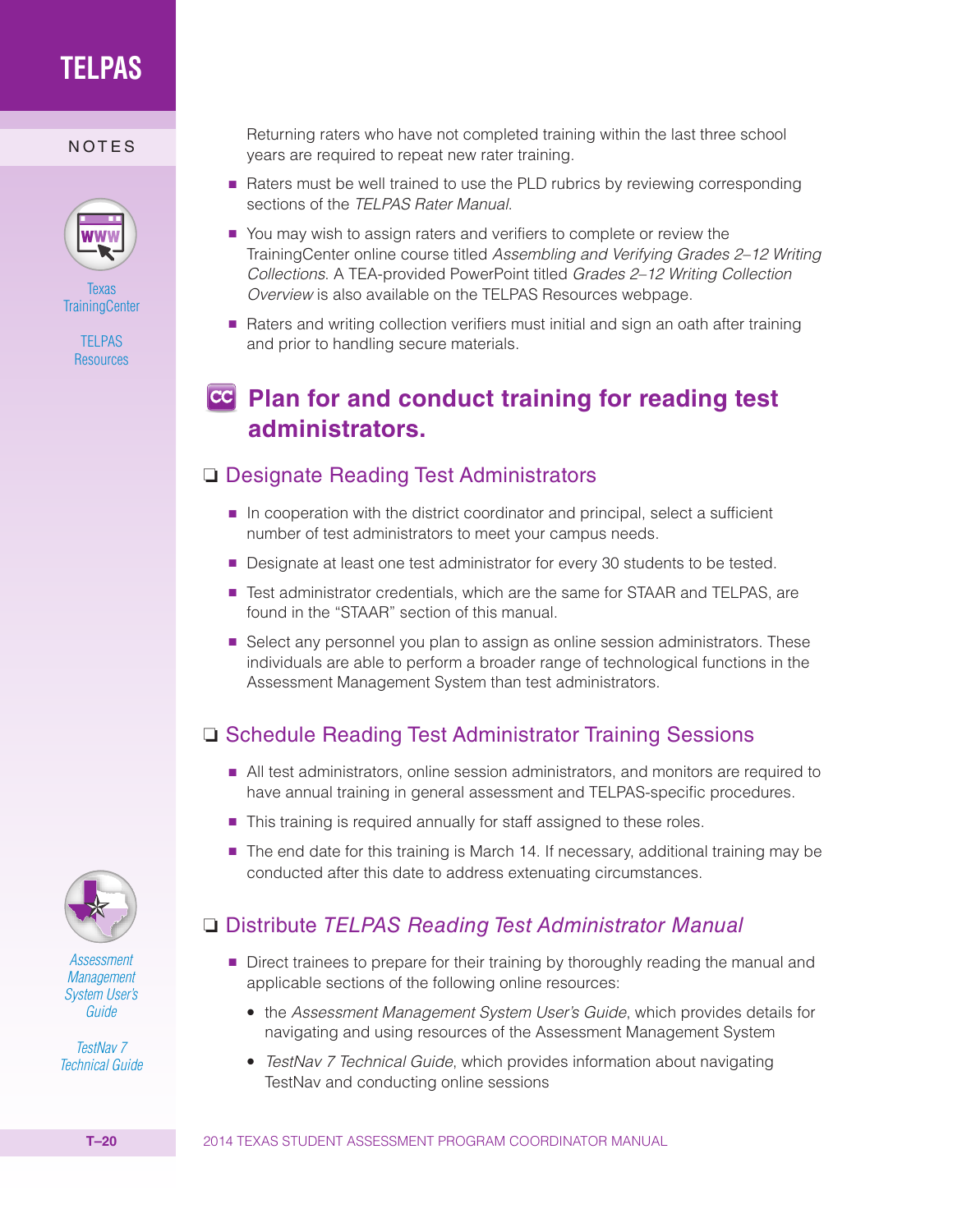## □ Conduct Test Administrator Training NOTES

- Review the test administrator duties in the *TELPAS Reading Test Administrator Manual* and other applicable online resources, making sure that trainees understand the test security and confidentiality regulations, requirements for active monitoring, consequences of cheating, and use of TestNav and the Assessment Management System to fulfill their roles.
- Test administrators can use the Practice Center to practice using the Assessment Management System without affecting real data. A separate user ID is required for the Practice Center.
- Reading test administrators must initial and sign the test administrator security oath after training and prior to handling secure materials.

## **CC** Designate and train rating entry assistants, if **applicable.**

#### ❏ Designate Rating Entry Assistants

- If needed, assign staff to assist with entering holistic rating information from the TELPAS Student Rating Rosters into the Assessment Management System.
- This role within the Assessment Management System may be assigned to raters or other designated personnel.
- Unlike the role of online session administrator, this role cannot be assigned permission to set up rating entry groups.

#### ❏ Train Rating Entry Assistants

■ Any staff assigned to this role must read the *TELPAS Rater Manual* and attend annual TELPAS administration procedures training for raters. In addition, they must be trained to use the applicable Assessment Management System components.

## **Monitor holistic rating training.**

#### ❏ Receive Login Information for the Texas TrainingCenter

- New district coordinators receive a user account email notification for the TrainingCenter.
- If you have not been assigned a username and password, contact Pearson's Austin Operations Center at 800-627-0225.
- Refer to the *TELPAS Coordinator's User Guide for Online Holistic Rating Training* for more information about logging in to the system and granting administrative access to individuals.

**TELPAS**



[Texas Assessment](http://www.TexasAssessment.com/practice)  **Management** System Practice **Center** 

User Roles and [Permissions for](http://www.TexasAssessment.com/roles)  the Texas Assessment **Management System** 



TELPAS [Coordinator's User](http://www.tea.state.tx.us/student.assessment/manuals/dccm)  Guide for Online Holistic Rating **Training**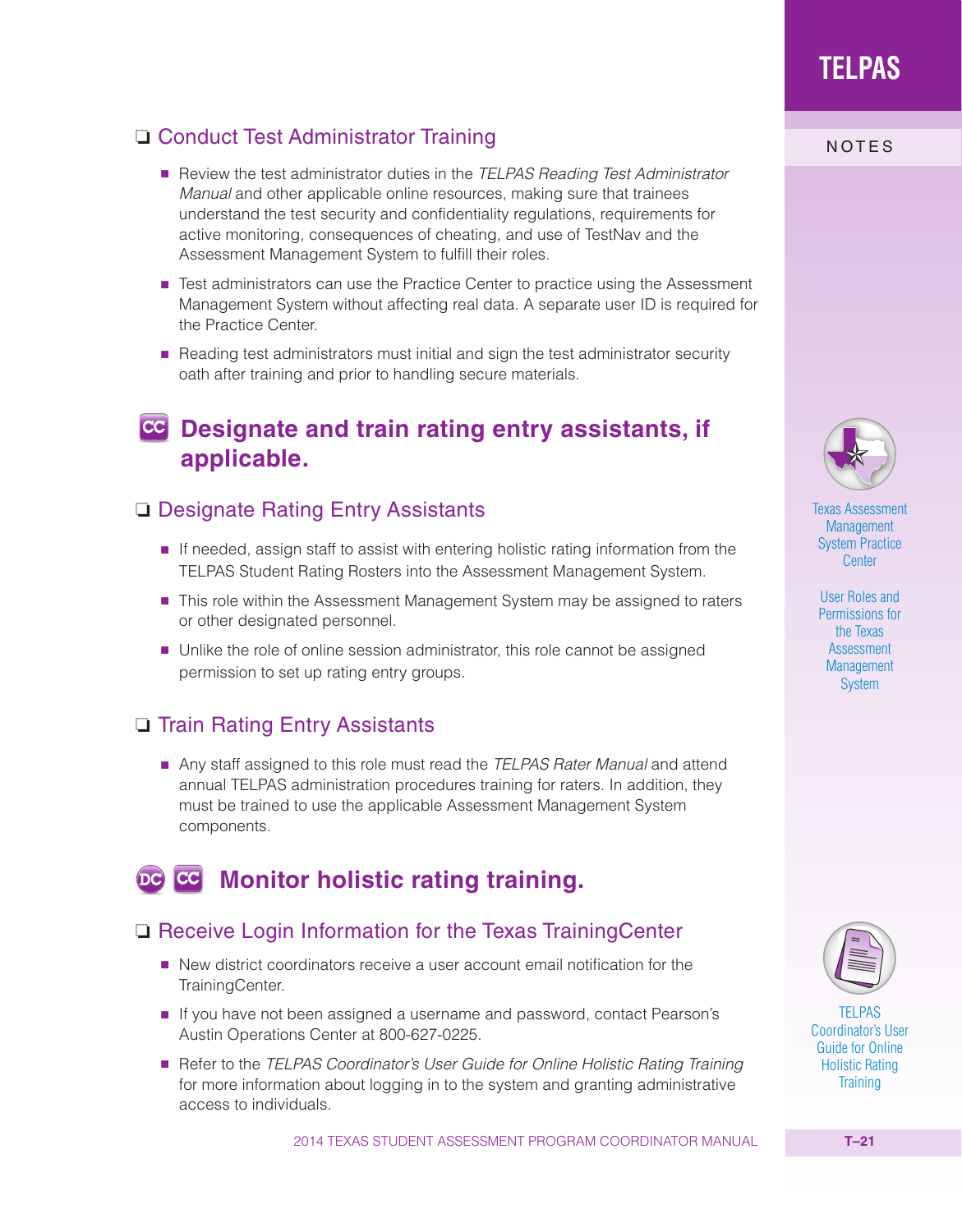

Texas **[TrainingCenter](http://www.TexasAssessment.com/TexasTrainingCenter)** 

### NOTES <del>□</del> Use TrainingCenter Resources to Monitor Holistic Rating **Training**

- TrainingCenter tools and reports provide authorized personnel with the following information. ESC, district, and campus personnel with access to the coordinator section of the TrainingCenter are able to see reports for their access level and below.
	- **Statewide rater lookup tool.** Makes it possible for authorized personnel to look up the online holistic rating training history of individual raters throughout the state. Authorized personnel will also be able to change last names, send password reset emails, and view usernames for users in their access level or below.
	- **Planning roster of returning raters.** Uses records beginning with the 2009– 2010 school year to generate a list of previously trained raters.
	- **Course completion roster.** Lists online basic training course completion and in-progress status and performance by user for the current year.
	- **At-a-glance report.** Lists online basic training course and calibration status, as well as time spent in each calibration set, for all registered users for the current year.
	- **Calibration summary report.** Provides calibration summary information by grade cluster (K–1, 2, 3–5, 6–8, 9–12) and for grade clusters combined.
	- **Training certificates and professional development hours.** Generated for raters who complete training courses and calibration activities.
		- A certificate of completion is issued when a rater completes the online basic training course.
		- A certificate of successful completion is issued when a rater demonstrates sufficient calibration (70 percent or better) on a calibration set.
		- Five hours are awarded for the K–1 and 2–12 basic training courses, and two hours are awarded (in all) for calibration.

There is no state-required level of rating accuracy established for the online basic training course. The rating activities in the course are provided to give raters opportunities to practice applying the rubrics. The course completion roster does, however, indicate performance on the practice activities as well as time spent in each domain module so that coordinators can effectively monitor the initial training of new raters.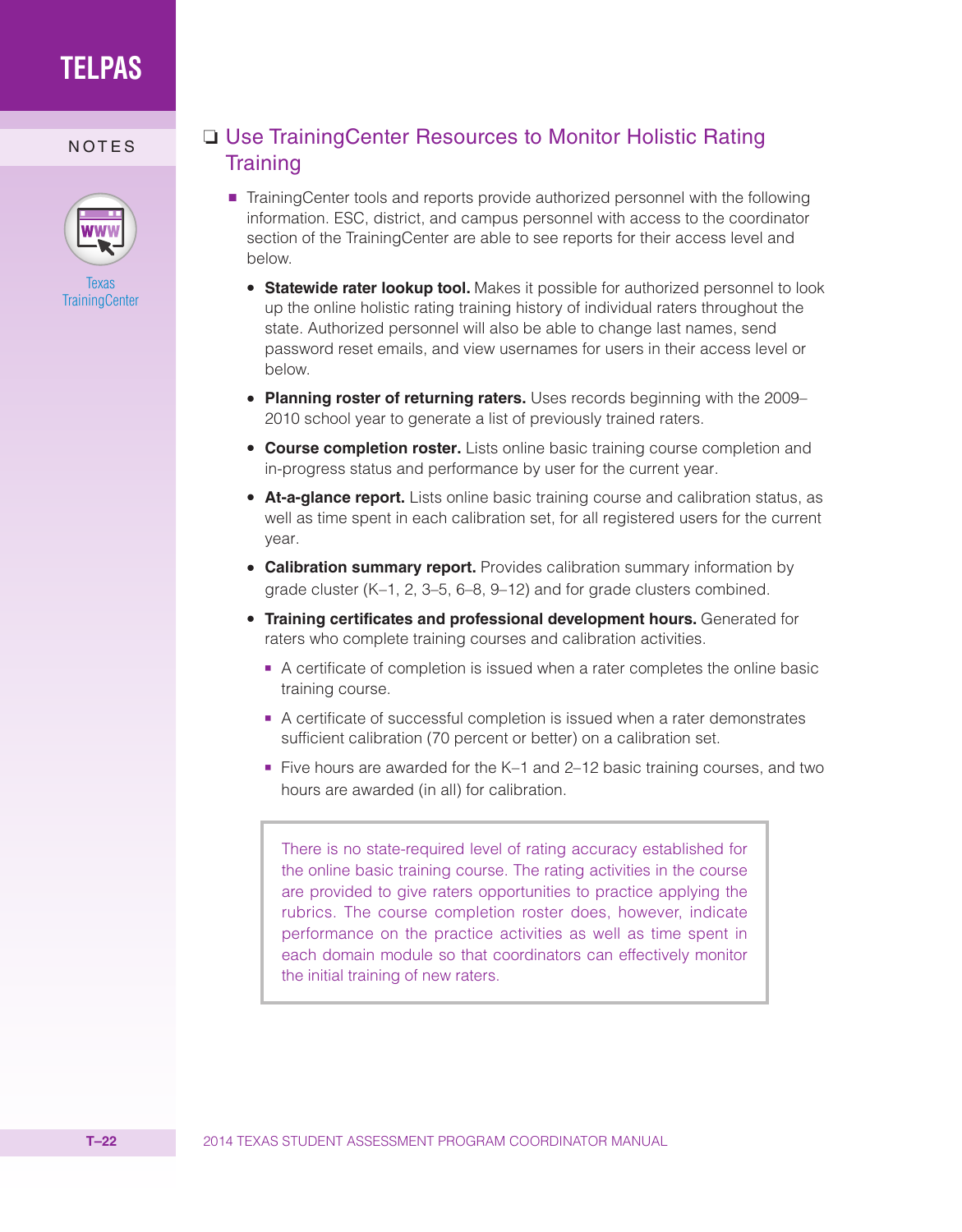## □ Establish Supplemental Support Model and Monitor Training<br>NOTES

- In accordance with the support model descriptions in the TELPAS Introduction, choose one or more models to meet campus needs.
- Supplemental support must be provided before calibration set 3. Coordinate with the supplemental support provider to establish a training schedule.
- Supplemental support providers give raters an access code that they need to be able to begin calibration set 3.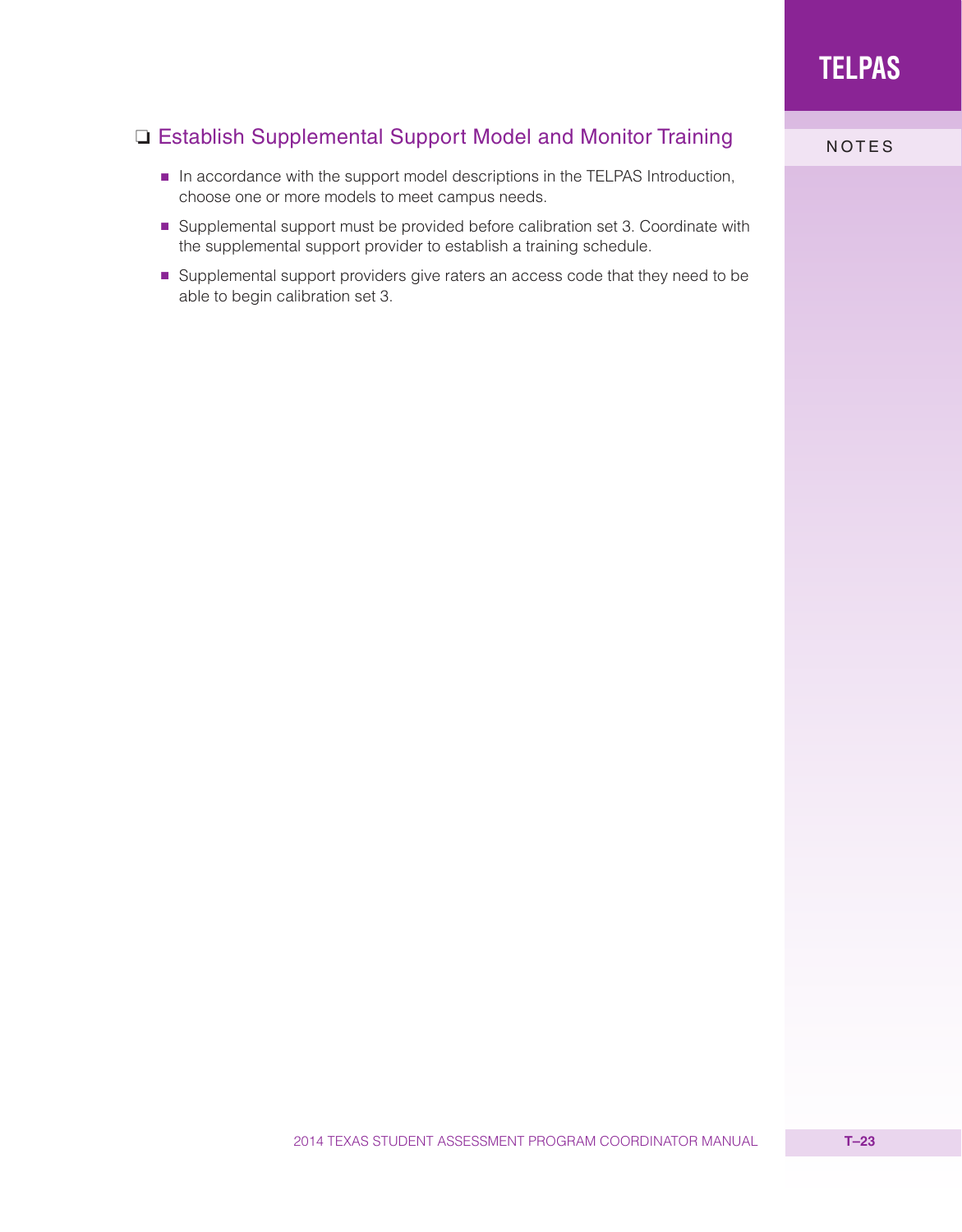# NOTES **Prepare for the TELPAS Administration**

## **CC** Oversee assembly and verification of **grades 2–12 writing collections.**

### ❏ Ensure That Proper Writing Collections Are Assembled and Verified

- In cooperation with the district coordinator, establish a process and timeline for the assembly and verification of your campus's writing collections.
- Student writing assigned on or after February 17 may be considered.
- The assembly and verification process may continue after the opening of the TELPAS assessment window.
- Verifications of the writing collections should occur before ratings are assigned.
- Requirements for assembling and verifying the collections are detailed in the *TELPAS Rater Manual.*
- Reinforce the importance of
	- using writing samples from authentic classroom activities that are grounded in the content area TEKS and ELPS, and
	- assembling writing collections that accurately reflect students' overall ability to express themselves in writing in English.

While the rating of writing for K–1 students is required, districts are not required to assemble writing collections for these grade levels.

# **EG** Establish procedures to ensure validity and **reliability.**

### ❏ Establish Procedures

■ In cooperation with the district coordinator and principal, campus coordinators should implement procedures, such as those listed in the box on the following page, to help ensure the validity and reliability of the holistic rating process during the TELPAS administration.

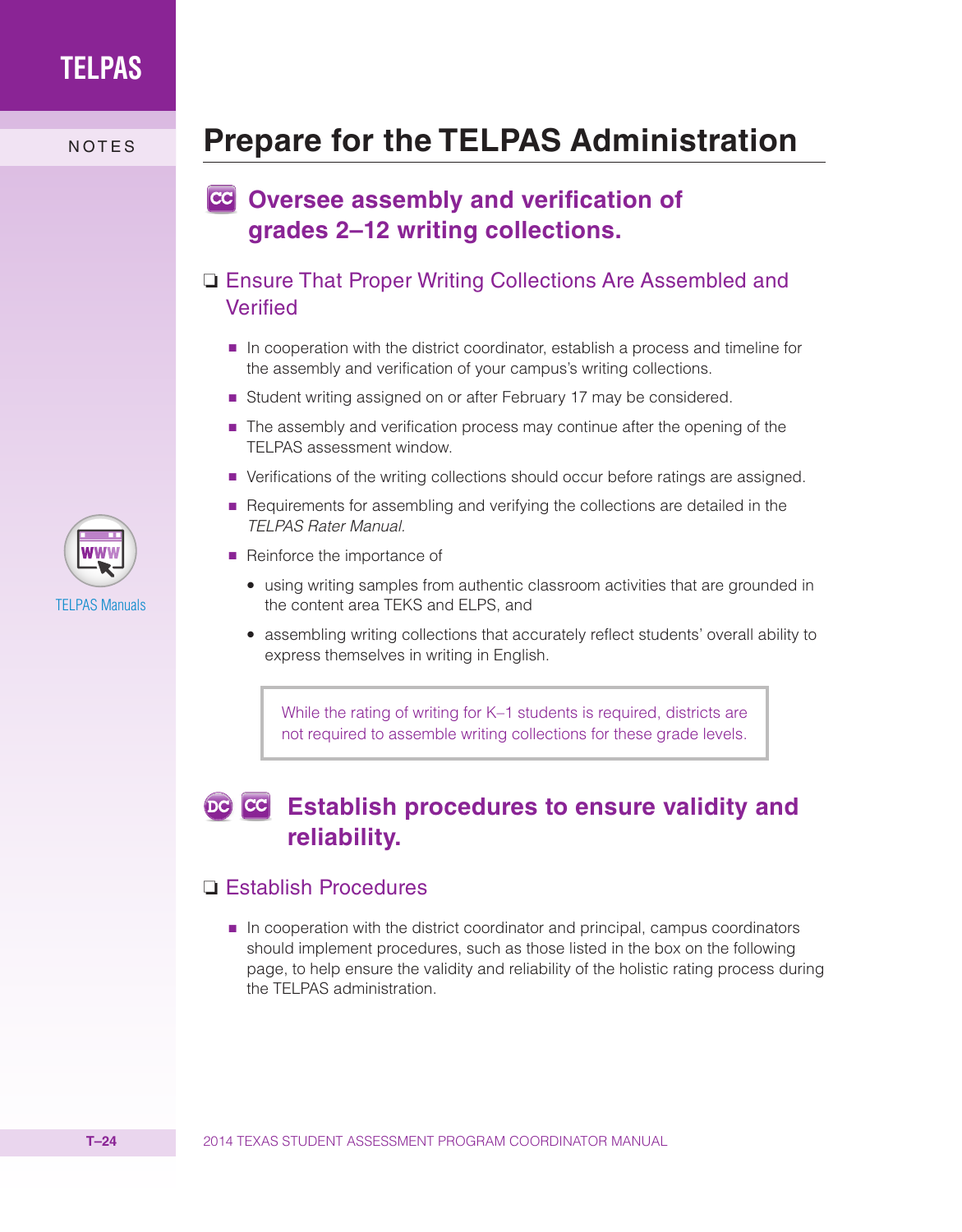2014 TEXAS STUDENT ASSESSMENT PROGRAM COORDINATOR MANUAL **T–25**

■ These procedures required by the district may be districtwide or may vary by campus.



■ Collaboration helps ensure that ratings in all domains reflect the ability of the students to understand and use English in different content areas in accordance with federal requirements.

### ❏ Maintain Documentation of Procedures Followed

- Work with principals to ensure that the established procedures are followed.
- Campus coordinators must maintain documentation of the procedures followed for one year from the date of testing.

## ❏ Implement Rating Support Requirements for Individual Raters

- During the live administration, campus coordinators should work with the district coordinator to establish a rating support system for any individual who serves as a rater but did not successfully complete the calibration component of rater training.
- To accomplish this, calibrated raters may be directed to collaborate with the individual to determine the ratings of the individual's students, or calibrated raters may determine ratings for the individual's students separately, and these ratings or additional resolution ratings may be used.

Raters who do not successfully calibrate must be provided rating support in all domains.

NOTES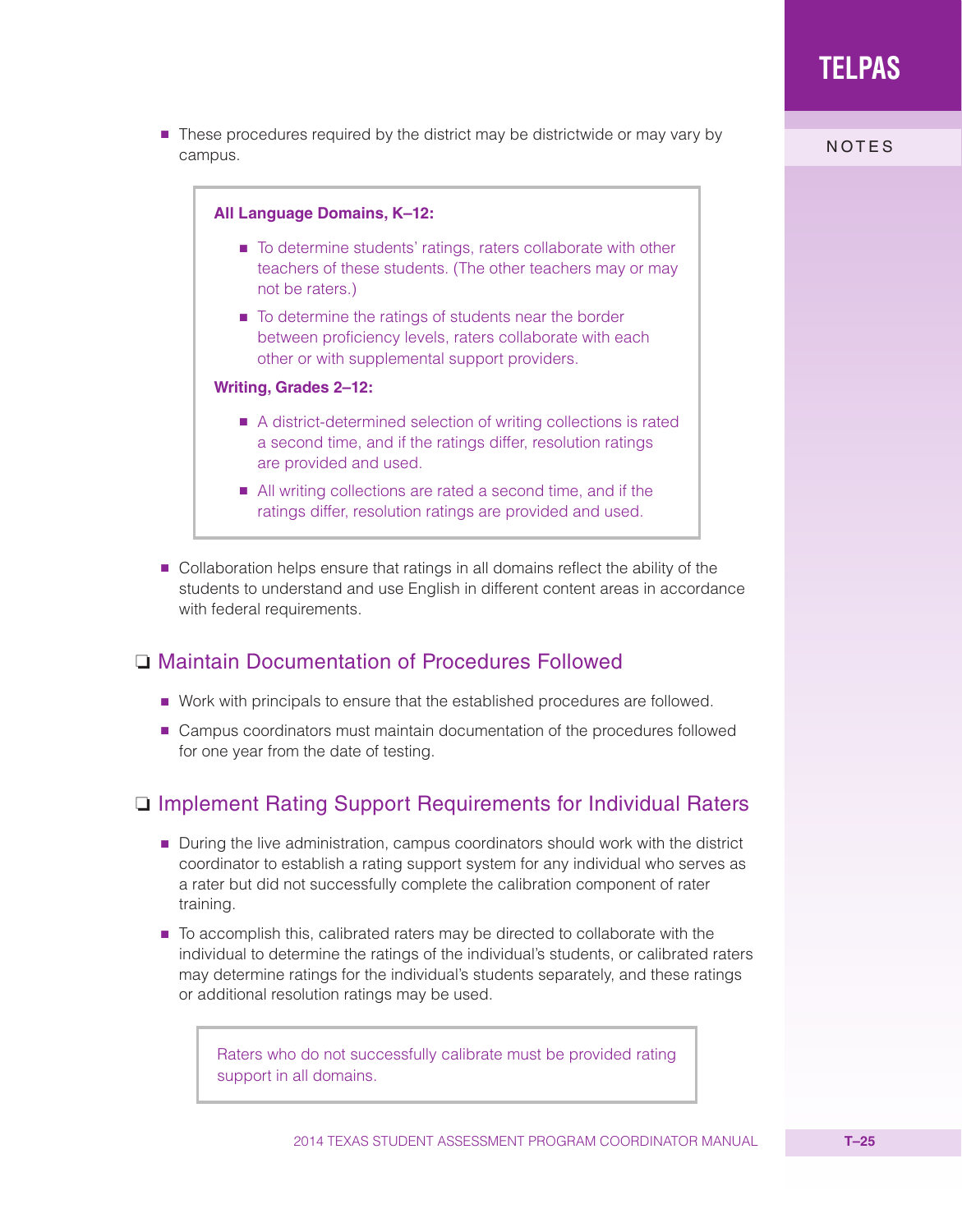

*Assessment Management [System User's](http://www.TexasAssessment.com/guide)  Guide*

User Roles and [Permissions for the](http://www.TexasAssessment.com/roles)  Texas Assessment **Management System** 

## NOTES **Log in and assign user access to the Assessment Management System.**

- ❏ Receive Login Information for the Assessment Management System
	- New district coordinators receive a user account email notification with instructions for establishing a password for the Assessment Management System.
	- If you have not been assigned a user ID, contact Pearson's Austin Operations Center at 800-627-0225.
	- Refer to the *Assessment Management System User's Guide* for more information about logging in to the system for the first time and creating user accounts.
	- District coordinators create accounts for campus coordinators as needed.

## **De ce** Create user accounts for campus personnel **and technology staff.**

Coordination and administration of online tests may be carried out by personnel acting in multiple roles within a district and campus. Keep in mind the different permissions associated with different roles such as online session administrators, online test administrators, TELPAS rating entry assistants, etc.

### ❏ Create Role-Specific User Accounts for Testing Staff

- District coordinators can delegate this task to campus coordinators.
- District and/or campus coordinators are responsible for confirming that user accounts are created for the appropriate testing staff. Refer to the User Roles and Permissions for the Texas Assessment Management System document for a complete description of roles and associated permissions.
- Following the instructions in the *Assessment Management System User's Guide*, assign users one or more roles.
- Keep in mind that rating entry assistants have permission to enter and edit holistic rating data but not to set up rating entry groups.
- All staff members accessing the Assessment Management System must be issued a user ID.

When users leave the district or need to be removed from the system for other reasons, their access must be locked.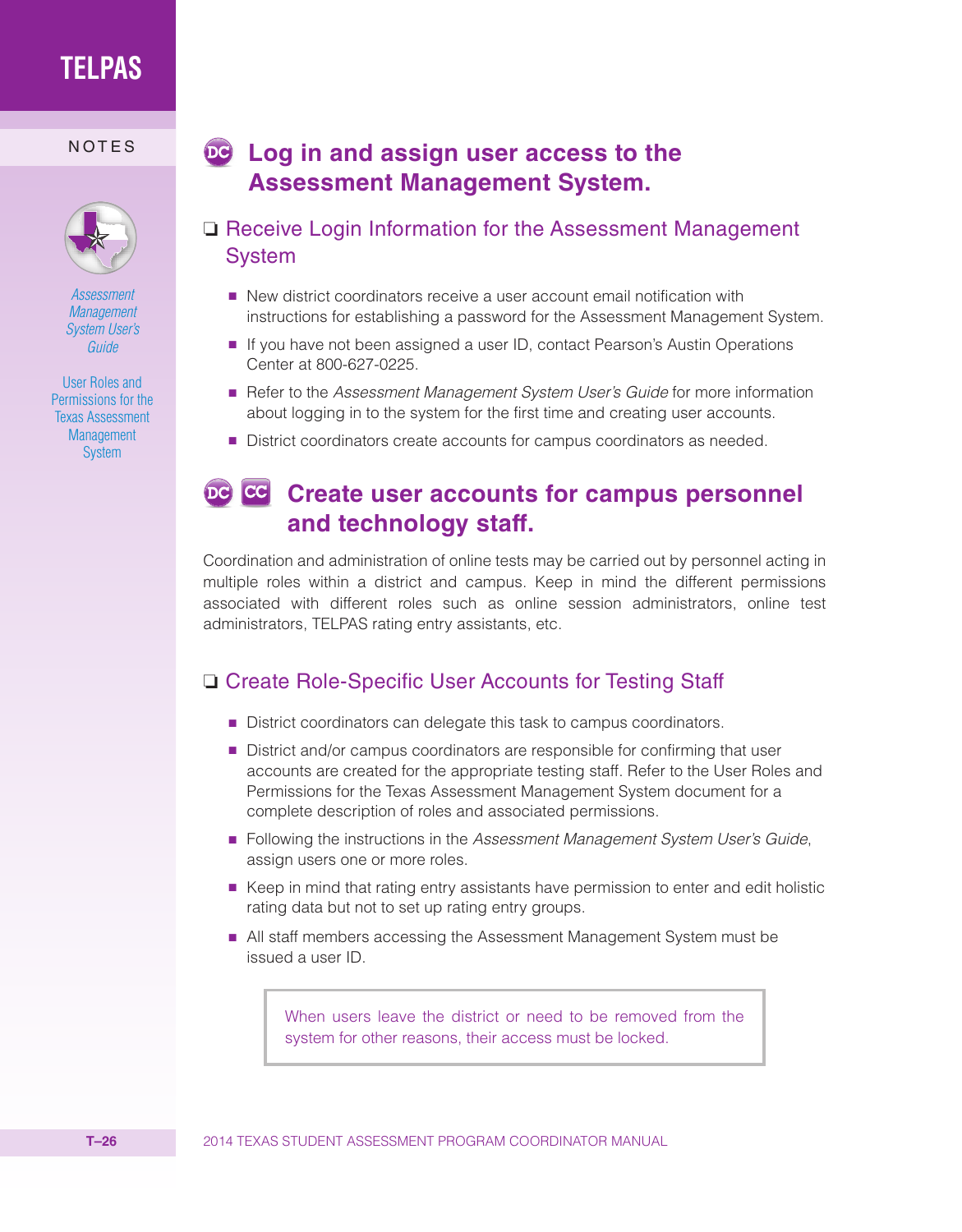#### 2014 TEXAS STUDENT ASSESSMENT PROGRAM COORDINATOR MANUAL **T–27**

# **TELPAS**

# **DOCE IS ENSURE THAT THE ENSURE THAT THE END TO THE STATE STATES and that the test delivery system is configured; conduct test of online testing system.**

## ❏ Review Infrastructure Guidelines and Ensure That Infrastructure Is in Place

The Minimum System Requirements document on the Assessment Management System Information webpage provides a listing of minimum and recommended levels of functionality for network connectivity and devices, Internet browser setup, TestNav configuration, and hardware and software requirements.

Technology staff must

- coordinate with the district coordinator to ensure successful online administrations;
- ensure that the network infrastructure and computers meet the minimum system requirements;
- review applicable technology documents accessible from the Assessment Management System Information webpage;
- disable any automatically launching applications such as screensavers, scheduled virus scans, email notification alerts, detectors, instant messaging programs, and power management software on laptops warning of low battery levels;
- follow instructions regarding firewalls and content filters in the *TestNav 7 Technical Guide*;
- confirm that the network is secure if testing via a wireless network; and
- alert network users at each campus to the schedule for online administrations and, if necessary, request that they avoid unnecessary or heavy bandwidth activities that may impair the network during testing.

Contact Pearson's Austin Operations Center at 800-627-0225 if you require technical assistance.



*TestNav 7 [Technical Guide](http://www.TexasAssessment.com/techinfo)*

[Minimum System](http://www.TexasAssessment.com/techinfo)  Requirements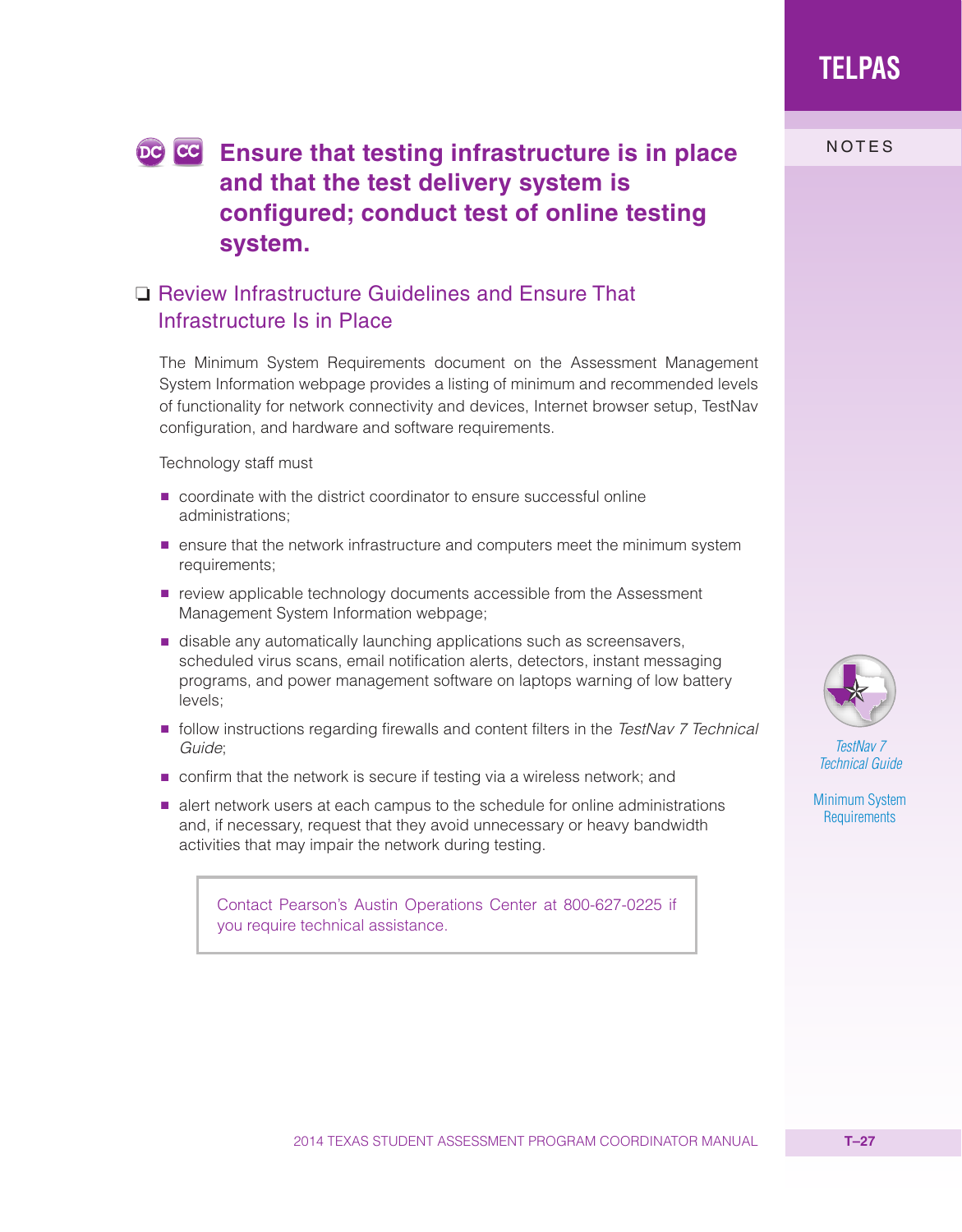

NOTES **Q** Ensure That Technology Staff Have Downloaded and Installed Software and Tools for Online Administrations

- Previously installed TestNav and proctor caching software from all server and local installation areas must be removed.
- Purge all test information cached using the previously installed proctor caching software.
- After removing old software, install new software and tools prior to testing:
	- proctor caching software
	- Proctor Caching Testing Tool

Proctor caching is required when conducting an online administration.

■ Detailed information about the software and tools can be found in the *TestNav* 7 *Technical Guide*.

## ❏ Coordinate and Conduct a Test of Online Testing Environment

There are tools available for technology staff to check the functionality of the TestNav configuration and proctor caching software required for online testing. Technology staff should perform these tests well in advance of administrations to ensure successful test delivery, particularly if your campus is new to online testing.

- TestNav delivery system. The current version of TestNav should be opened by launching a browser and entering the URL. For specific TestNav information, refer to the *TestNav 7 Technical Guide*.
- Texas Practice Test. Use this testing tool to check the functionality of TestNav.
- Proctor Caching Testing Tool. Use this testing tool to check the functionality of the proctor caching software. This test includes a 70-question practice test to simulate a live test.

Technology staff should be available for assistance during test administration sessions should a technical problem arise. In addition, they should be familiar with procedural and logistical aspects of TELPAS in accordance with their assigned responsibilities.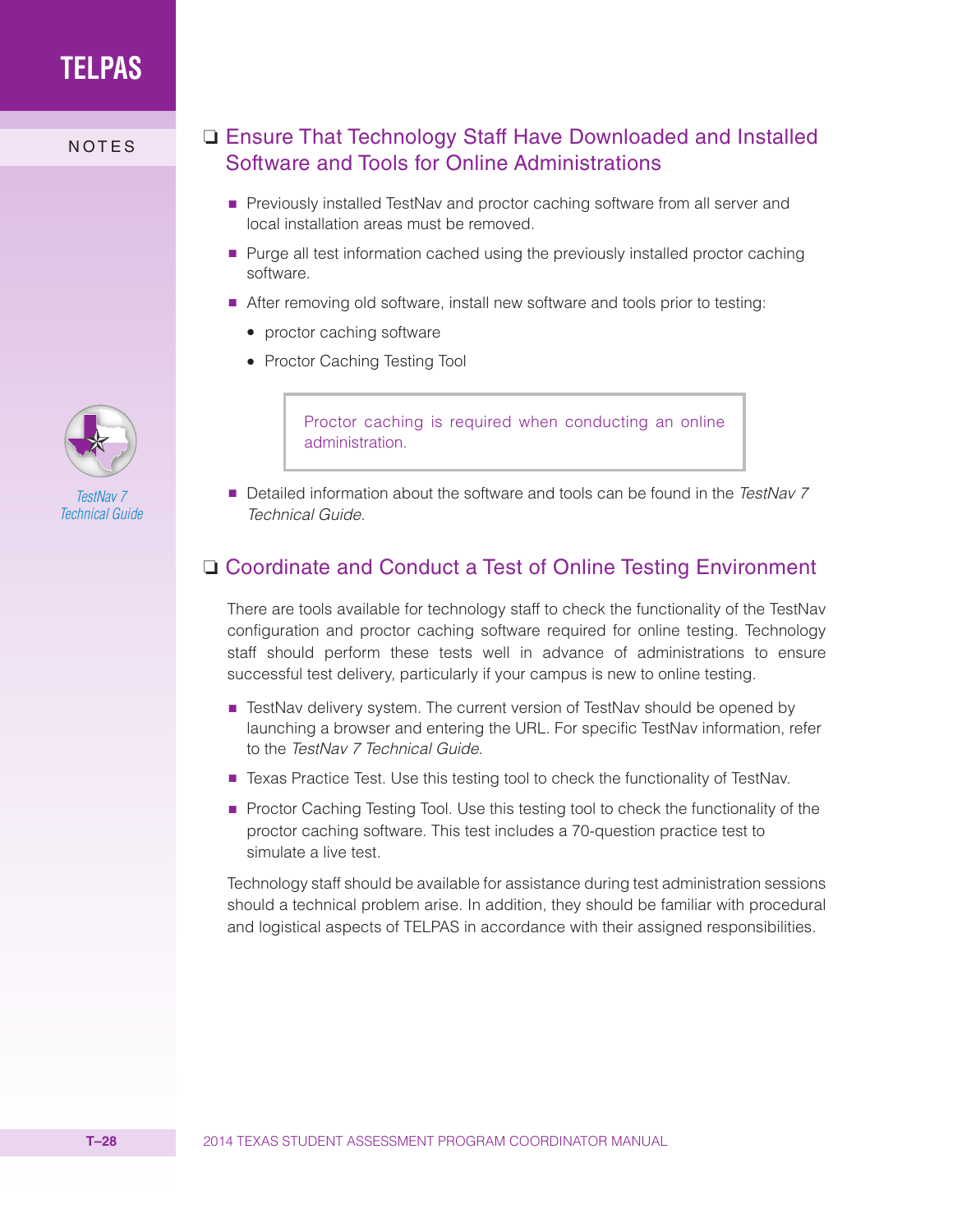# **De cell Plan for online test administrations.** NOTES

### ❏ Become Familiar with the Assessment Management System Practice Center

- The Practice Center is where testing personnel can practice the test administration tasks. Some of the tasks that can be practiced include the following:
	- creating sample students
	- registering students
	- assigning sample students to additional groups and tests
	- placing additional orders
	- creating test sessions and rating entry groups and assigning students
- Access to the Practice Center is set up in the same manner as access to the Assessment Management System operational site but requires a separate user ID.

### ❏ Become Familiar with the TELPAS Online Reading Test Student Tutorials

- The tutorials include instructions to be read aloud as students complete sample questions. Students have the option of working through approximately 20 representative test questions independently to become comfortable with the TELPAS online testing interface.
- The student tutorials are available online from the Texas Assessment webpage.
- Determine the best way to use the student tutorials with ELLs who have varying degrees of familiarity with the TELPAS online testing interface.

## **Enter student data for the TELPAS administration.**

#### ❏ Enter or Upload Student Data

There are two options for uploading student data to the Assessment Management System.

- Pearson may upload student data using the October 2013 PEIMS submission.
- Districts may upload student data using a file created locally.

If you are using a locally created file, be sure to upload student data early enough to allow two weeks for verification.

**TELPAS**



[Texas Assessment](http://www.TexasAssessment.com/practice)  **Management** System Practice **Center** 

[TELPAS Student](http://www.TexasAssessment.com/TELPAS-tutorials)  **Tutorials**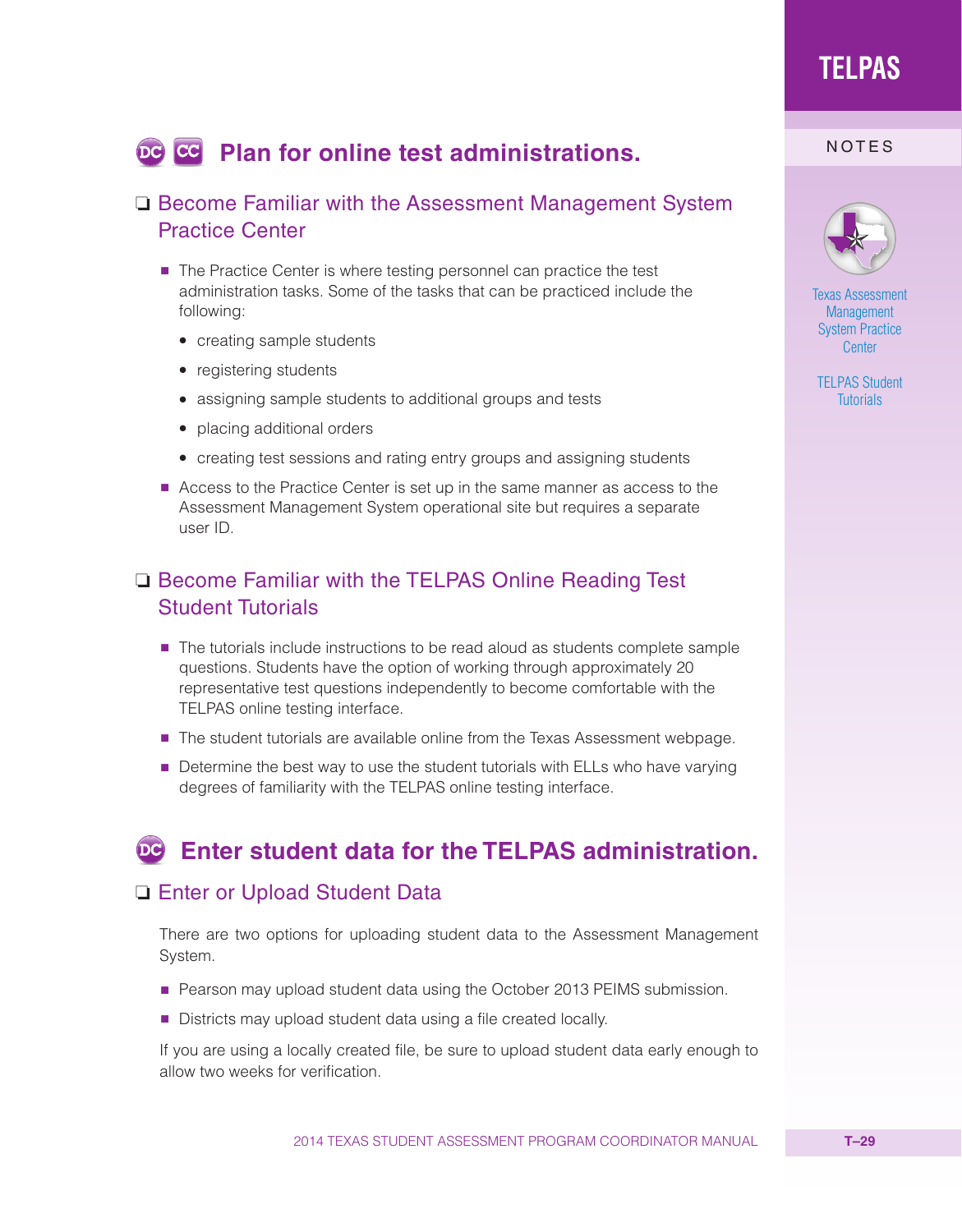

*Assessment Management [System User's](http://www.TexasAssessment.com/guide)  Guide* 

*Student Data File [Format for Student](https://www.google.com/url?sa=t&rct=j&q=&esrc=s&source=web&cd=1&ved=0CCsQFjAA&url=http%3A%2F%2Fwww.pearsonaccess.com%2Fcs%2FSatellite%3Fblobcol%3Durlblob%26blobheader%3Dapplication%252Fforce-download%26blobheadername1%3DContent-Disposition%26blobheadername2%3DContent-Transfer-Encoding%26blobheadervalue1%3Dattachment%253B%2Bfilename%253D%2522StudentFileFormat_2013-08-08%252C0.pdf%2522%26blobheadervalue2%3Dbinary%26blobkey%3Did%26blobtable%3DBinaryData%26blobwhere%3D1255055677718%26ssbinary%3Dtrue&ei=7RR9UojKLoamygG-w4GQBg&usg=AFQjCNHYPw6m2c0jTujgrCKEd9zz_4Pkcw&bvm=bv.56146854,d.aWc)  Registration and Precoding*

If you choose not to use the Student Data Upload feature, you can enter student data<br>
NOTES manually using the New Student Wizard. While users entering new students through the New Student Wizard can register students for an administration within the Wizard, you should only access the New Student Wizard for students that are not in the Student Directory. You can also Register students through Test Management > Register, View by Unregistered Students.

> Districts will receive email notification that student data files have uploaded to the Assessment Management System.

> Notify campus coordinators that the files are ready for verification and updating. Districts whose data upload is based on a PEIMS extract should keep in mind that the TELPAS Years in U.S. Schools data collection is not a PEIMS element. It is possible to download the comma separated values (CSV) file, provide the Years in U.S. Schools data, and re-upload the file, which avoids the need to add the data for each individual student within the Assessment Management System. For more information concerning the student data file layout and a template for data file uploads, refer to the Texas Assessment Information webpage.

## **Verify and update student data elements.**

#### ❏ Download Files for Data Verification

District coordinators will notify you by email that the campus files are ready.

- Request your registration files through the Assessment Management System.
- You will receive a notification email that the file is ready to be viewed.
- Ensure that you retrieve your student registration files in time to allow at least two weeks for data verification.

#### ❏ Verify Student Data Elements

- Ensure that all enrolled K–12 ELLs have been included in the Assessment Management System.
	- Data must be included and verified even for enrolled students who are not assessed due to absence, ARD decision, extenuating circumstances, or testing irregularities.
- If a student withdraws from your campus before the TELPAS assessment window begins, remove the student's test assignments (2–12 reading and K–12 holistic rating). A receiving campus will not be able to add test assignments or account for the student in the Assessment Management System if the sending campus does not complete this task.
- Ensure the accuracy and completeness of all data in the Assessment Management System.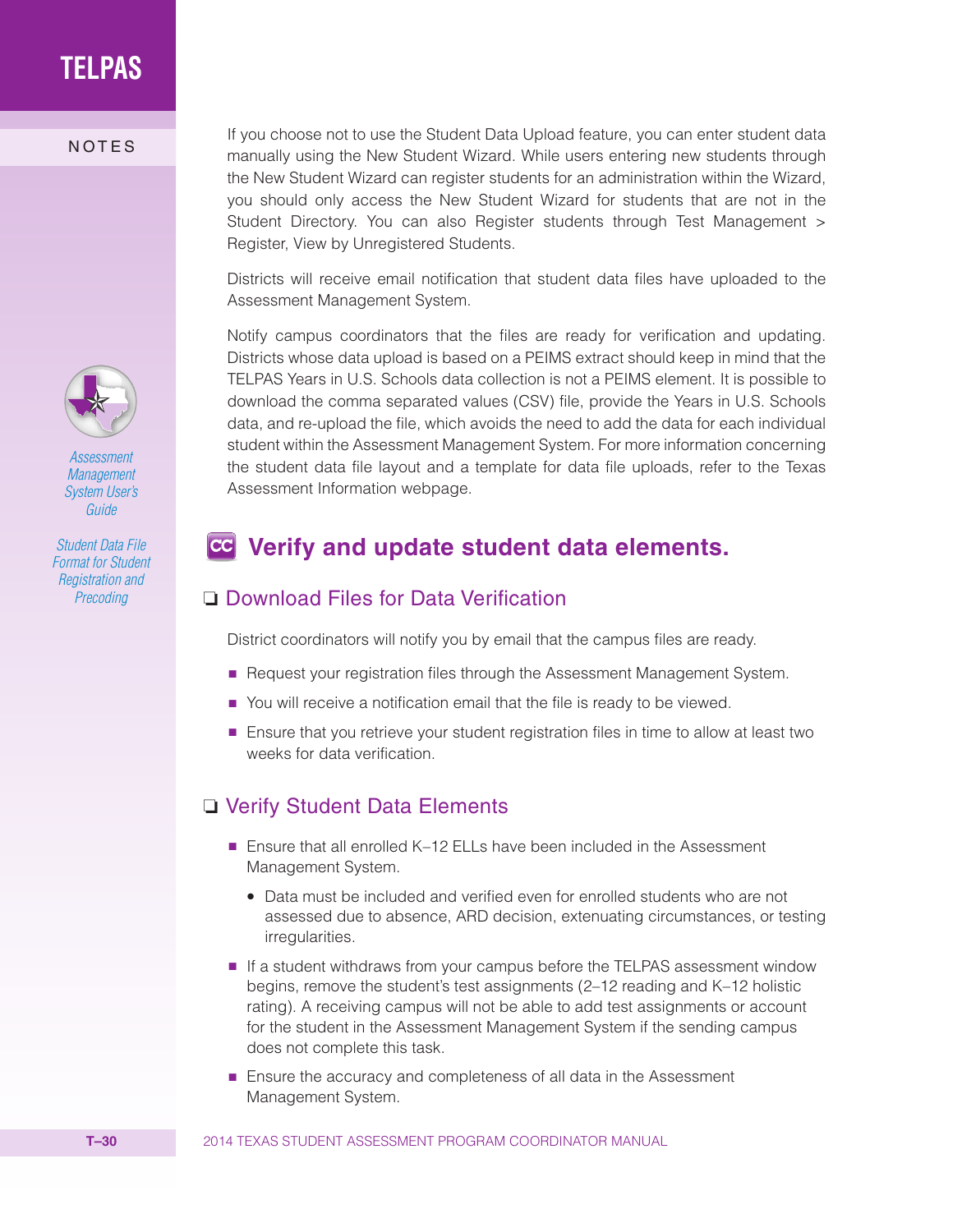- Program information should reflect the student's status at the time of testing.<br>NOTES
- Current information should be provided if the student is new to the district.
- Current information should be provided if the student's program information or demographic information has changed since the October 2013 PEIMS submission.
- If a demographic or program information field is left blank, data from the October 2013 PEIMS submission will be used to complete the field. If this is not possible, data from blank fields will be aggregated and reported as "No information provided" for that element.

## ❏ Update the Information in the Correct Fields in the Registration File

# **Upload student data files.**

### ❏ Upload Corrected Student Data Files to the Assessment Management System

- Upload the updated file in the *Send Student Data* tab or make manual changes to student records.
- District coordinators and student data assistants have permission to upload these files.

Updates to student data in the Assessment Management System are applied to the reporting of assessment results, but do not alter student information at TEA contained in the PEIMS file.

**TELPAS**



*Assessment Management [System User's](http://www.TexasAssessment.com/guide)  Guide*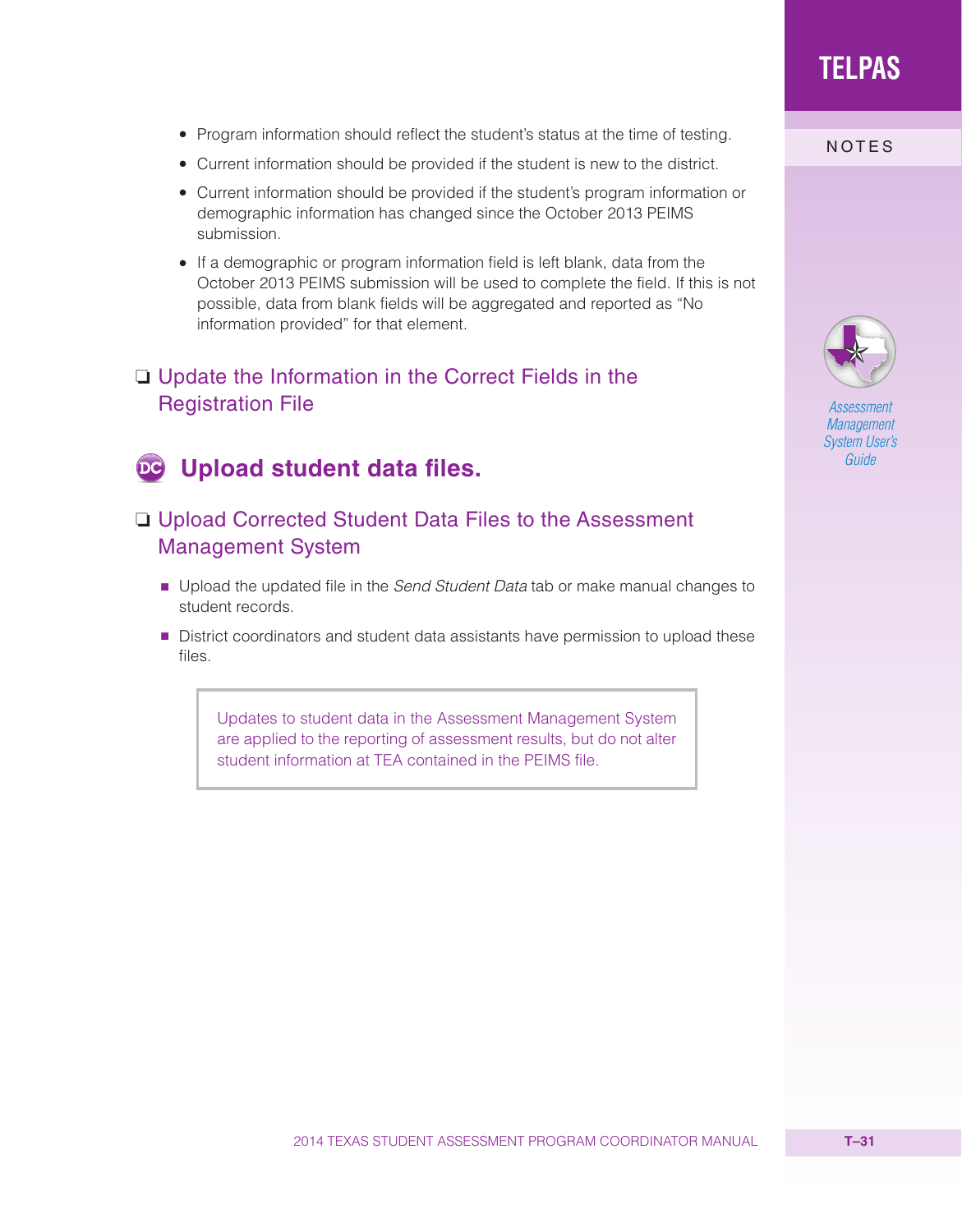

[LPAC Assessment](http://www.tea.state.tx.us/student.assessment/ell/lpac)  **Resources** 

## NOTES **Verify years in U.S. schools data (grades 1–12 only).**

### ❏ Verify Years in U.S. Schools Data Collection in Consultation with LPAC

- New legislation requires that an ELL be enrolled for 60 consecutive days in a school year for that school year to count as one year in the calculation of years in U.S. schools. Therefore, ELL students enrolling in U.S. schools within the last 60 school days of a school year will be considered to be in their first year in U.S. schools for the following school year.
- Do not include kindergarten or prekindergarten in the calculation of years in U.S. schools. Consider grade 1 as the first year for students enrolled in U.S. schools since kindergarten or before.
- Decisions regarding the calculation of years in U.S. schools are made by the students' LPAC in accordance with guidance available on the LPAC Assessment Resources webpage.
- Refer to Appendix A for specific information on recording this data.

# **De ce** Verify extenuating circumstances data.

#### ❏ Verify Extenuating Circumstances Data Collection

District and campus testing coordinators must work in conjunction with the LPAC to determine whether an ELL in the district has an extenuating need. The special circumstances that cause ELLs to have extenuating needs are defined as follows.

#### ■ **Unschooled Asylees/Refugees**

- These ELLs are determined to be unschooled asylees or refugees in accordance with state-established criteria. These students lack literacy skills in their first language and basic subject-matter knowledge and skills. They may also lack basic social skills and have experienced emotional trauma as a result of their previous circumstances. It is highly critical that this category be coded accurately for proper identification of these students.
- **Students with Interrupted Formal Schooling (SIFE)** 
	- These ELLs attend school in the U.S., withdraw and leave the U.S. for a period of time, and then return to the U.S. The period of time outside of the U.S. and/or the number of times the student is withdrawn from U.S. schools is significant enough that growth in English and learning of subject matter are affected.
	- These ELLs may also come to the U.S. with limited or no prior schooling. They lack literacy skills in their first language, basic subject-matter knowledge and skills, and/or basic social skills. For the purpose of this data collection, include ELLs who did not attend school for a period of time such that the ability to learn English and new grade level subject-matter knowledge and skills is significantly affected.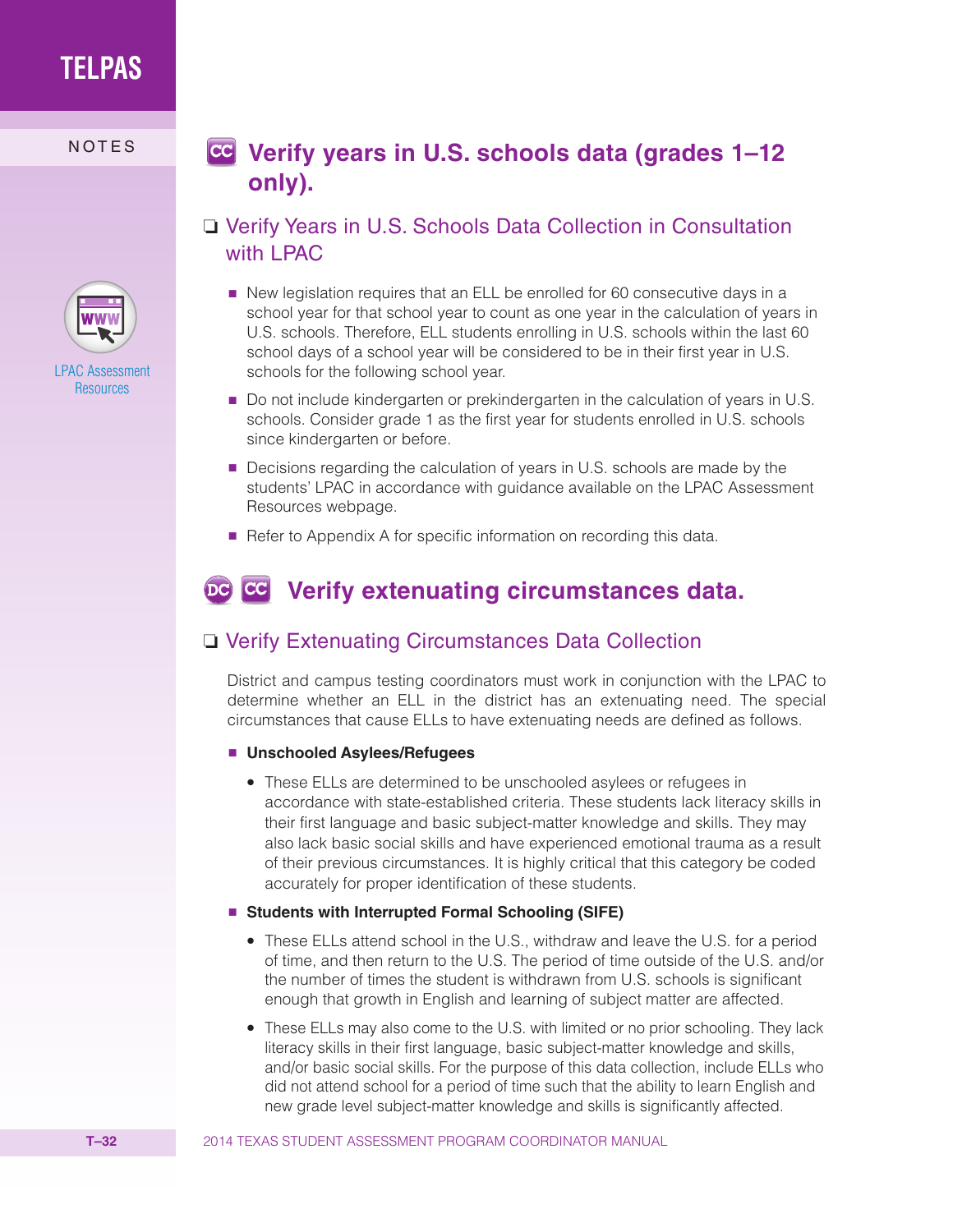## Submission of Extenuating Circumstances Data<br>NOTES

- This data can be submitted and updated through the Student Data Upload process.
- This data can also be entered on the TELPAS Student Registration Details page of the Assessment Management System. To submit this information for ELLs with extenuating needs, select " $1 = Yes$ " in the field for the applicable special circumstance(s). For example, if an ELL meets the eligibility criteria to qualify as an unschooled asylee/refugee, select " $1 = Yes$ " in the field labeled "Unschooled Asylee/Refugee."

## **Plan for administration of online reading tests and entry of holistic rating information.**

District and campus coordinators should ensure that reading test sessions and rating entry groups are created. Online session administrators can assist campus coordinators in setting up and managing online test sessions as well as setting up and managing rating entry groups. For information about assessing students for TELPAS in alternative education settings such as JJAEPs or DAEPs, refer to the Administrations in Alternative Education Settings online resource document.

### ❏ Create Reading Test Sessions and Generate Student Authorizations

- All ELLs in grades 2–12 must be assigned to a test session.
- In coordination with the district coordinator, campus coordinators should create reading test sessions at least one to two weeks prior to testing.
- Reading test sessions must be created before students can log in to TestNav to take the test.
- Ensure that the proctor caching server is designated in the session details.
- Student authorizations contain the URL that will be entered into a browser to access TestNav and the unique username and test code needed to log in to take an assessment.
- Student authorizations should be printed at least one day before the test administration and stored in a secure location.

## ❏ Create Rating Entry Groups

- All ELLs in grades K–12 must be assigned to a rating entry group (if enrolled before the first day of the testing window).
- In coordination with the district coordinator, the campus coordinator should create rating entry groups at least one to two weeks prior to testing.

**TELPAS**



[Administrations in](http://www.tea.state.tx.us/student.assessment/manuals/dccm)  **Alternative** Education Settings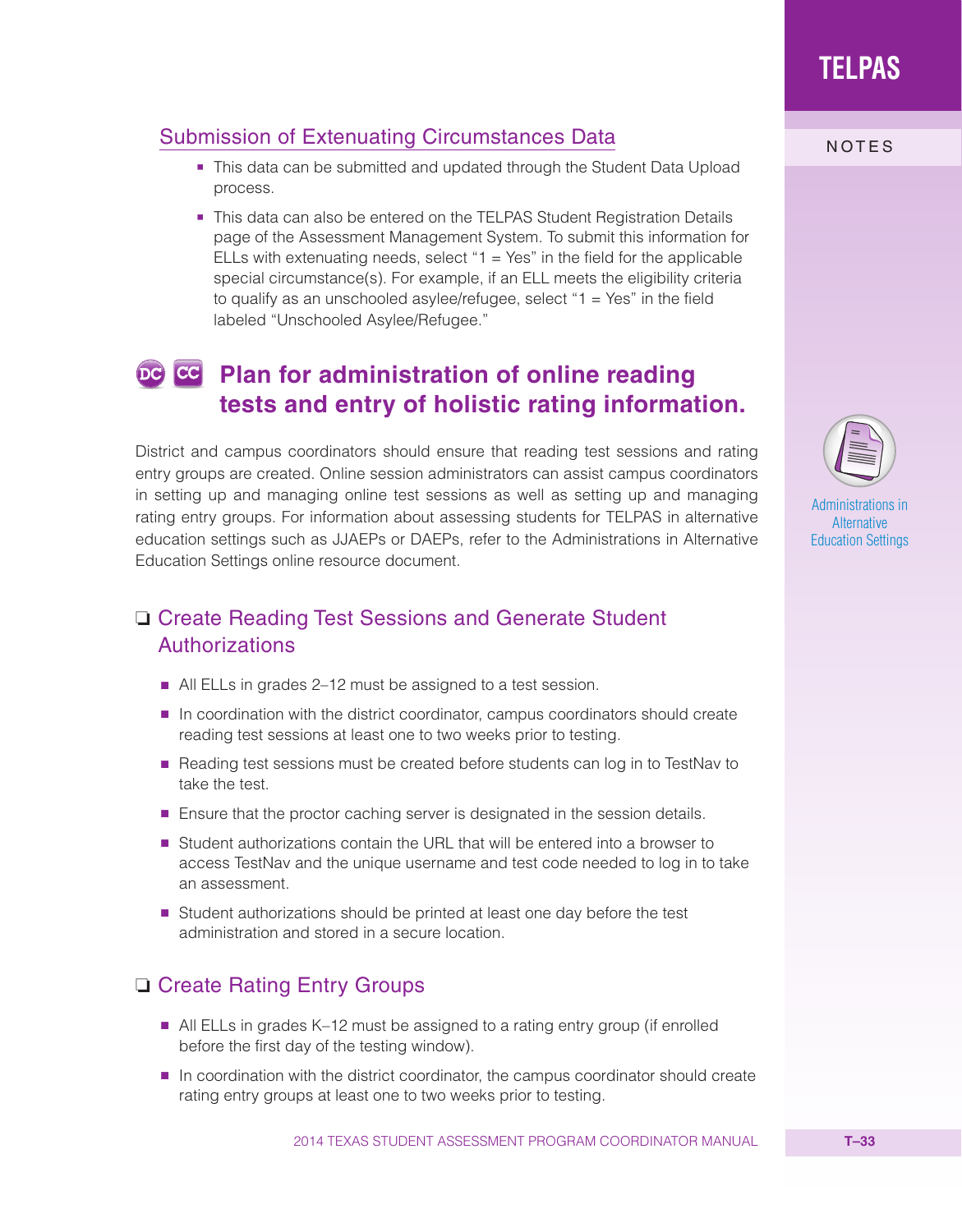- Rating entry groups can be set up according to campus preference. These groups may be arranged by raters, or any other campus grouping, however large or small.
	- Rating entry groups are not dependent on reading test sessions, specific grade clusters, or reporting groups specified in your district's student data file upload.
	- Rating entry groups must be created before students' ratings can be entered.

#### DC CC **Manage assessments of students who move.**

- If an ELL enrolls in a Texas public school BEFORE March 17 (the start of the TELPAS assessment window), the receiving campus is responsible for all TELPAS assessments.
- If an ELL enrolls ON or AFTER March 17, the receiving campus is responsible only for the grades 2–12 reading test (if the test was not already administered).
- This is true whether the student enrolls from another Texas school or from another state or country.

### ❏ Sending Campus—Manage Students Who Withdraw BEFORE the Window Opens

- If TELPAS test assignments for the student exist in the Assessment Management System (2–12 reading; K–12 holistic ratings), remove the test assignments.
	- If the student enrolls in another Texas public school, the receiving campus will not be able to add test assignments or account for the student in the Assessment Management System if the student has test assignments on another campus.

It is not possible for a student to have TELPAS test assignments in multiple locations. The Assessment Management System allows only one test assignment for reading and one for holistic ratings.

■ Handle migrant students who formally withdraw the same way as other students who withdraw. If a migrant student does not formally withdraw, the campus is responsible for the student's holistic ratings and reading test. Designate the student as absent if the campus is unable to give the reading test, though every effort should be made to test the student.

### ❏ Sending Campus—Manage Students Who Withdraw ON or AFTER the Window Opens

■ Sending campuses are responsible for submitting holistic ratings of students who were enrolled before March 17 but withdraw before the close of the window.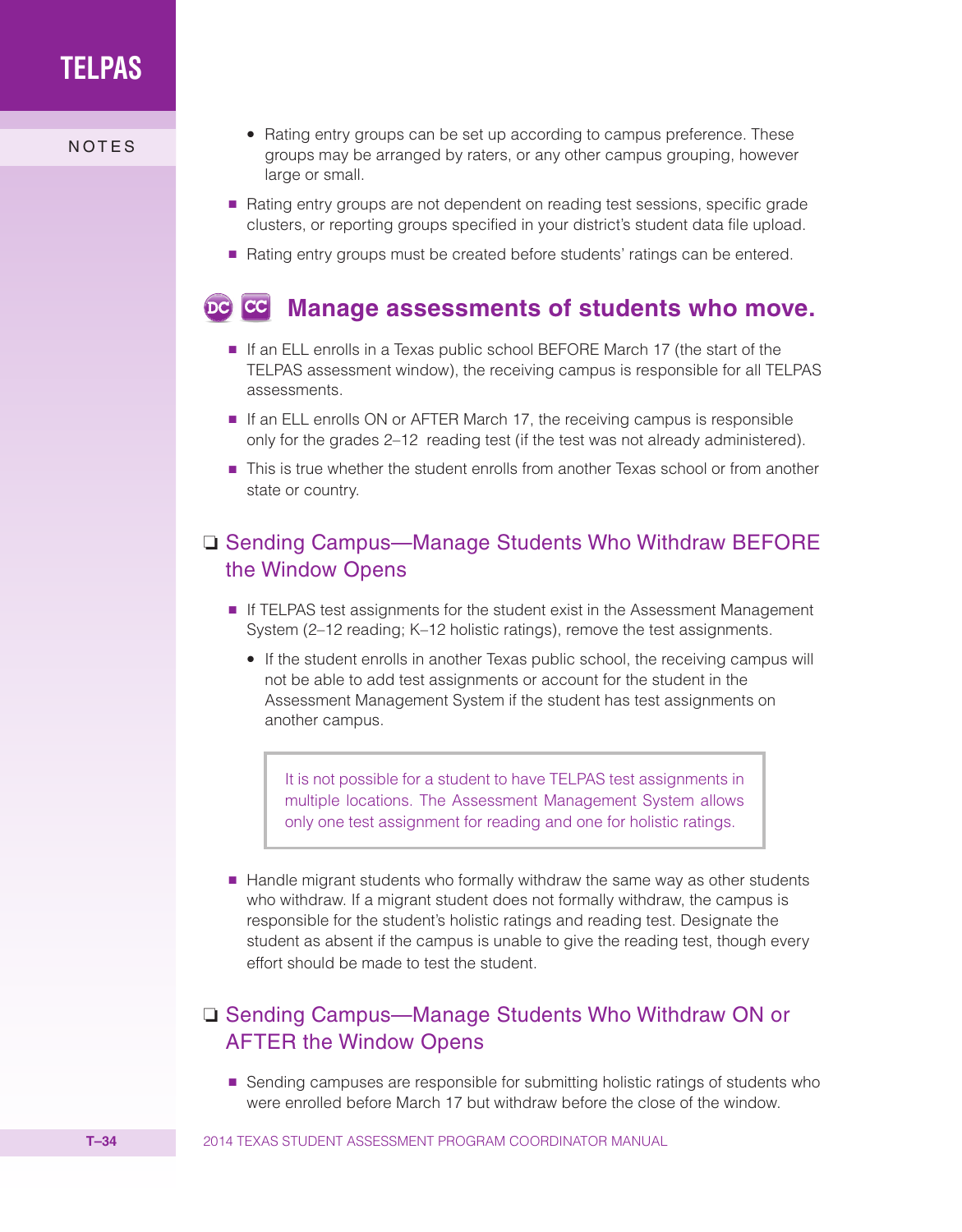- 
- If the reading test was taken, the receiving campus takes no further action.
- If the reading test was not taken,
	- the district coordinator moves the student's reading test assignment from sending to receiving campus (if an error message appears, contact Pearson for assistance); and
	- once the assignment is moved, the campus coordinator assigns the student to the online reading test session and administers the test.

Detailed instructions are found in the *Assessment Management System User's Guide*.

#### ■ This is true even if the ratings were not yet assigned when the student moved.

■ If the student took the grade 2–12 reading test before moving, the test must be submitted for scoring.

### ❏ Receiving Campus—Manage Students Who Enroll BEFORE the Window Opens

- The receiving campus is responsible for all TELPAS assessments.
- **K-1 and 2-12:** Add and assess the student as any other enrolled ELL.

#### ❏ Receiving Campus—Manage Students Who Enroll ON or AFTER the Window Opens

- **K–1:** Do not take any action. A K–1 student who enrolls on or after March 17 is not considered enrolled for TELPAS. Do not conduct holistic ratings for students who enroll on or after March 17.
- **2–12:** Follow the instructions below to see if the student was given the reading test on another Texas campus. If yes, take no further action. If no, the receiving campus is responsible for the reading test.

### ❏ Determine Whether Student Took Reading Test Outside of **District**

- Use the search feature in the *Register Students* screen to determine if the student's record exists in the Assessment Management System (do this BEFORE attempting to enroll or register the student in the Assessment Management System).
- If the record is not found, the receiving district coordinator adds the student either manually or through the student data upload process.
- If the record is found, the receiving campus clicks on the student's name to check his or her reading test status in the *Assigned Tests* tab.
- 



*Assessment Management [System User's](http://www.TexasAssessment.com/guide)  Guide*

#### NOTES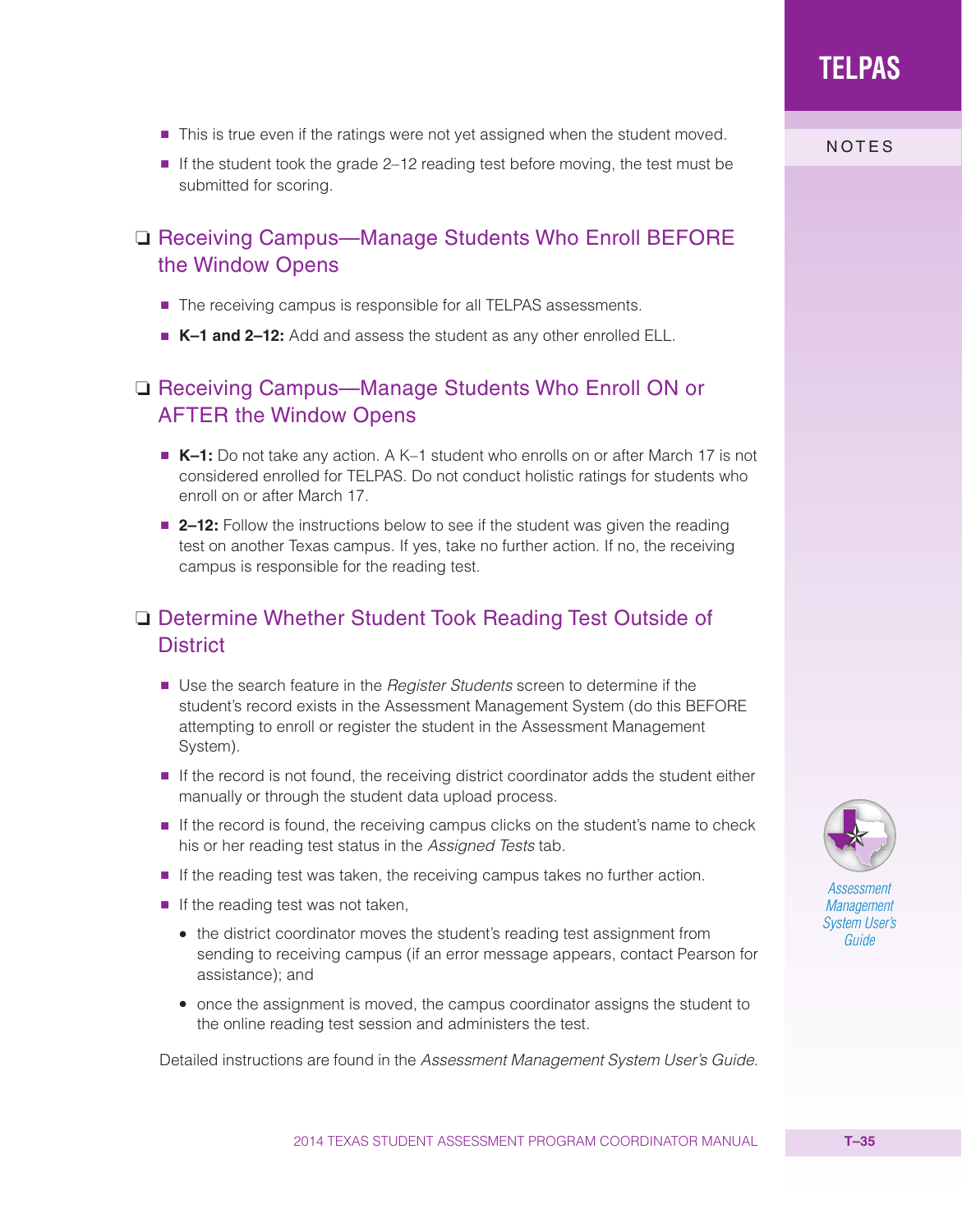# NOTES **Monitor TELPAS Administration**

#### DC CC **Ensure proper testing procedures.**

#### ❏ Ensure Proper Holistic Rating Procedures

- Implement processes to ensure that holistic rating procedures are in place and testing personnel are carrying out their responsibilities.
- Monitor the procedures that have been established for ensuring validity and reliability of the rating process.

### ❏ Ensure Proper Testing Procedures for Reading Tests

- **District coordinators:** Visit campuses to help maintain test security and ensure that proper assessment procedures are followed.
- **Campus coordinators:** Be available to assist test administrators during testing and observe as many testing rooms as possible. If a situation arises that you do not know how to resolve, contact the district coordinator. With the principal, you are responsible for ensuring that all eligible ELLs on the campus are assessed and that test security is maintained.
- Resolve any irregularities as they occur, following the procedures outlined in the "Test Security and Confidentiality Requirements" section at the front of this manual.
- A more detailed section on ensuring proper testing procedures is found in the *TELPAS Reading Test Administrator Manual.*

A test administrator who has been trained in general TELPAS administration procedures as well as in TELPAS reading testing procedures must be present in the testing room at all times during testing.

## ❏ Monitor Reading Tests

### **Scheduling**

■ Each student must be allowed to work at his or her individual speed. Because the reading test is **untimed**, each student must be allowed to have as much time as necessary to respond to every test question. Districts are not required to test beyond the regular school hours, but they are free to do so in rare circumstances where it may be necessary. Districts should exercise judgment about starting a test session after lunch, as some students may not have enough time to work at



[Problems and](http://www.tea.state.tx.us/student.assessment/manuals/dccm)  **Solutions** 

[TELPAS Manuals](http://www.tea.state.tx.us/student.assessment/ell/telpas/manuals)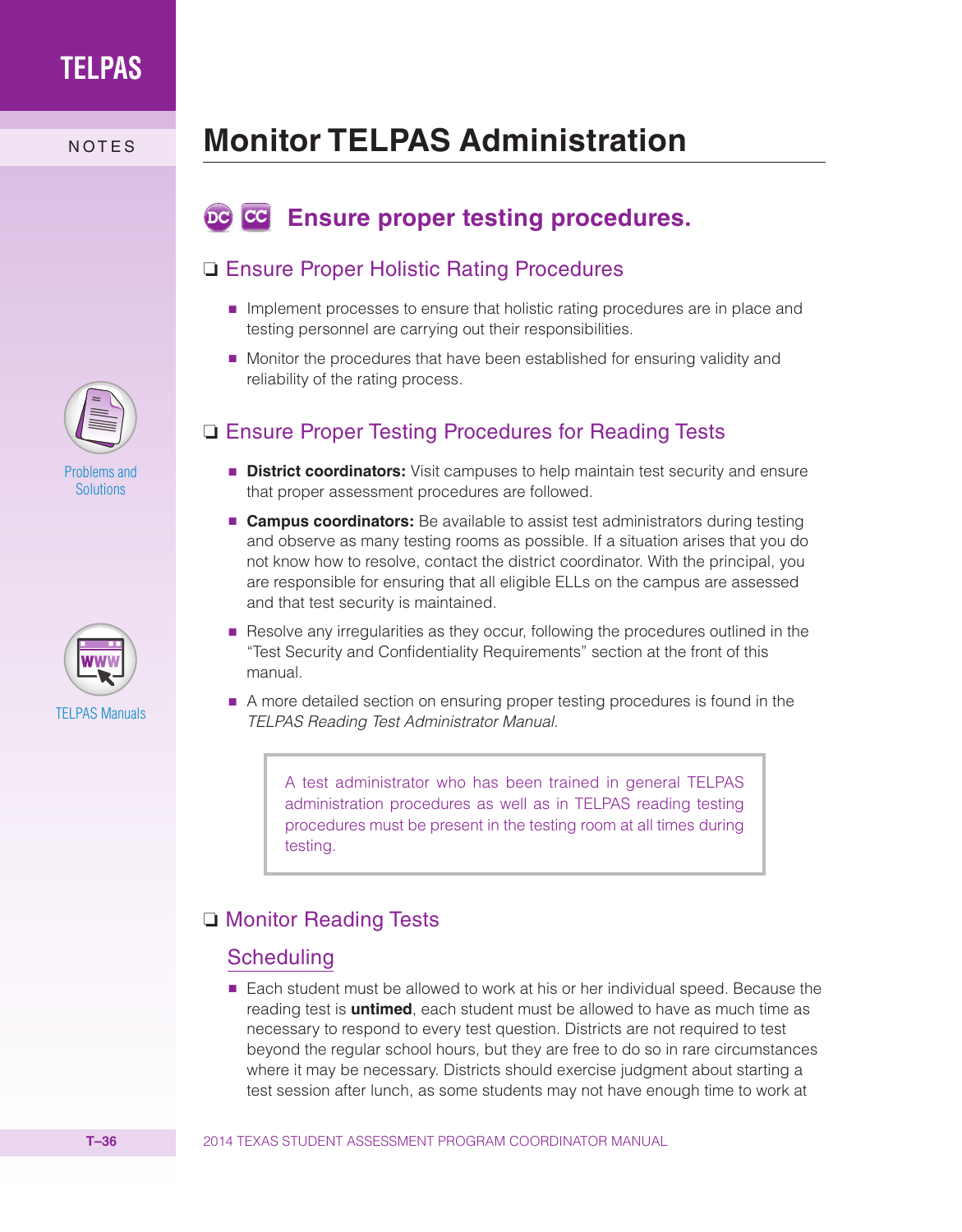their individual speed to respond to the test questions before the end of the<br>NOTES school day.

■ Every effort should be made to administer the TELPAS reading test to students who are absent on a given day of testing within the TELPAS window. If students are not present for the test session for which they were originally scheduled, they should be moved to another test session later in the testing window.

#### Testing Procedures

- Students who lack familiarity with the TELPAS online testing interface should be administered the student tutorials prior to testing.
- Students must remain seated and are not allowed to talk to each other during testing.
- Students must not use reference materials.
- Students are allowed to use scratch paper because they do not have test booklets in which to write notes. All scratch paper must be destroyed immediately after testing.
- Some students may finish a test earlier than others. After they have finished testing, students may be allowed to quietly read books or leave the testing room.

Test questions are considered secure information at all times. No unauthorized viewing, discussion, or scoring is allowed. All personnel in the test sessions must be thoroughly familiar with the test security and confidentiality requirements in the *TELPAS Reading Test Administrator Manual.*

> If you need assistance in handling unusual circumstances of any kind during the TELPAS administration window, call TEA's Student Assessment Division at 512-463-9536.

## ❏ Become Familiar with Reports That Assist in Monitoring Completion of TELPAS Administrations

- Two reports assist in monitoring the entry of holistic rating data. These reports, which continuously update and display data, can be accessed by district coordinators, campus coordinators, online session administrators, and rating entry assistants.
	- **TELPAS Holistic Rating Student Status Report (District and Campus Level).** This report lists current holistic rating data of all students within the selected district or campus and can be used to verify that the information from the TELPAS Student Rating Rosters has been entered accurately into the Assessment Management System.

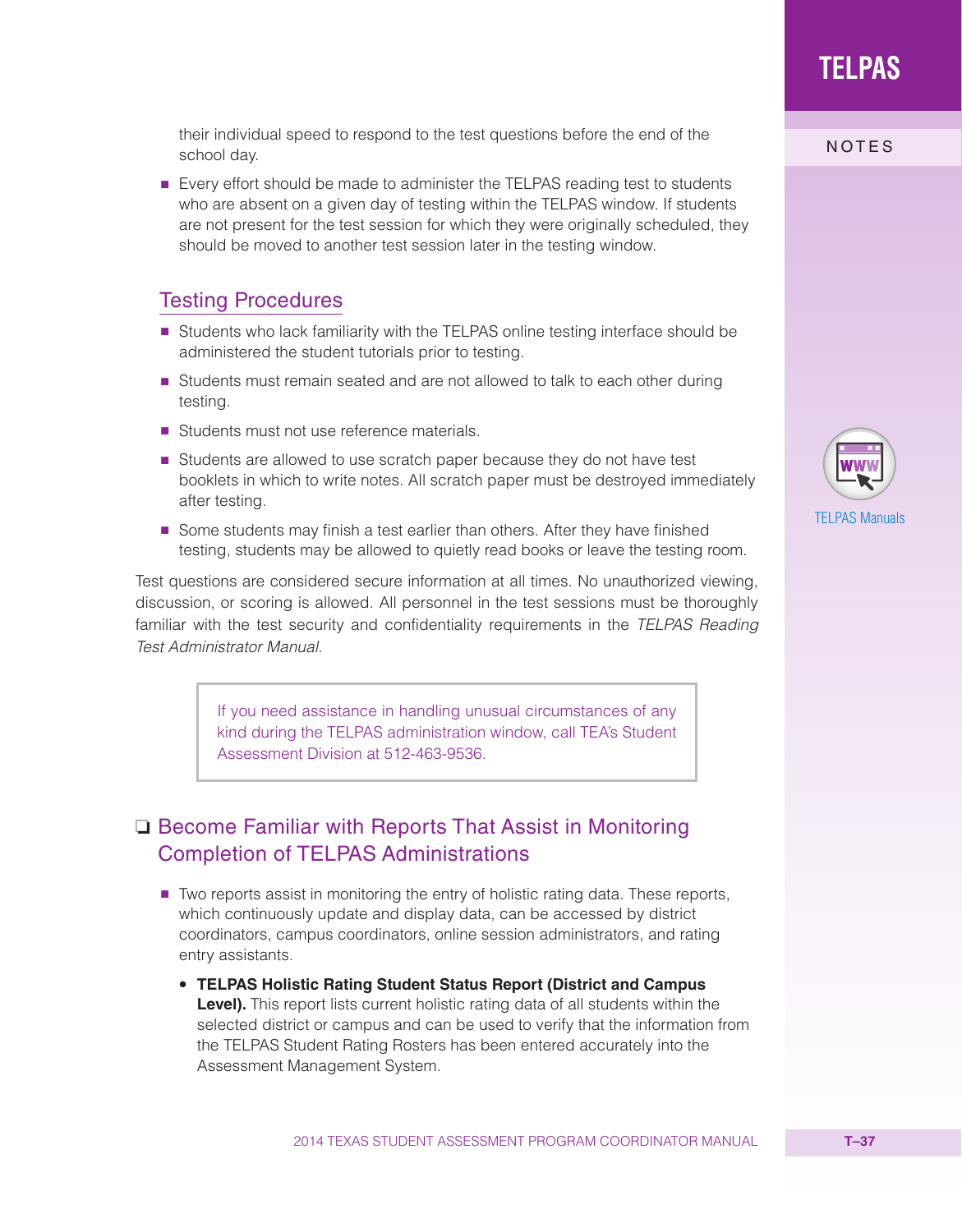- **NOTES ELPAS Holistic Rating Snapshot (District and Campus Level).** This **NOTES** snapshot displays the number of students whose holistic ratings are complete, in progress, or not started, and can be used to track the progress personnel make in entering holistic rating data during the testing window.
	- Two reports show the combined status of students' reading tests and holistic rating data. These reports, which are updated three times a day, are particularly useful for helping districts ensure that all test records are complete during the final verification process.
		- **TELPAS Combined Status Report (District and Campus Level).** This report shows the status of each student within the district or campus on certain key elements that must be completed before the system will acknowledge a record as complete. The report enables coordinators to know whether holistic ratings and rater information have been entered, reading tests for grades 2–12 have been completed, and Years in U.S. Schools information has been entered.
		- **TELPAS Summary Report (District Level).** This report displays, by campus, the number of students with each status (Not Started, In Progress, Completed, and Resolution Required) for the holistic rating and reading portions of TELPAS. The report gives district coordinators a quick overview of the progress campuses make in completing the assessments. It can be used before and during the verification window.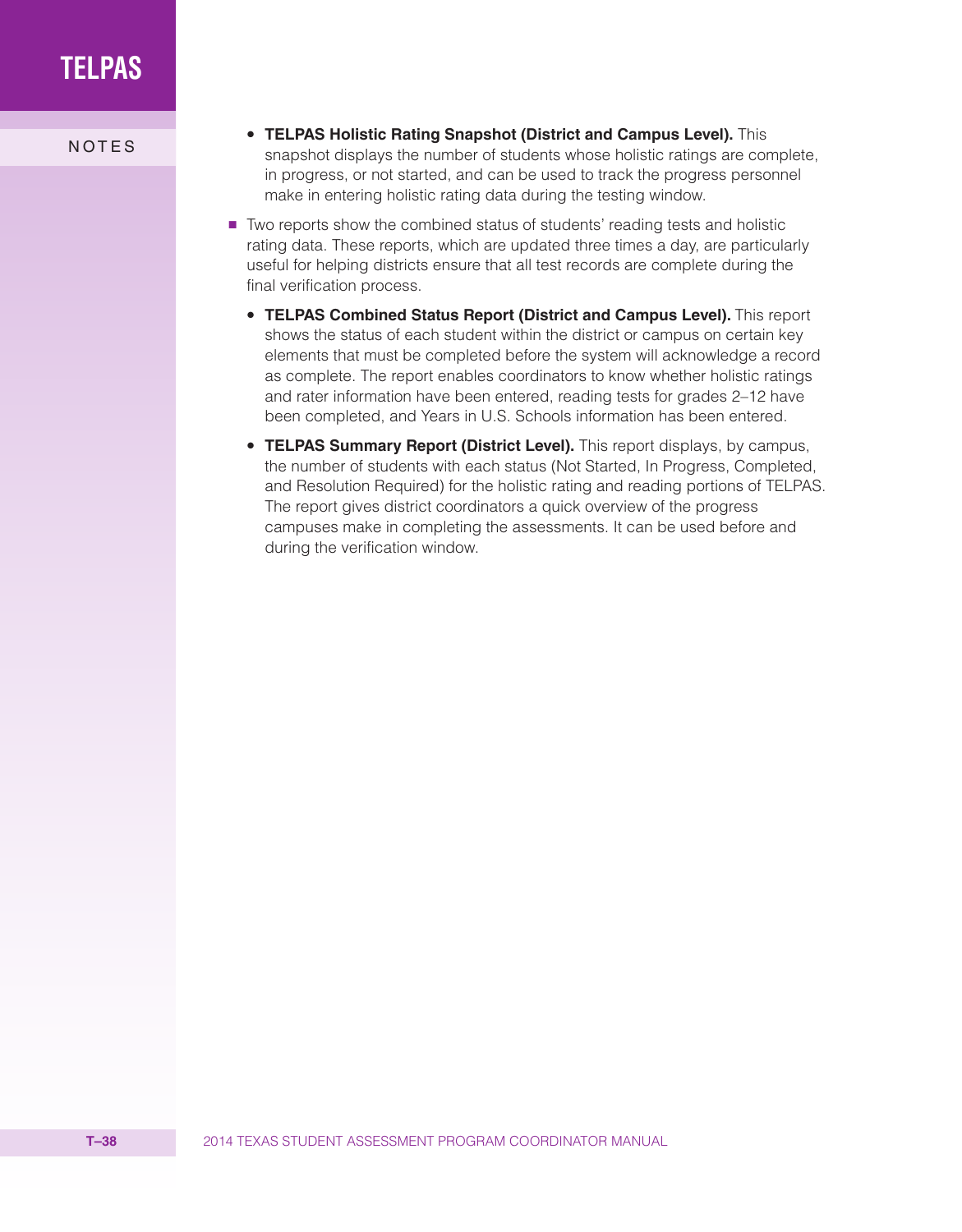# **Complete Administration Process NOTES**

## **CC** Collect materials from raters and reading test **administrators.**

### ❏ Collect Rater Materials

- Before raters return their materials to you, they must
	- review the accuracy of any student data elements or test status information you have asked them to verify;
	- make sure that they have completed, signed, and dated the TELPAS Student Rating Roster; and
	- make sure that a TELPAS Writing Collection Cover Sheet and Verification Checklist is completed and stapled to each student's writing collection (grades 2–12).
- After you have collected the materials from raters, you must confirm that all the steps above have been taken.
- Raters must return all rater materials to you. These materials include the following:
	- TELPAS Student Rating Roster
	- student writing collections, including cover sheet
	- TELPAS Rater Manual (The manual may be recycled. It should not be returned to the testing contractor.)
- Determine when to have the principal sign the TELPAS Student Rating Rosters. The principal may review and sign rosters before or after raters return materials to you as long as this is done prior to the final verification of student data.
- Verify that you have received a signed TELPAS Student Rating Roster and oath from each rater and signed oath from each writing collection verifier.
- Retain the following documentation in a central location for the duration noted:
	- signed TELPAS Student Rating Rosters (one year)
	- student writing collections for grades 2–12, including TELPAS Writing Collection Cover Sheet and Verification Checklist (two years)
	- signed oaths (five years)
	- documentation of procedures followed to ensure validity and reliability of the rating process (one year)
- The student writing collections must be kept in the students' permanent record files.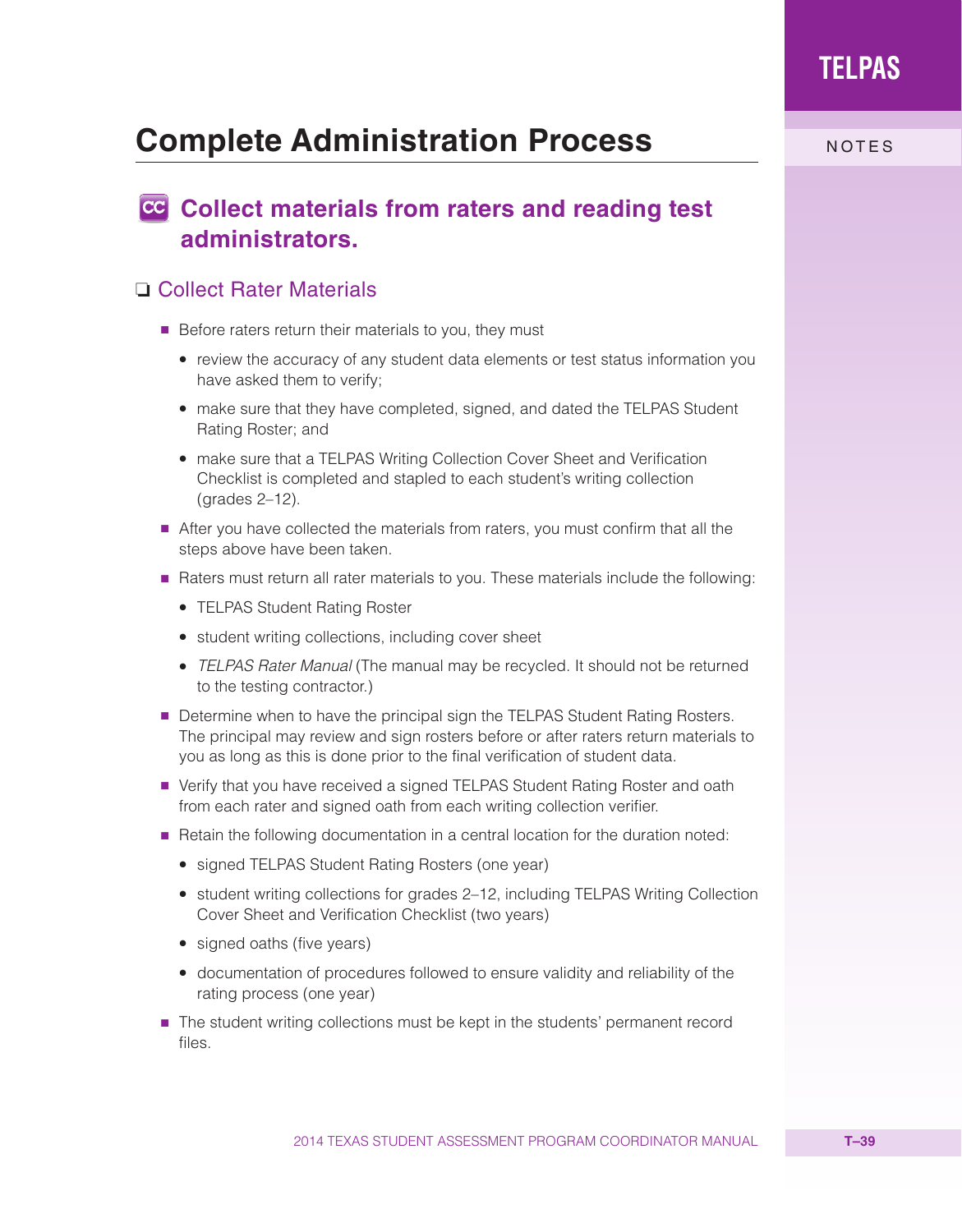

- After the final test session, reading test administrators must return the following test materials to you.
	- *TELPAS Reading Test Administrator Manual* (The manual may be recycled. It should not be returned to the testing contractor.)
	- seating charts
	- Test Session Roster(s)
	- student authorizations (secure documents)
	- scratch paper (secure documents)
- Verify that you have received a signed test administrator security oath from each of your test administrators. Retain these security oaths for at least five years.
	- Destroy the student authorizations and scratch paper.



*Assessment Management [System User's](http://www.TexasAssessment.com/guide)  Guide* 

## **De Co** Ensure that assessment information is **entered and verified.**

If you have questions about where to enter holistic rating and score code information, refer to the *Assessment Management System User's Guide*.

### ❏ Enter and Verify Holistic Ratings and Rater Information

- Personnel assigned to enter and verify this information should be trained appropriately.
- For each student and holistically assessed domain, personnel must enter a holistic rating (beginning, intermediate, advanced, or advanced high) or one of the following score designations denoting why a student was not rated.

#### **X = ARD Decision**

Student does not participate in the TELPAS holistically rated assessment in the specified domain(s) on the basis of the student's disability, as determined by the ARD committee in conjunction with the LPAC and documented in the student's IEP.

For each domain, the assessments should be meaningful measures of English language proficiency for the vast majority of ELLs receiving special education services. Because of the observational and holistic nature of the assessments, decisions for a student not to participate should be extremely rare.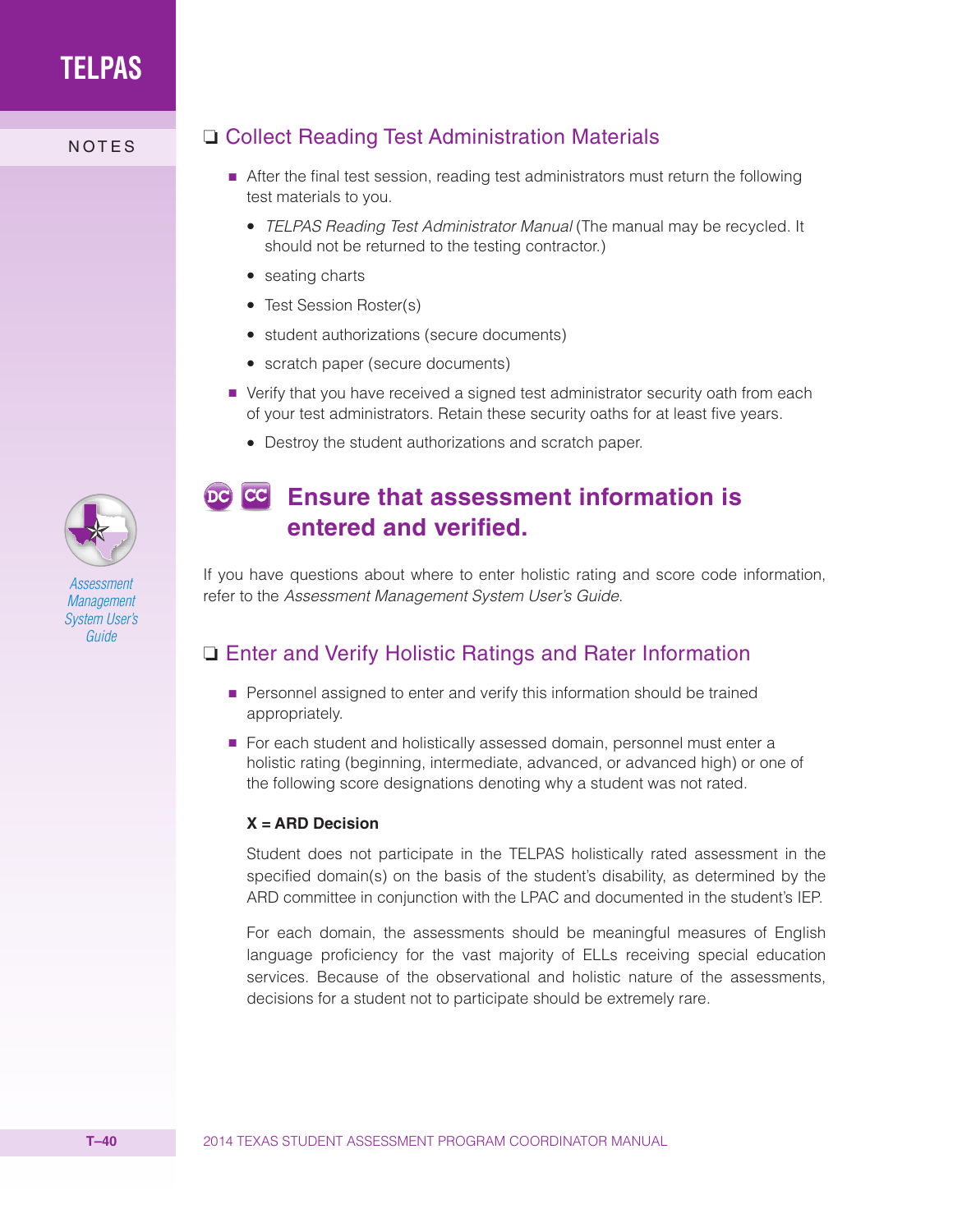## **E** = Extenuating Circumstances **E** = Extenuating Circumstances

Eligible student is unable to be rated in the specified domain(s) due to extenuating circumstances.

This score designation is rare and usually made in consultation with TEA. Documentation of the reason for the designation must be maintained on the campus. If you are a receiving campus and only responsible for a student's reading test because the student enrolled during the testing window, do not add a test assignment for holistic ratings or mark "extenuating circumstances."

■ Rater information must be entered for each student. These fields provide documentation of the types of teachers assigned as raters and the extent to which a collaborative rating process was used. This documentation is gathered through the rater's answer to two questions.

#### **A. What is the relationship of the rater to the student?**

- 1 = Bilingual Education Teacher
- 2 = ESL Teacher
- 3 = Elementary General Education Teacher
- 4 = Middle or High School General Education Teacher of Foundation (Core) Subject(s)
- 5 = Special Education Teacher
- 6 = Gifted and Talented Teacher
- 7 = Teacher of Enrichment Subject(s)
- 8 = No Domains Rated (E or X in every domain)

#### **B. Did the rater collaborate with others familiar with the student's progress in learning English?**

- $1 = Yes$
- $2 = No$
- 3 = No Domains Rated (E or X in every domain)

"No Domains Rated" must be selected for BOTH questions if a student is marked Extenuating Circumstances or ARD Decision in every domain.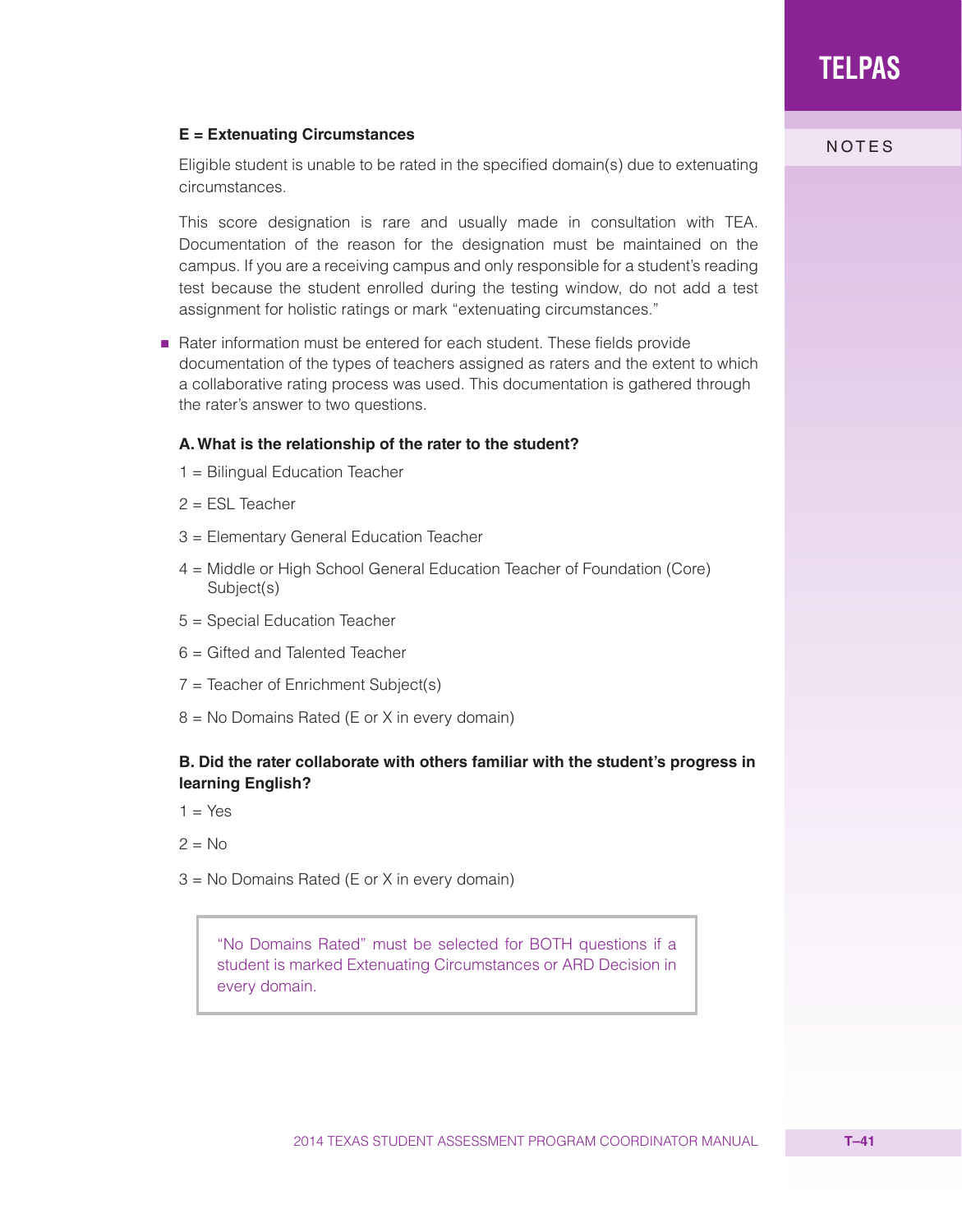## NOTES Q Verify Score Codes for Grades 2-12 Reading Test

- A student's test is automatically scored when the **Final Submit** button is clicked at the end of the test. It is not necessary to make a selection in the Score Code menu for a test to be scored.
- If a student does not complete the reading test, one of the following "do not score" designations must be selected when marking the student's test complete.

#### **A = Absent**

Student absent throughout the testing window.

A student should not be marked absent if the student was absent on the testing days but also fits one of the score designations below.

#### **X = ARD Decision**

Student does not participate in the grades 2–12 reading test on the basis of the student's disability, as determined by the ARD committee in conjunction with the LPAC and documented in the student's IEP. A decision not to assess a student should be rare.

#### **O = Other Student Not to Be Scored**

Student experiences a test administration irregularity or illness during testing. If you are a sending campus and are responsible only for a student's holistic ratings because the student withdrew during the testing window, do not place the student in a test session or mark a "do not score" designation.

#### **Mark Test Complete**

A student's test should only be marked complete in a "do not score" situation or in the event the student forgot to click the *Final*  **Submit** button and exited out of the test.

If a student has accidentally logged in as the wrong student or the test administrator has logged in a student who is absent that day, do not mark the test complete. If the test is incorrectly marked complete, contact Pearson's Austin Operations Center.

Refer to the *Assessment Management System User's Guide* for how to mark a student's test complete.

#### ❏ Verify Accommodation Categories

The following types of accommodations are available to students with disabilities, including those taking TELPAS. Students receiving special education or



*Assessment Management [System User's](http://www.TexasAssessment.com/guide)  Guide*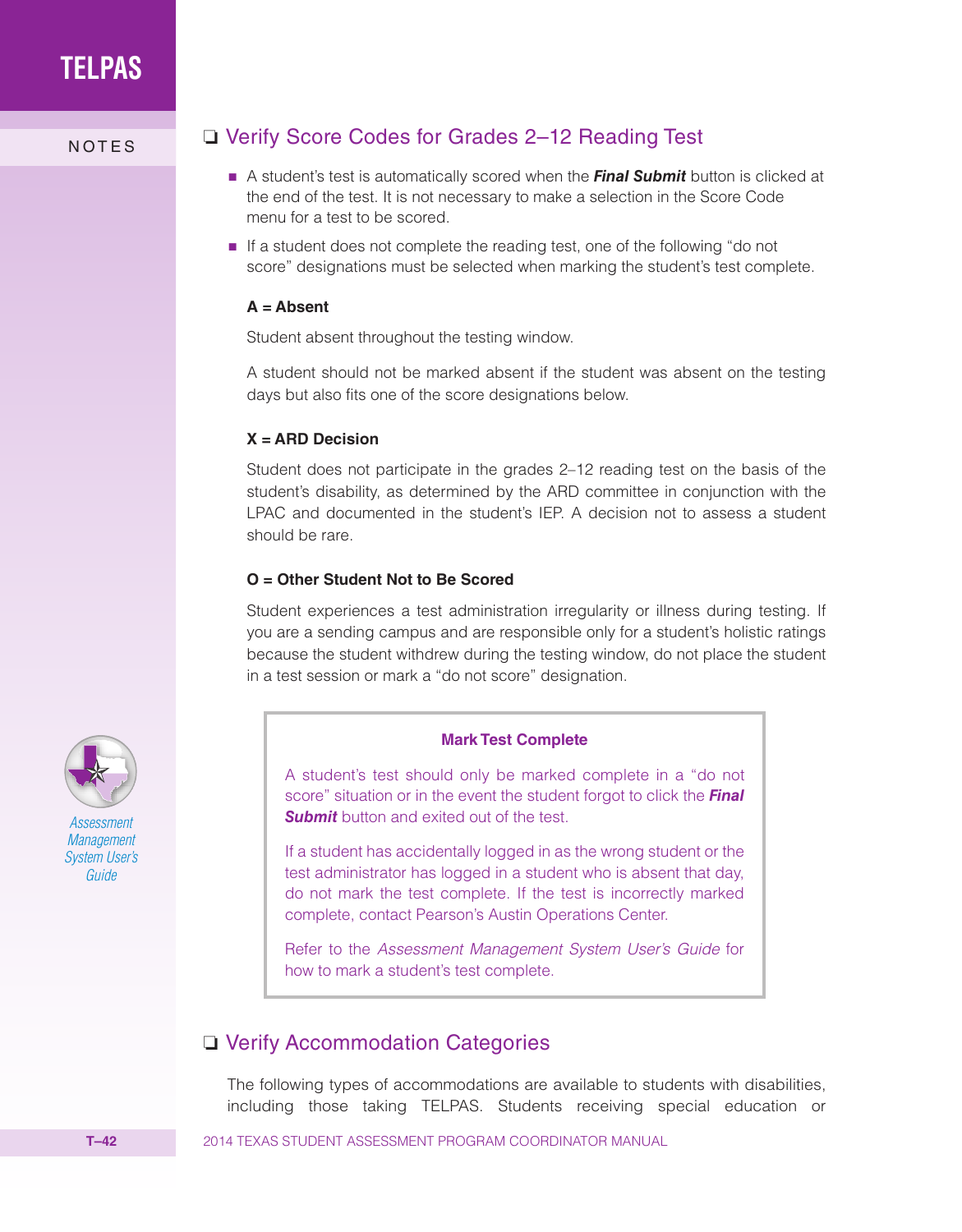2014 TEXAS STUDENT ASSESSMENT PROGRAM COORDINATOR MANUAL **T–43**

**TELPAS**

Section 504 services, as well as those students who do not qualify for services but<br>NOTES are eligible for accommodations due to their disabling condition, may be eligible for the accommodations listed below.

- Type 1—accommodations approved locally. This type of accommodation is available for students who meet specific eligibility criteria. The decision to provide a Type 1 accommodation to a student is made by the appropriate team of people at the campus level (e.g., ARD committee, ARD committee in conjunction with the LPAC, Section 504 placement committee, RTI team, student assistance team). It is not necessary to submit an Accommodation Request Form to TEA.
- Type 2—accommodations requiring TEA approval. This type of accommodation requires the submission of an Accommodation Request Form to TEA. For accommodations listed in the Accommodation Triangle under Type 2, the appropriate team of people at the campus level (e.g., ARD committee, ARD committee in conjunction with the LPAC, Section 504 placement committee, RTI team, student assistance team) determines whether the student meets all of the specific eligibility criteria and, if so, submits an Accommodation Request Form to TEA for approval.

Refer to the Accommodation Resources webpage for detailed information regarding accommodations for students with disabilities.

#### **Ensure that student records are verified as**  DC CC **complete.**

The TELPAS assessment window closes on April 9. Student records must be verified as complete by 7:00 pm (CT), April 11. If during the verification process you realize that a student has not been tested, the student must be tested during the verification window.

## ❏ Check the TELPAS Combined Status Report

This report shows the combined status of students' reading tests, holistic rating data, and Years in U.S. Schools data. It is available to district coordinators, campus coordinators, and online session administrators. This report is particularly useful for helping districts ensure that all test records are complete during the final verification process.

Checkmarks on the TELPAS Combined Student Status Report and data in the TELPAS Holistic Rating Student Status Report are generated based on completion of information, not accuracy. District coordinators are responsible for establishing processes to ensure accuracy of data submitted. All students must be tested and all records MUST be entered and verified by 7:00 pm (CT), April 11.



**Resources**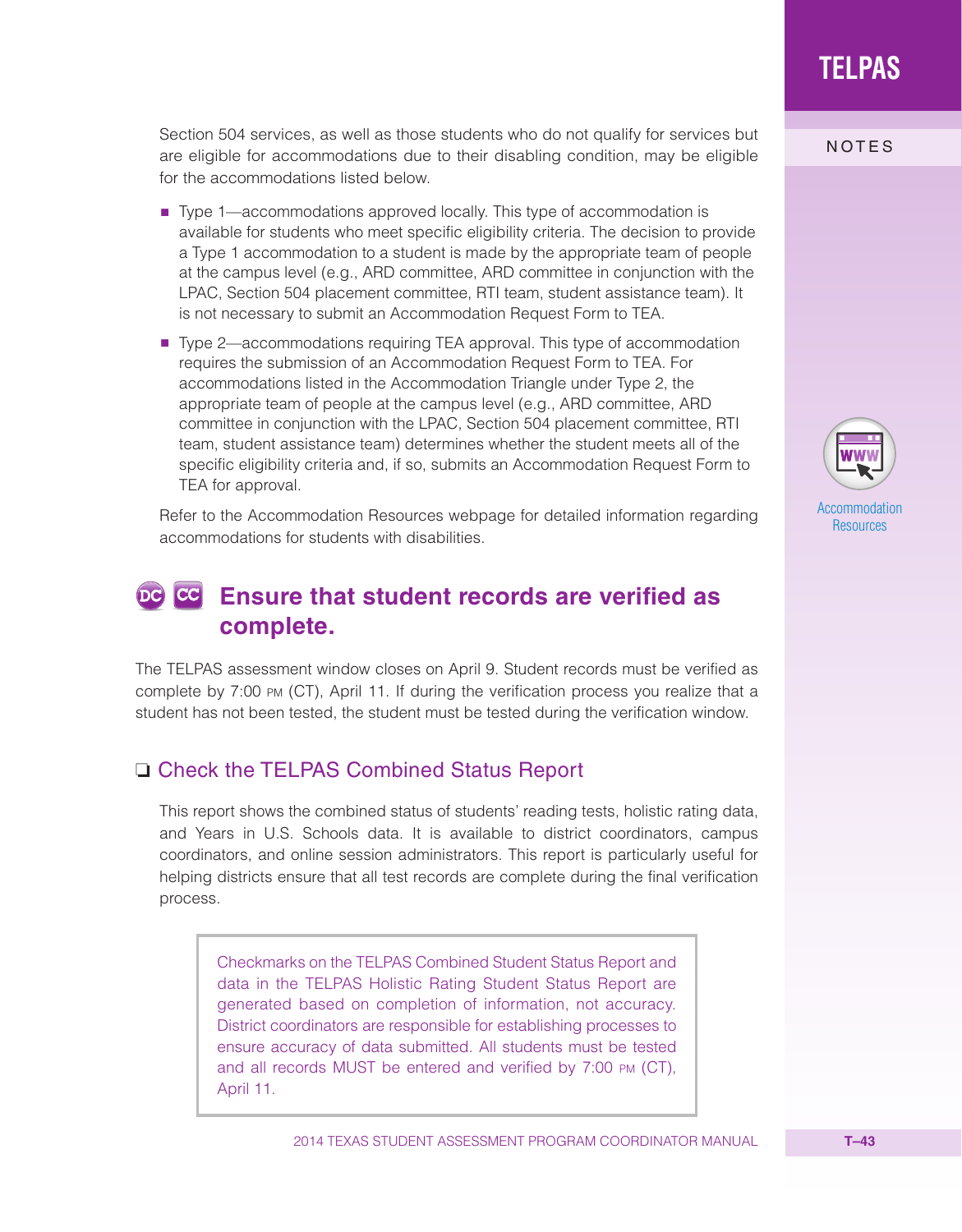

*Assessment Management [System User's](http://www.TexasAssessment.com/guide)  Guide*

[TELPAS Optional](http://www.TexasAssessment.com/report-info)  **Reports** 



## NOTES **Order optional reports for the district.**

- ❏ Order Optional Reports Through the Assessment Management System by April 11
	- Instructions on how to select optional reports and services can be found in the *Assessment Management System User's Guide*.

## **Ensure that security oaths are signed and returned.**

## ❏ Return Signed Security Oaths from Campus Coordinator and Principal to District Coordinator

- Return oaths after the administration is complete.
- The TELPAS Rater oath, TELPAS Writing Collection Verifier oath, and Test Administrator oath are retained at the campus level.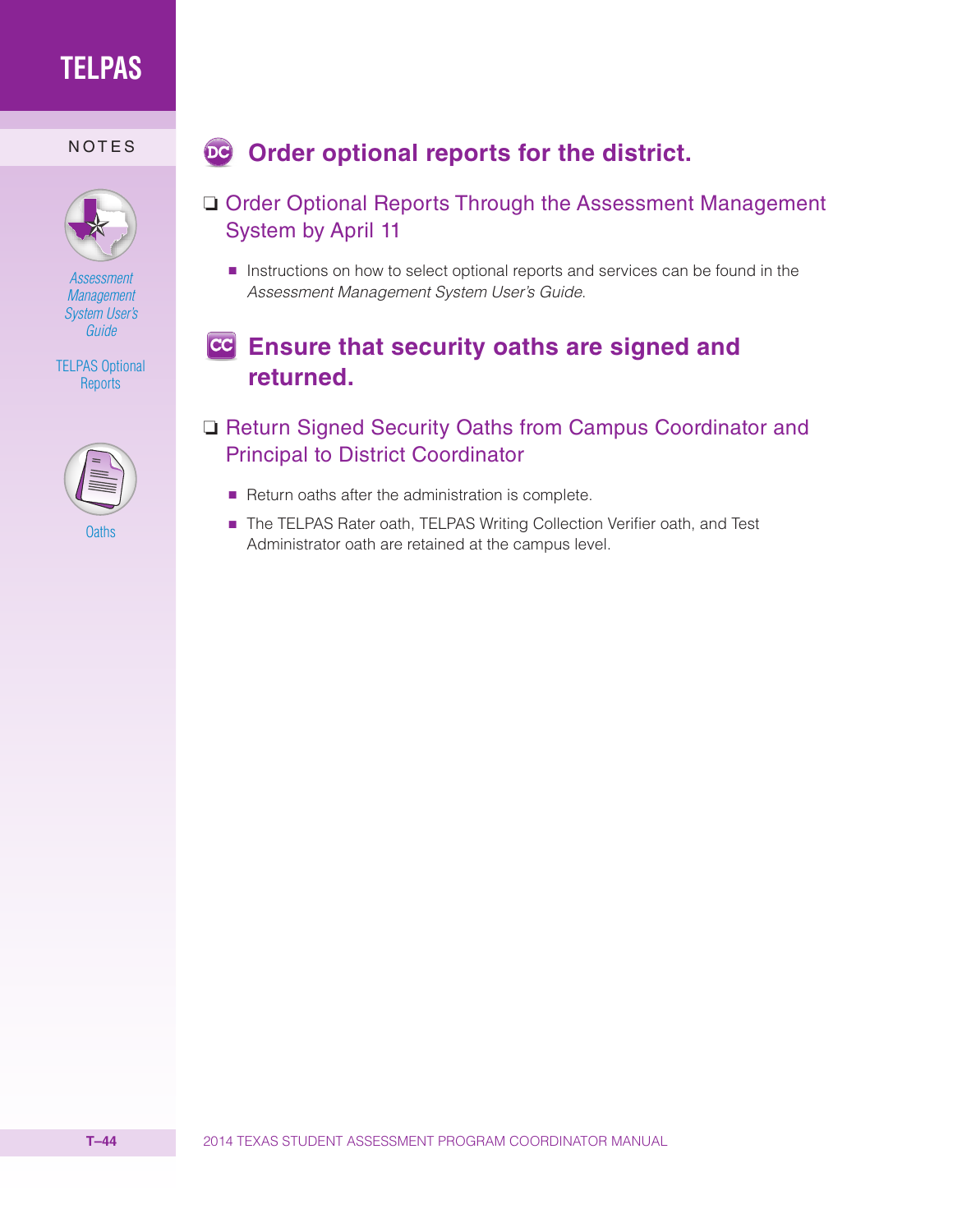# **TELPAS Index**

#### **A**

Absences, T42 Accommodations, T10, T42–43 Administering TELPAS assembling/verifying writing collections, T24 completing process of, T39–44 creating reading test sessions, T33 documenting procedures followed, T25 ensuring validity and reliability when, T24–25 entering/uploading student data, T29–30, T31 extenuating circumstances while, T32–33 monitoring procedures during, T36–38 planning for online testing, T29 test infrastructure in place for, T27 verifying years in U.S. schools, T32 ARD eligibility decisions, T4, T40, T42 *Assembling and Verifying Grades 2–12 Writing Collections*, T8 Assessment Management System entering/uploading student data for, T29–30, T31 handling extenuating circumstances in, T32–33 logging in to, T26 Minimum System Requirements document on, T27 verifying years in U.S. schools, T32 *Assessment Management System User's Guide* reviewing, T12, T15, T17 Assessment window dates, T3, T9, T43 Assessments. *See* Holistically rated assessments; TELPAS assessment window Austin Operations Center, T21, T26, T27, T42 **B** Bandwidth for online testing, T27

**C**

Calibrated raters, T6, T25 Calibration accessing third set, T7–8, T23 requirements for raters, T6 Calibration summary report, T22 **Campus** rating procedures for, T24–25 students who move or withdraw from, T34–35 TELPAS administration reports for, T37–38 *Also* Campus coordinators

Campus coordinators collecting rater materials, T39 conducting training sessions, T16–17, T21 creating rating entry groups, T33–34 designating, T13 designating reading test administrators, T20–21 maintaining document of procedures, T25 manuals received by, T13 monitoring rating training, T21–23 oath signed by, T16 reading test monitoring by, T36–37 submitting extenuating circumstances data, T33 TELPAS responsibilities for, T4 training of, T11–12, T14, T15–16 verifying student data, T30–31, T43 Certificates for training, T22 Checklist for writing collection, T39 Closing date, T43 Collecting materials, T39–40 Comma separated value (CSV) files, T30 Correcting student files, T31 Credentials for raters, T6–7

#### **D**

Data entering/uploading student, T29–30, T31 extenuating circumstances, T32–33 submitting student, T43 verifying U.S. schools, T32 **Dates** administration, T3 assessment window, T43 moving before, on, or after March 17, T35 online holistic rated training, T9 ordering optional reports by closing, T44 supplemental support training, T18 test administration procedures training, T19 Demographic information, T31 **Designating** campus coordinator, T13 extenuating circumstances, T41 raters and writing collection verifiers, T18–19 reading test administrators, T20 supplemental support provider, T17–18 Disability accommodations, T10, T42–43 District coordinators conducting training sessions, T14, T16–17 designating campus coordinator, T13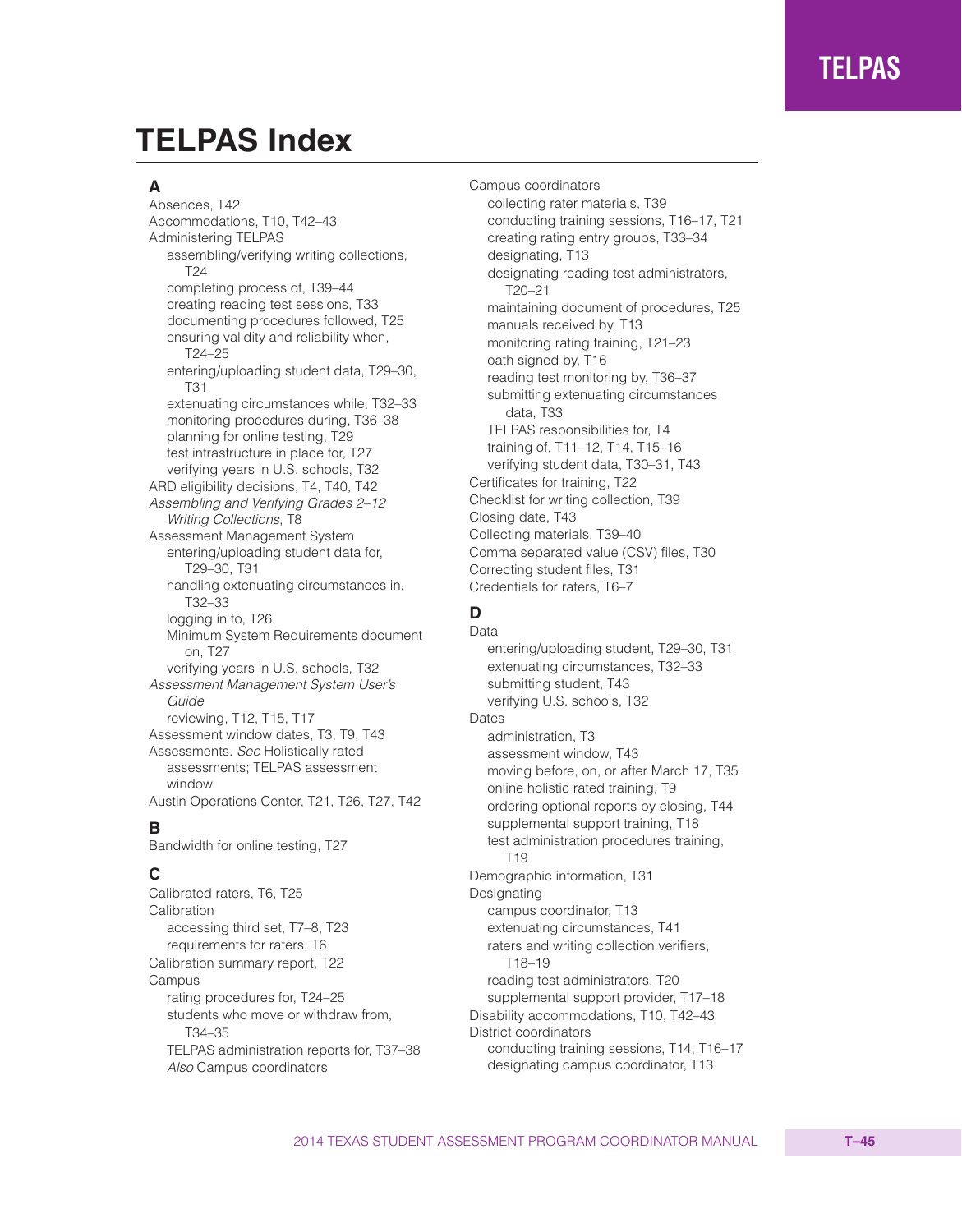entering/uploading student data for, T31 oath signed by, T12 rating training monitoring, T21–23 reading test monitoring, T36–37 receiving Assessment Management System passwords, T26 role-specific user accounts for testing staff, T26 submitting extenuating circumstances data, T33 submitting test data, T43 TELPAS responsibilities for, T4 training for, T11–12 **Districts** establishing procedures for, T24–25 TELPAS administration reports for, T37–38 "Do not score" designation, T42 **Documents** detailing procedures followed in, T25, T39 maintaining, T25 Minimum System Requirements, T27 retaining, T39 Downloading software and tools, T28

### **E**

**Eligibility** rating in all domains of, T6, T25 scoring ARD decisions on, T40, T42 TELPAS requirements for, T3–4 English language learners (ELLs) assessing students who move, T34–35 assigning to test session, T33 extenuating circumstances data for, T33 extenuating circumstances for, T32–33 newly enrolled, T4 TELPAS participation by, T3–4 *Also* Students English language proficiency levels, T3, T4 Extenuating circumstances determining for students, T32–33 score designating, T41

#### **F**

Firewalls, T27

#### **G**

Grades K–1 enrollment dates for, T35 online rater training for, T5, T6 rating writing for, T24, T25 supplemental support providers for, T7–8 using TELPAS for, T3 verifying data for, T30–31, T32 years in U.S. schools for, T32 Grades 2–12 enrollment dates for, T35 online rater training for, T5, T6 paper administration of reading tests, T10 rating writing for, T25 supplemental support providers for, T7–8 TELPAS requirements for, T3, T4 verifying data for, T30–31 writing collections for, T8, T24 years in U.S. schools for, T32

#### **H**

Holistically rated assessments entering and verifying, T40–41 monitoring procedures for, T36 online training for, T4–6 reports on, T37–38, T43 score codes for, T40–42 training flowchart, T5 validity and reliability of, T9 *Also* Online holistic rated training

#### **I**

Illnesses, T42 Irregularities during testing, T36, T42

#### **L**

Logging in to Assessment Management System, T26 to Texas TrainingCenter, T21 LPAC eligibility decisions, T4

#### **M**

Migrant students, T34 Minimum System Requirements document, T27 Monitoring completion of TELPAS procedures, T37–38 reading tests, T36–37 training, T21–23

#### **N**

Newly enrolled ELLs, T4 No Domains Rated option, T41

#### **O**

**Oaths** campus coordinator, T16 district coordinator, T12 retaining signed, T39 returning to district coordinator, T44 test administrator, T20 writing collection verifier, T20 Online holistic rated training becoming familiar with, T12, T15 completion and performance requirements, T22 flowchart of, T5 key dates for, T9 monitoring, T21–23 overview, T4–6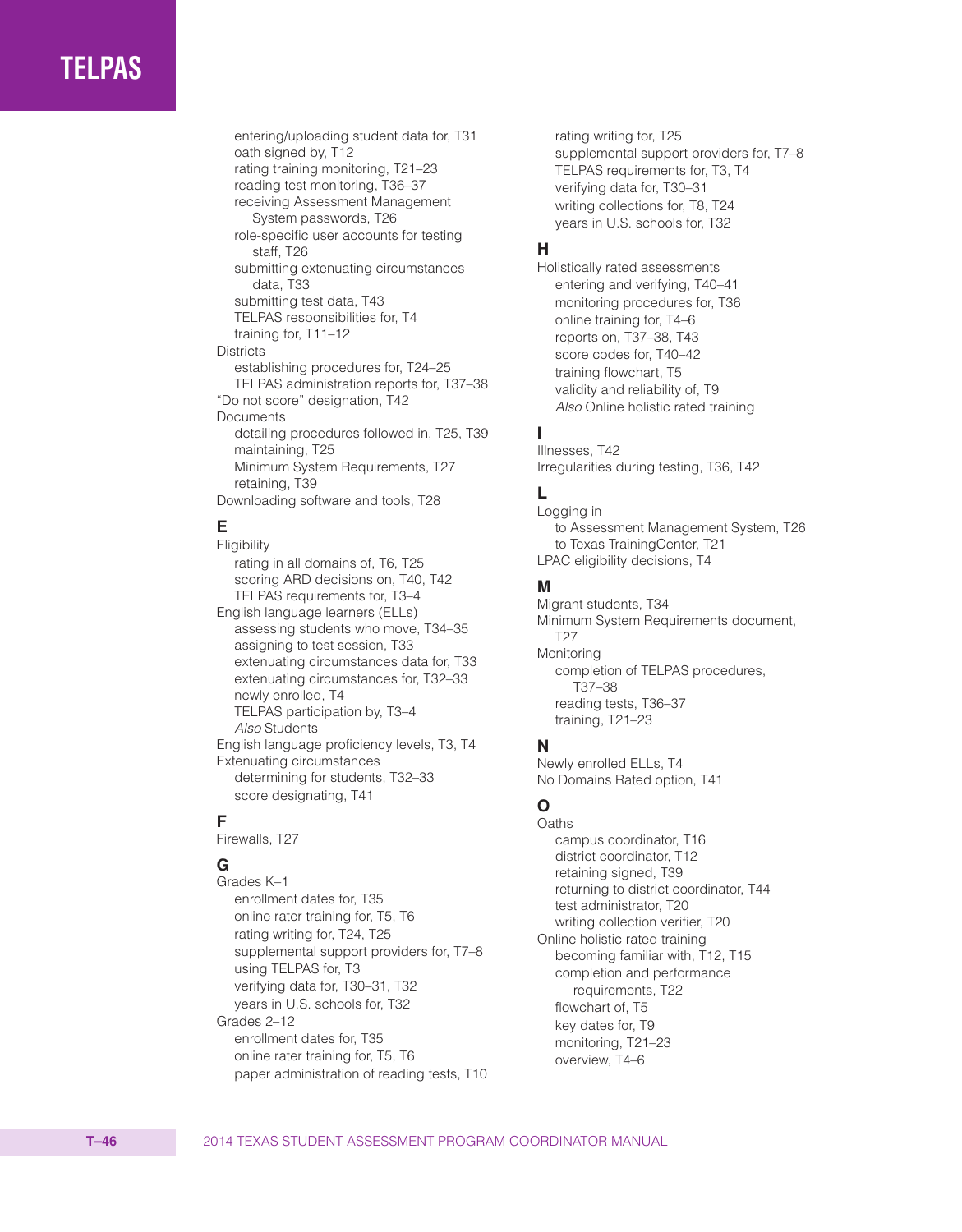Online testing system ensuring readiness of, T27–28 planning for, T29 student tutorials for, T29, T37 Optional reports, T44

#### **P**

Paper administration of reading tests, T10 Paraprofessionals, T7 Passwords, T26 Pearson Austin Operations Center, T21, T26, T27, T42 PEIMS files, T30, T31 PowerPoint presentations, T12, T15 Practice Center, T29 Practice tests, T28 Principals ensuring procedures followed, T25 role in TELPAS rating, T13 training for, T11 Proctor caching server, T33 Proctor Caching Testing Tool, T28 Professional development hours, T22

#### **Q**

*Quick Guide to Online Testing*, T17

#### **R**

Raters accessing third calibration set, T7–8, T23 administration procedures training for, T19–20 calibrated, T6, T25 collecting materials from, T39 completing training requirements, T9, T22 credentials required for, T6–7 marking test complete, T42 preparing new, T5, T18–19, T22 role-specific user accounts for, T26 supplemental support for, T7–8 TEA requirements for, T6 training, T4–6, T11, T18–20, T21–22 Rating students in all eligible domains, T6, T25 validity and reliability of, T24–25 why unavailable for student, T40–41 Rating entry assistants, T21, T26 Rating entry groups, T33–34 Reading test administrators collecting materials from, T40 training, T11, T20–21 Reading tests collecting materials after, T40 creating sessions for, T33 paper administration of, T10 procedures for, T36

score codes for, T42–43 taken outside of district, T35 Receiving campuses, T34–35 Reports ordering optional district, T44 TELPAS Combined Status Report, T38 TELPAS Holistic Rating Snapshot, T38 TELPAS Holistic Rating Student Status Report, T37, T43 TELPAS Summary Report, T38 training, T22

#### **S**

Score codes absences during reading test, T42 ARD decisions, T40, T42 "do not score" designation, T42 extenuating circumstances, T41 indicating irregularities or illness, T42 reading test, T42–43 Section 504 services, T42–43 Sending campuses, T34–35 Sessions conducting training, T14, T16–17, T18–20, T21 creating reading test, T33 ELLs assigned to, T33 scheduling training, T13 Special education students, T42–43 Student authorizations, T33, T40 Student tutorials, T29, T37 **Students** absent, T42 disability accommodations for, T10, T42–43 eligibility of, T3–4 entering/uploading data for, T29–30, T31 extenuating circumstances for, T32 filing/verifying records for, T43 logged in as wrong, T42 marking test complete for, T42 rating in all eligible domains, T6 students who move, T34 tutorials for, T29, T37 unrated, T40–41 untimed reading tests for, T36–37 verifying and updating data for, T30–31 who move, T34–35 who withdraw, T30, T34 writing collections kept for, T39 Students with interrupted formal schooling (SIFE), T32 Substitute teachers as raters, T6–7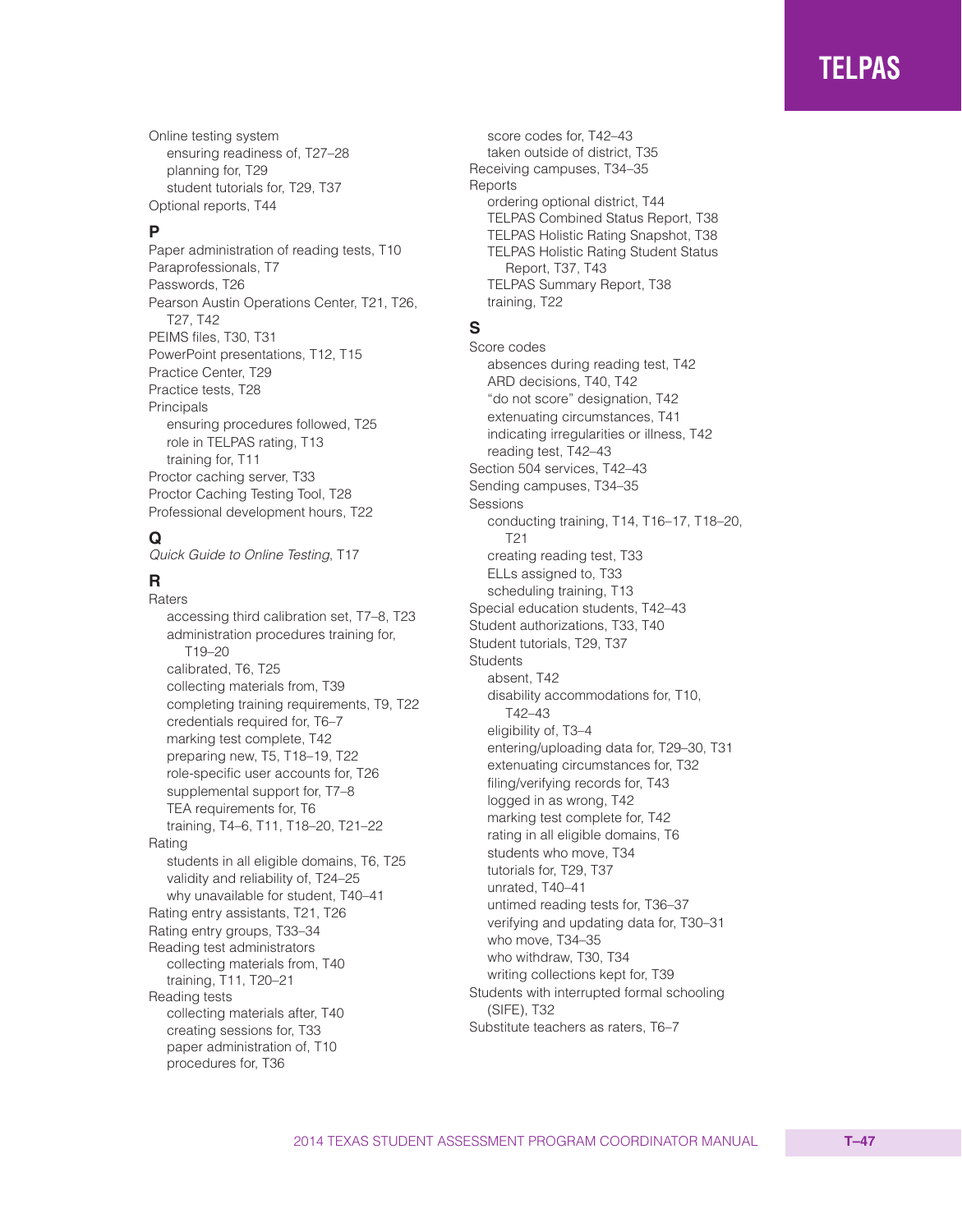Supplemental support model for, T23 providing for raters, T7–8 Supplemental support providers designating, T17–18 preparing raters, T8 providing rater access to third calibration set, T23 requirements for, T7–8, T18 training for, T11, T18

#### **T** TEA

accommodations approved by, T43 rater requirements of, T6 Student Assessment Division of, T37 Technology staff preparing test infrastructure, T27–28 training, T11, T16–17 user account setup for, T26 TELPAS about, T3 accommodations available for, T10 completing administration of, T39–44 eligibility requirements for, T3–4 preparing to administer, T24–35 summary training requirements for, T11 *Also* Administering TELPAS; TELPAS assessment window TELPAS administration resources campus coordinator review of, T15 district coordinator review of, T12 TELPAS assessment window asking for assistance during, T37 closing date for, T43 enrollment before, on, or after, T35 student withdrawals before, T30, T34 students who move within, T34–35 submitting records close of, T43 *Also* Dates TELPAS Combined Status Report, T38 TELPAS Combined Student Status Report, T43 *TELPAS Coordinator's User Guide for Online Holistic Training*, T21 TELPAS Holistic Rating Snapshot, T38 TELPAS Holistic Rating Student Status Report, T37, T43 TELPAS Online Reading Test, T29, T36–37 *TELPAS Rater Manual* distributing, T13, T19–20 finding accommodations allowed in, T10 recycling, T39

reviewing, T5, T12, T13, T15, T19, T20, T21

writing collection requirements found in, T8 *TELPAS Reading Test Administrator Manual* distributing, T20 reviewing, T12, T13, T15, T16 testing procedures outlined in, T36, T37 TELPAS Student Rating Roster, T13, T39 TELPAS Student Registration Details page, T33 TELPAS Summary Report, T38 *TELPAS Supplement for Paper Administrations*, T10 TELPAS Writing Collection Cover Sheet and Verification Checklist, T39 Test administrators, T20–21, T36 Test infrastructure, T27–28 Testing procedures handling students who move, T34 monitoring, T36–37 outline of, T36 preparing for online testing, T28–29 *Also* Score codes *TestNav 7 Technical Guide*, T12, T15, T17, T20, T27, T28 Texas Practice Test, T28 Texas TrainingCenter, T21, T22–23 Third calibration set, T7–8, T23 Tools, T28 **Training** certificates for completion of, T22 conducted by campus coordinator, T15–18, conducted by district coordinator, T13–14, T16–18 campus coordinator, T15–16 district coordinator, T11–12 raters, T18–20 rating entry assistants, T21 reading test administrators, T20–21 requirement summary for, T11 scheduling, T13, T17, T19, T20 supplemental support providers, T–8, T–14, T17–18 technology staff, T16–17 writing collection verifiers, T18–20 *Also* Online holistic rated training TrainingCenter, T4, T20, T21, T22–23

#### **U**

Unschooled asylees/refugees, T32, T33 Uploading student data, T29–30, T31 User accounts, T26 User IDs, T26 User Roles and Permissions for the Texas Assessment Management System, T26